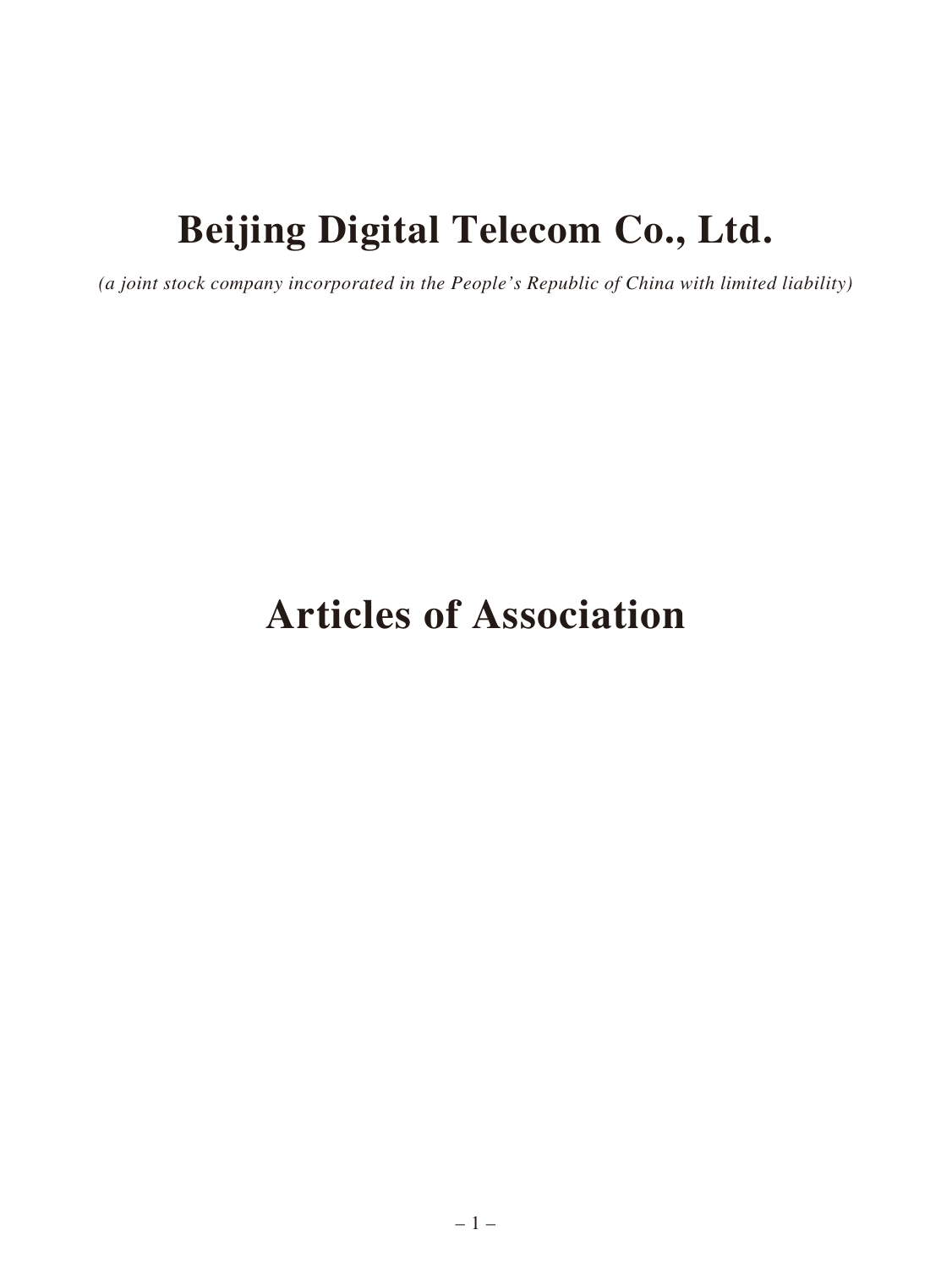# **Contents**

| Chapter 1  |                                                                                                    | 3  |
|------------|----------------------------------------------------------------------------------------------------|----|
| Chapter 2  | Business Objectives and Scope of Business                                                          | 5  |
| Chapter 3  | Shares and Registered Capital                                                                      | 6  |
| Chapter 4  | Capital Reduction and Repurchase of Shares                                                         | 10 |
| Chapter 5  | Financial Assistance for the Purchase of the Company's Shares                                      | 12 |
| Chapter 6  | Share Certificates and Register of Shareholders                                                    | 14 |
| Chapter 7  | Rights and Obligations of Shareholders                                                             | 20 |
| Chapter 8  |                                                                                                    | 23 |
| Chapter 9  | Special Procedures for Voting by Class Shareholders                                                | 32 |
| Chapter 10 |                                                                                                    | 35 |
| Chapter 11 | Secretary to the Board of Directors                                                                | 41 |
| Chapter 12 |                                                                                                    | 41 |
| Chapter 13 |                                                                                                    | 42 |
| Chapter 14 | Qualifications and Obligations of Directors, Supervisors,<br>President and Other Senior Management | 44 |
| Chapter 15 | Financial Accounting System and Profit Distribution                                                | 51 |
| Chapter 16 |                                                                                                    | 54 |
| Chapter 17 |                                                                                                    | 57 |
| Chapter 18 | Dissolution and Liquidation of the Company                                                         | 59 |
| Chapter 19 | Procedures for Amending these Articles of Association                                              | 61 |
| Chapter 20 |                                                                                                    | 62 |
| Chapter 21 |                                                                                                    | 63 |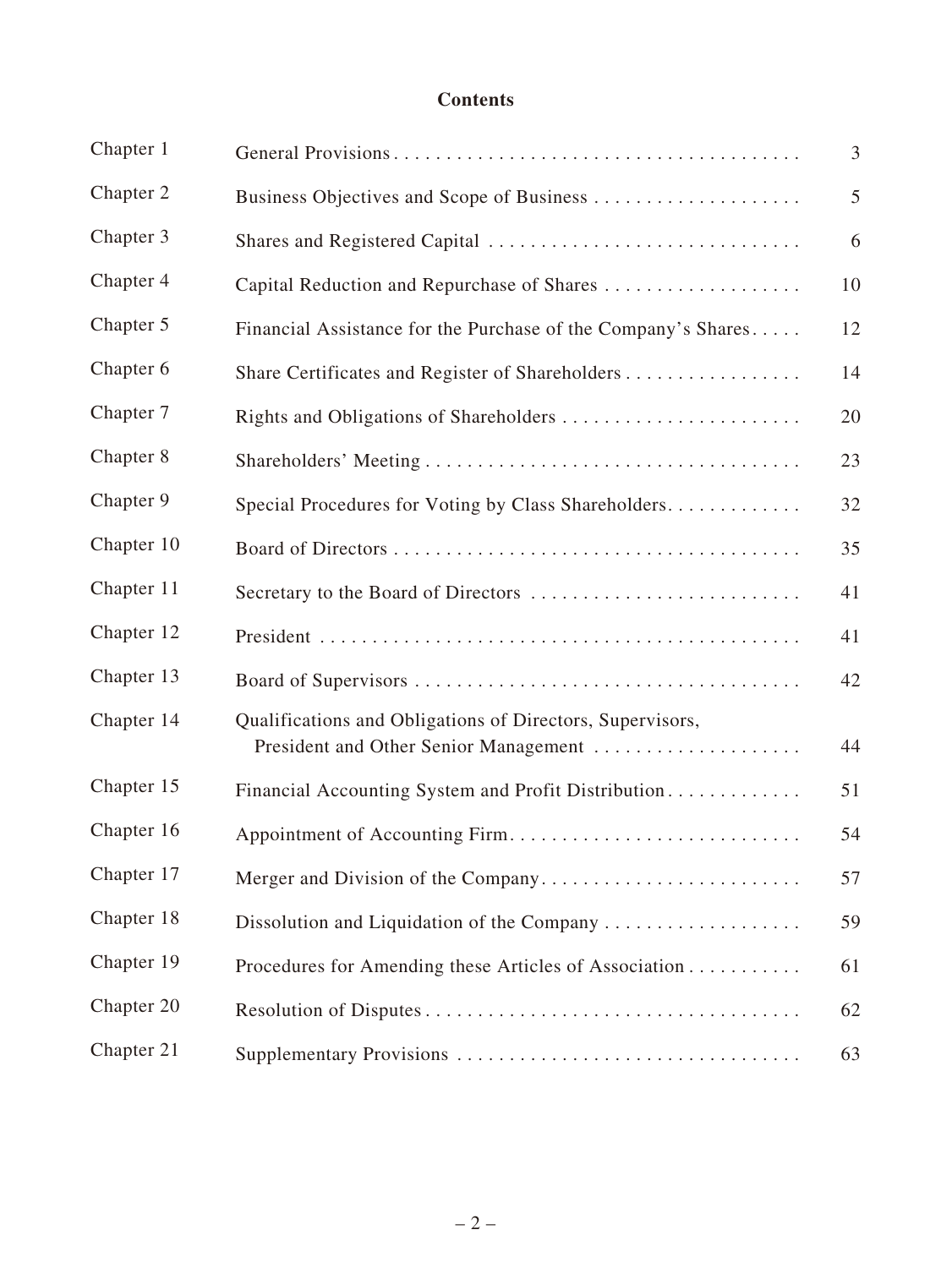# **Beijing Digital Telecom Co., Ltd.**

# **Articles of Association**

#### **Chapter 1 General Provisions**

- Article 1 To safeguard the legitimate rights and interests of Beijing Digital Telecom Co., Ltd. (hereinafter referred to as the "Company"), its shareholders and creditors, and to regulate the organization and activities of the Company, the Company has formulated these Articles of Association in accordance with the Company Law of the People's Republic of China (hereinafter referred to as the "Company Law"), the Securities Law of the People's Republic of China (hereinafter referred to as the "Securities Law"), the Special Regulations of the State Council on the Overseas Offer and Listing of Shares by Joint Stock Limited Companies (hereinafter referred to as the "Special Regulations"), the Reply of the State Council on the Adjustment of the Notice Period of Shareholders' Meetings and Other Matters Applicable to Overseas Listed Companies, the Mandatory Provisions for Articles of Association of Companies to be Listed Overseas, the Document for Supplementary Modification Proposal on Articles of Association of Companies Listed in Hong Kong and the Rules Governing the Listing of Securities on The Stock Exchange of Hong Kong Limited and other relevant requirements under the laws and regulations.
- Article 2 The Company is a joint stock company with limited liability established in China in accordance with the Company Law, the Special Regulations and other relevant laws and regulations of China. The establishment of the Company is approved by "Jing Shang Wu Zi Zi [2009] No. 758" issued by Beijing Municipal Commission of Commerce. It was registered with and granted a business licence by Beijing Administration Bureau of Industry and Commerce on 28 December 2009. The existing unified social credibility code of the Company's business licence is 911100008029439243.

The promoters of the Company are: Digital Science & Technology Group Limited, Beijing Di Er Tong Consulting Company Limited, Beijing Rong Feng Tai Management and Consulting Company Limited, 3i Infocomm Limited, CDH Mobile (HK) Limited and Crown Flame Investment Limited.

- Article 3 Registered Chinese name of the Company: 北京迪信通商貿股份有限公司 English name: Beijing Digital Telecom Co., Ltd.
- Article 4 Registered Office of the Company: No. 101, 4/F, C Yi'an Business Building, 18 Building Yi'an Jiayuan, Beiwa West, Haidian District, Beijing,

PRC Postal code: 100089

Telephone number: +86 10 6847 5960

Facsimile number: +86 10 6873 3816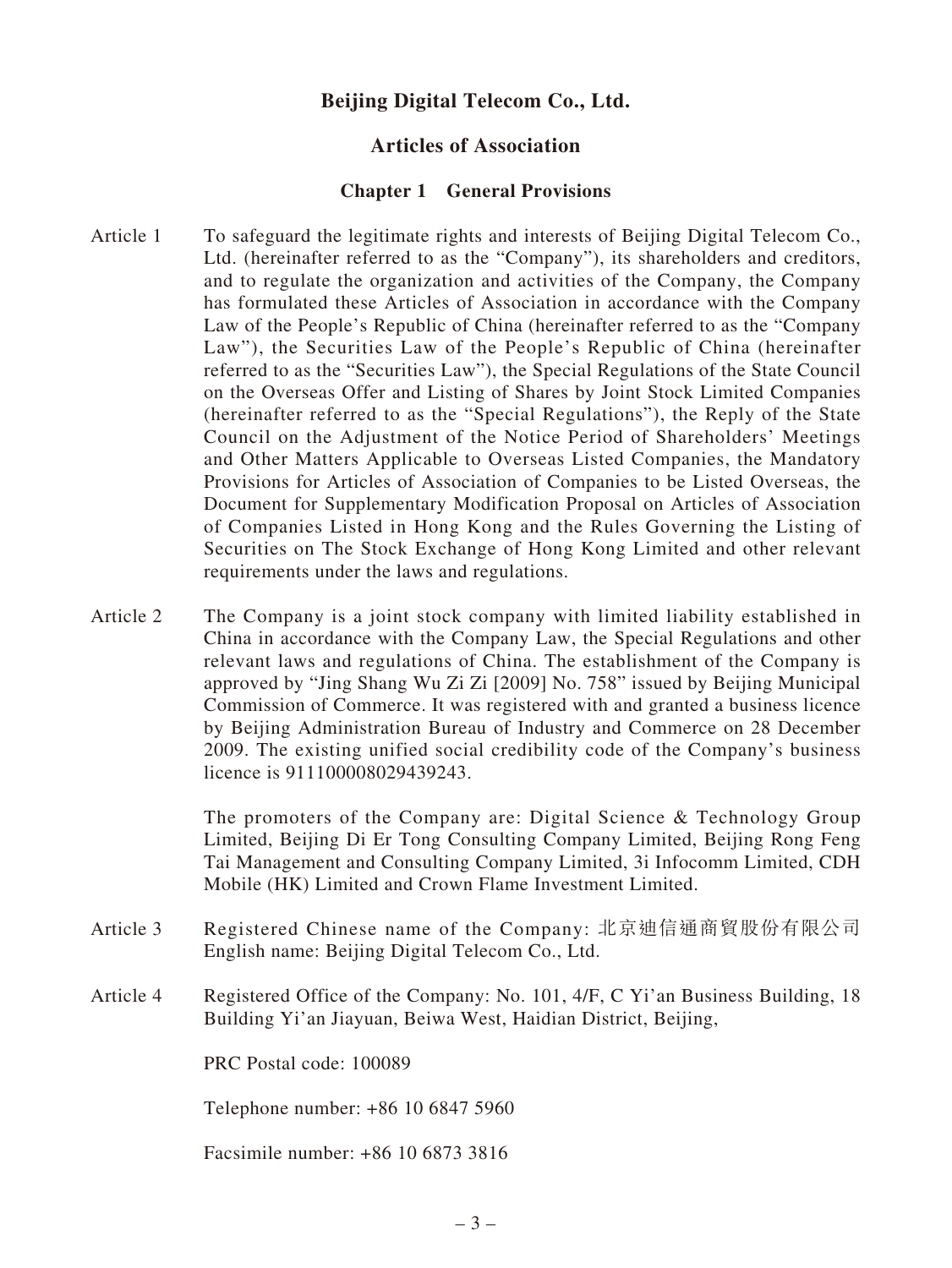- Article 5 The legal representative of the Company is the Chairman of the Board of he Company.
- Article 6 The Company is a joint stock company with limited liability and of permanent existence.
- Article 7 The Company is an independent enterprise legal person which shall enjoy the right to the entire independent property of the legal person and civil rights in accordance with laws and bear civil responsibilities, and all acts of the Company shall comply with the laws, regulations and regulatory documents of China and the legal rights of the shareholders shall be protected. The Company is under the jurisdiction and protection of the laws, regulations and regulatory documents of China.
- Article 8 These Articles of Association shall not be effective without the approval by special resolution of shareholders at the Shareholders' Meeting and shall become effective on the date on which the overseas-listed foreign shares, upon approval by relevant competent authority of the PRC, are listed on The Stock Exchange of Hong Kong Limited (hereinafter referred to as "the Stock Exchange") and shall replace the Articles of Association originally registered with the company registration authority.

These Articles of Association shall be a legally binding public document that regulates the Company's organization and activities, the rights and obligations between the Company and its shareholders as well as among the shareholders once it goes into effect.

Article 9 These Articles of Association shall be binding on the Company, its shareholders, Directors, Supervisors, President and other members of senior management. All persons mentioned above shall have the rights to refer to these Articles of Association for claims regarding affairs related to the Company.

> In accordance with these Articles of Association, Shareholders may institute legal proceedings against the Company; the Company may institute legal proceedings against its shareholders; shareholders may institute legal proceedings against other shareholders, Directors, Supervisors, President and other members of senior management as per these Articles of Association.

> The legal proceedings referred to in the preceding paragraph shall include legal proceedings instituted in courts or the application to arbitration institutions for arbitration.

- Article 10 The Company may invest in other companies with limited liability or joint stock companies with limited liability, and shall be liable to the investee companies to the extent of its capital contribution.
- Article 11 All the capital of the Company shall be divided into shares of equal value and shareholders' liability shall be limited to their shares in the Company. The Company shall be liable for its debt with all of its assets.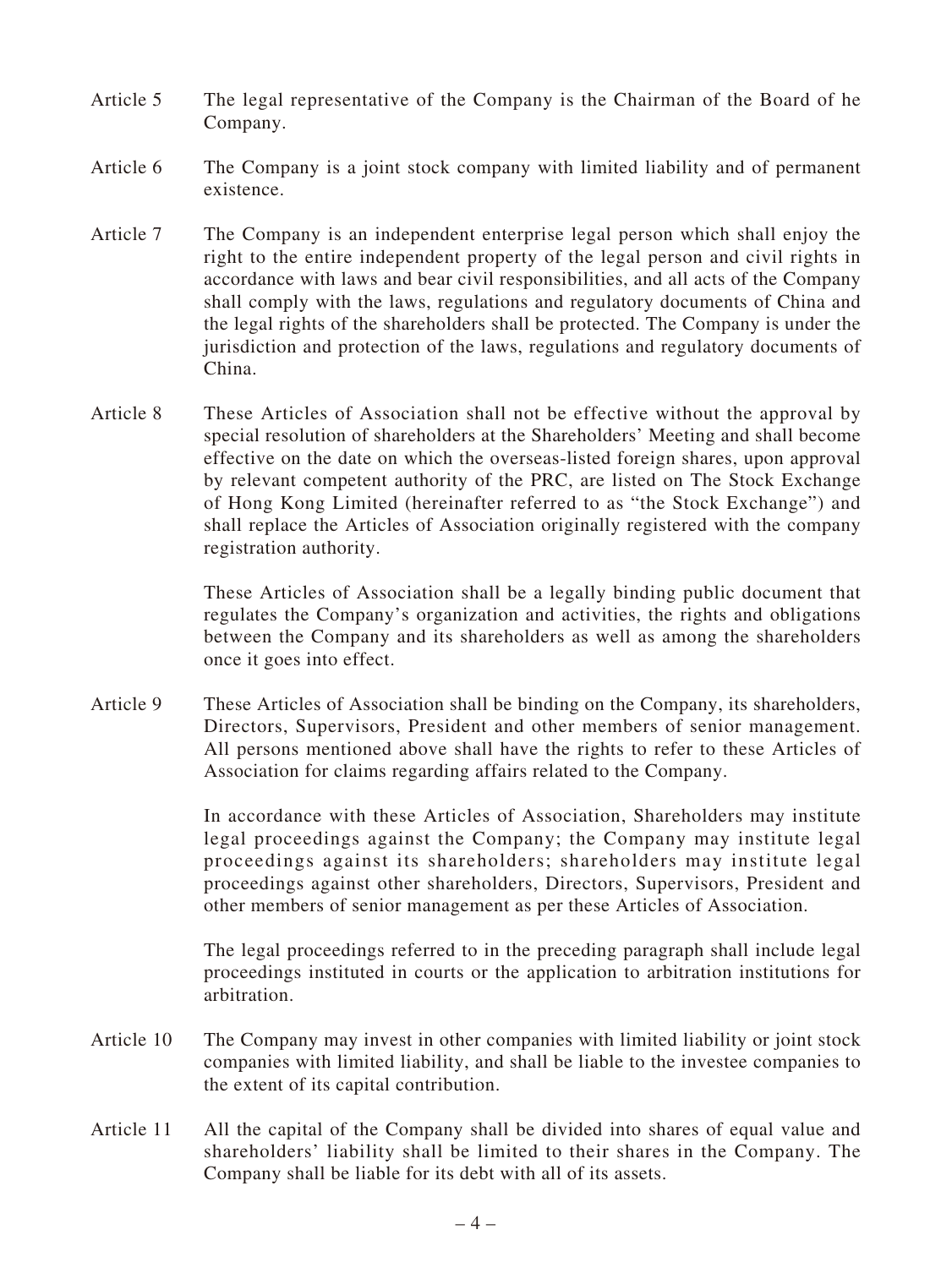#### **Chapter 2 Business Objectives and Scope of Business**

- Article 12 The purpose of the Company's operation is to offer best quality service to customers; generate long-term and steady profit; create a promising market by collaborating with business partners; train employees to become elites in their own posts; treat all employees in a fair and reasonable way; provide a 'harmonious, pleasant and open-minded' work place for employees, maintain flexibility in operations, and to protect the investment results of all shareholders as a whole in order to give them satisfactory return and create good social benefits.
- Article 13 The business scope of the Company is subject to the scope approved by the company registration authority.

Scope of business: wholesale and retail of telecommunications devices and equipment, electronic products, metal materials, office equipment, computers and peripherals, software and ancillary equipment, labour protection gears, office supplies, instruments, daily necessities, household appliances, kitchen appliances, domestic appliances, timepieces, bags and suitcases, garment, shoes and hats, lighting equipment (with no physical store operation), gifts, cosmetics, infant products, toys, musical instruments, category-1, category-2 and category-3 medical equipment, healthcare products and food, computer installed, computer accessories, networking products, photographic and video recorders, digital accessories, stationery and consumables, stylistic devices, learning books, health and hygiene products, fabric bags and luggage, grocery food products, office furniture, tool equipment, hardware and decoration, building materials, automobile accessories; mobile phone repair services; technology consultancy, technical services, technology development and technology transfer; import and export of goods and technology; and software development.

The Company may change its business scope and amend these Articles of Association in accordance with law upon registration of change with company registration authority and with the approval of shareholders at the Shareholders' Meeting.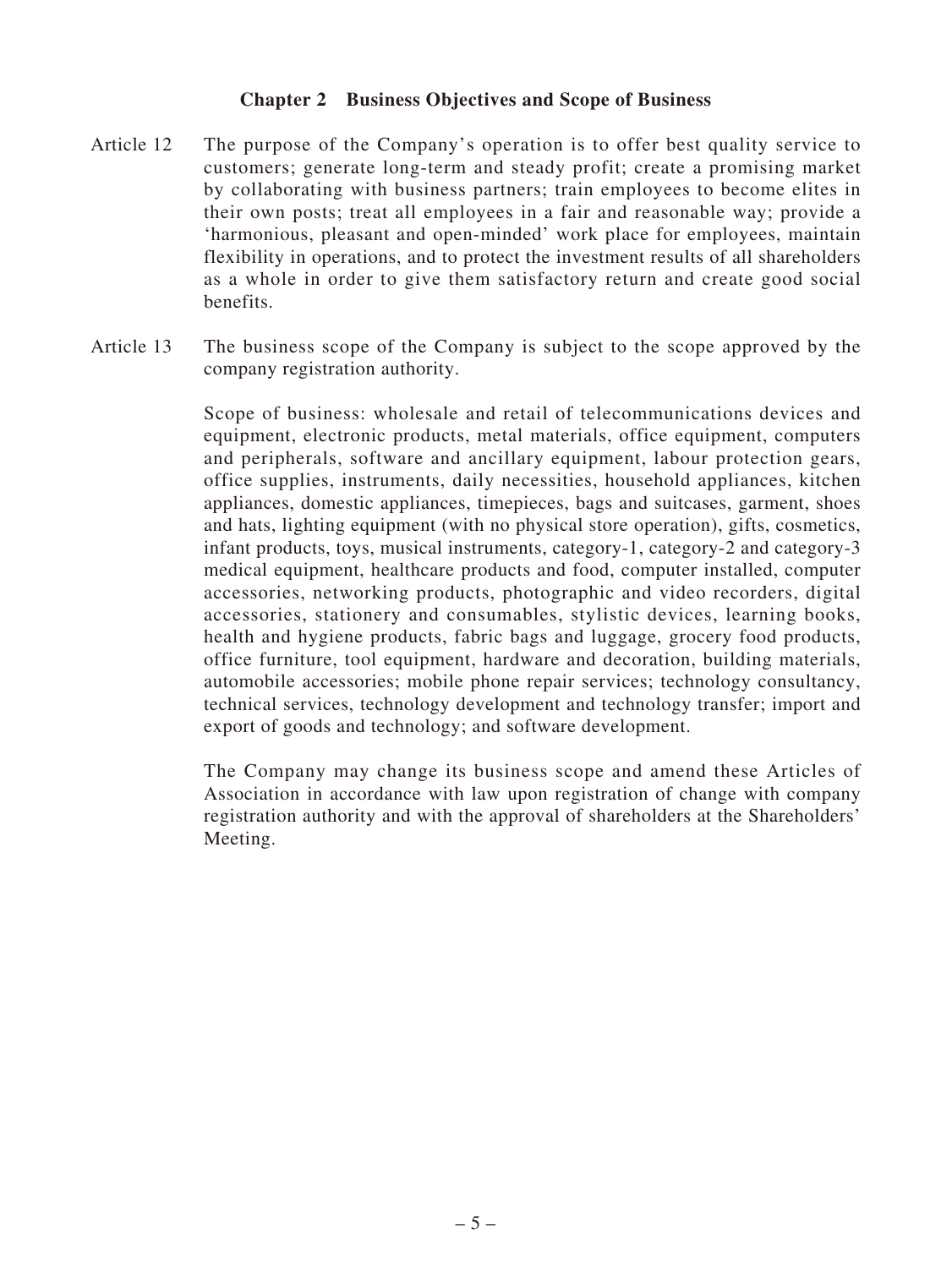# **Chapter 3 Shares and Registered Capital**

- Article 14 The Company shall have ordinary shares at all times. The Company may create other classes of shares according to its needs upon approval by the vetting department authorized by the State Council.
- Article 15 Shares issued by the Company all have a par value, of RMB1 per share (Unless otherwise specified, all amounts in these Articles of Association are stated in Renminbi).
- Article 16 The Company shall issue its shares in accordance with the principles of openness, fairness and justice such that every share of the same class shall rank pari passu with each other. Shares of the same class in the same issue shall be offered on the same terms and conditions and at the same price; and any entity or individual shall pay the same consideration per share for subscription of the shares.
- Article 17 Upon approval from the securities regulatory authorities of the State Council, the Company may issue shares to both domestic and foreign investors subject to the approval by the China Securities Regulatory Commission.

Foreign investors referred to in the preceding paragraph shall mean investors from foreign countries, Hong Kong, Macao and Taiwan who subscribe for shares issued by the Company; domestic investors shall mean investors from China except the foregoing regions who subscribe for shares issued by the Company.

Article 18 Domestic shares refer to the shares denominated in Renminbi issued by the Company to domestic investors. Foreign shares refer to the shares denominated in foreign currencies issued by the Company to overseas investors and the shares held by foreign investors. Those shares issued by the Company and listed overseas (including foreign shares listed overseas and domestic shares approved by the securities regulatory authorities of the State Council and overseas securities exchange to list overseas) are referred to as overseas-listed shares (of which those listed in Hong Kong can be referred to as H shares), and those shares (unlisted overseas) are referred to as non-listed shares.

> Unless otherwise specified in these Articles of Association, holders of domestic shares and holders of foreign shares are both holders of ordinary shares and shall have the same rights and obligations.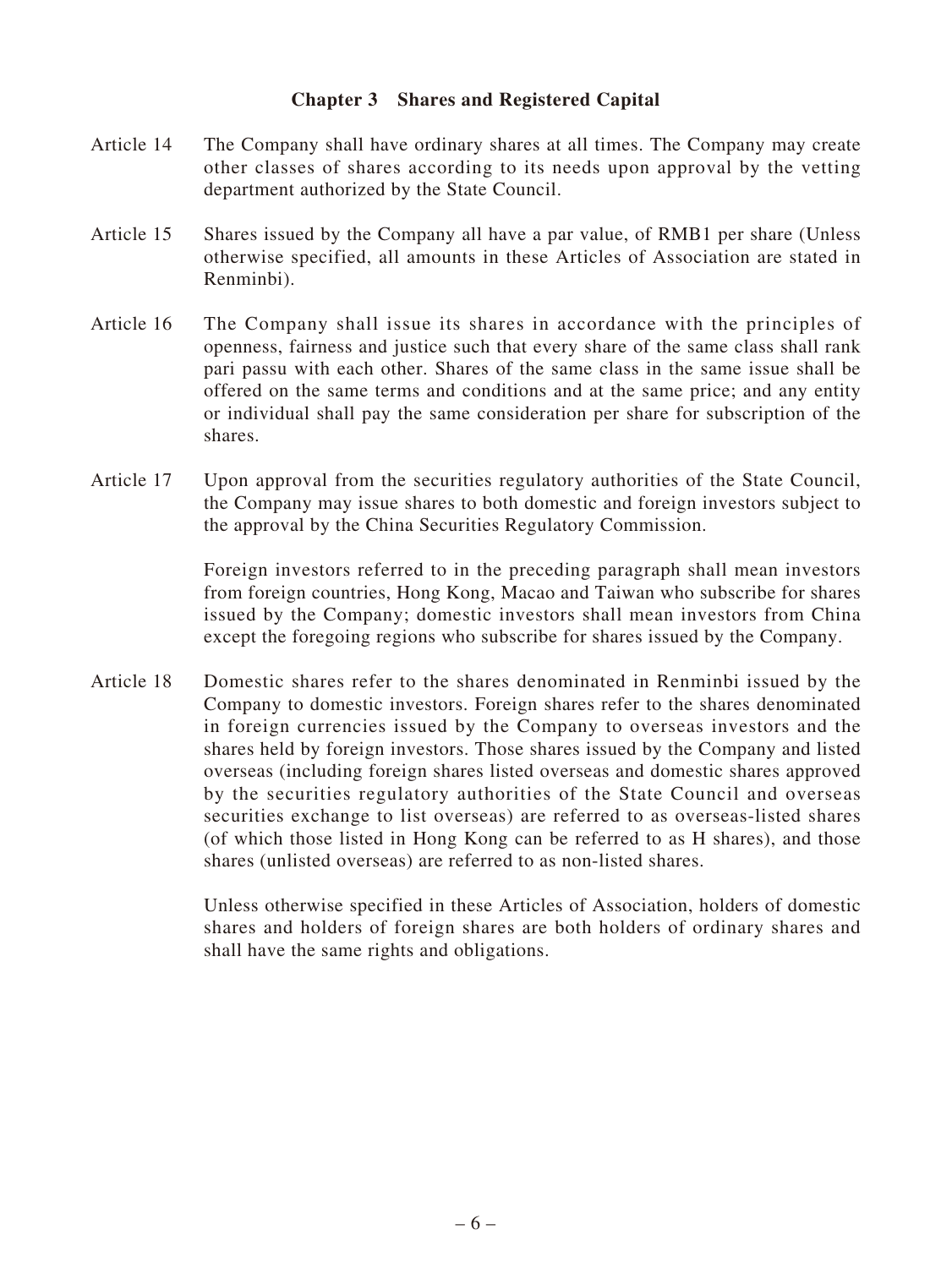Article 19 As approved by the competent authorities authorized by the State Council, the Company issued 500,000,000 ordinary shares to its promoters at its establishment.

> The promoters made capital contributions to the Company using their equity interest in Beijing Digital Telecom Co., Ltd.. The audited net assets of Beijing Digital Telecom Co., Ltd. as at 30 June 2009 amounted to RMB513,484,982.56, of which RMB500,000,000 was paid as the consideration for the issue of 500,000,000 shares of the joint stock limited company with a par value of RMB1 each. The remaining net assets of RMB13,484,982.56 were transferred to the Company's capital reserve. The shareholding structure of the Company following the share issue is as follows:

|                | <b>No. Promoter Shareholders</b>                                          | Number of<br>shares held<br>(ten thousand<br>shares) | Percentage<br>of shares<br>held |
|----------------|---------------------------------------------------------------------------|------------------------------------------------------|---------------------------------|
|                | Digital Science & Technology Group<br>Limited                             | 21,140                                               | 42.28%                          |
| $\overline{2}$ | Beijing Di Er Tong Consulting Company<br>Limited                          | 10,130                                               | 20.26%                          |
| 3              | 3i Infocomm Limited                                                       | 8,710                                                | 17.42%                          |
| $\overline{4}$ | CDH Mobile (HK) Limited                                                   | 7,125                                                | 14.25%                          |
| 5              | Beijing Rong Feng Tai Management and<br><b>Consulting Company Limited</b> | 2,500                                                | 5.00%                           |
| 6              | Crown Flame Investment Limited                                            | 395                                                  | $0.79\%$                        |
|                | <b>Total</b>                                                              | 50,000                                               | $100\%$                         |

- Article 20 The total number of ordinary shares issued by the Company is 732,460,400 shares, comprising 337,700,000 domestic shares and 394,760,400 foreign shares.
- Article 21 Subject to approval by the securities regulatory authorities of the State Council of the plans of the Company to issue overseas-listed shares, and after the authorization by shareholders at a general meeting, the Board of the Company may arrange for issuance of shares.

The Company is entitled to implement its respective plans to issue overseaslisted foreign shares or domestic shares pursuant to the preceding paragraph within 15 months after the approval date by the securities regulatory authorities of the State Council.

The shareholders holding unlisted shares of the Company may trade their shares overseas after obtaining relevant approvals from the securities regulatory authorities of the State Council. Such trading on the overseas securities exchange shall comply with relevant overseas regulatory procedures, regulations and requirements. No Shareholders' Meeting or class shareholders' meeting is required for the trading of abovementioned shares on overseas securities.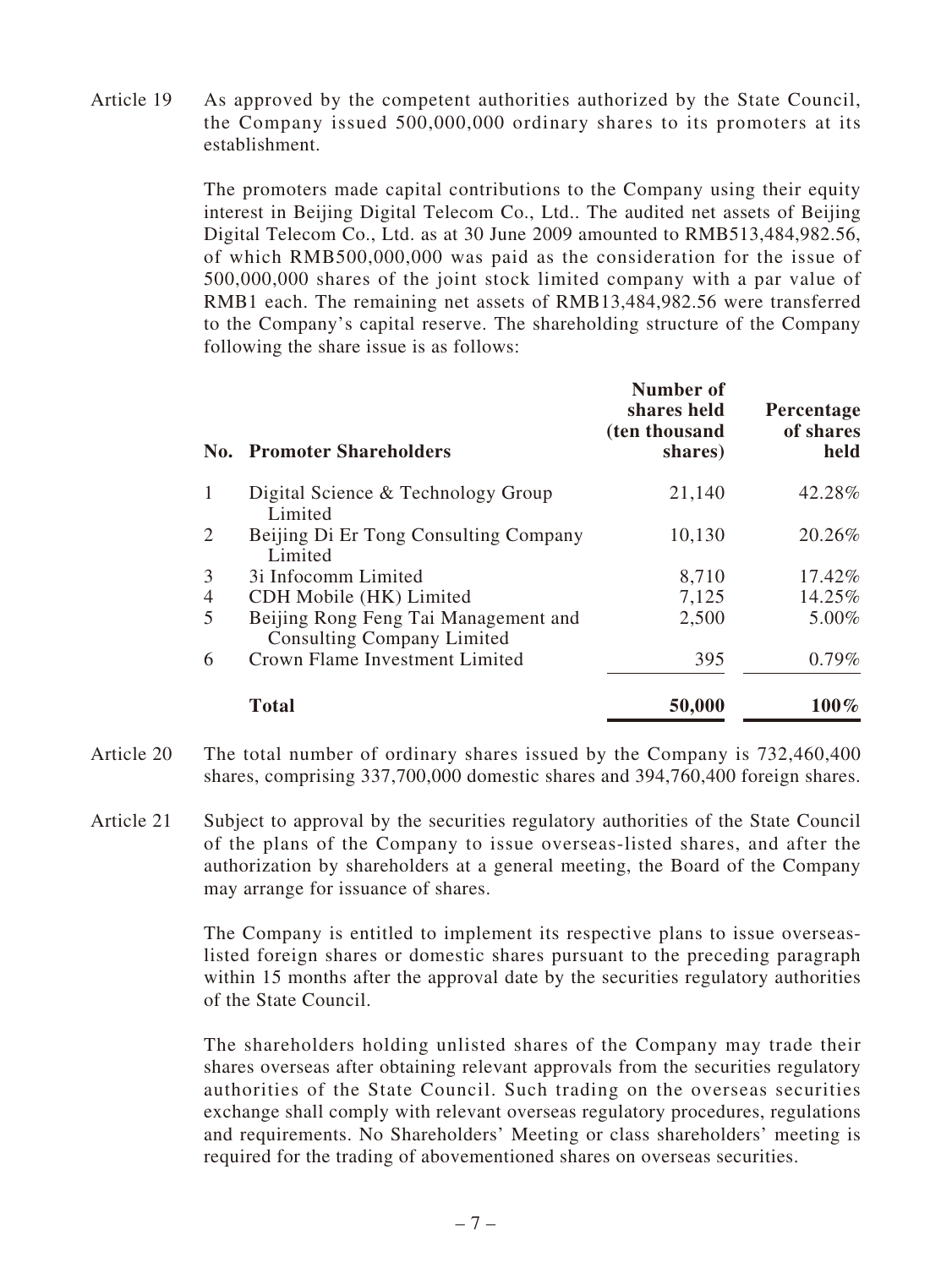- Article 22 The Company shall complete issuing overseas-listed foreign shares and domestic shares within the number fixed in the plan at one time; if the shares cannot be fully subscribed at one time due to special circumstances, the shares may, subject to approval of the securities authority of the State Council, be issued separately.
- Article 23 The registered capital of the Company is RMB732,460,400.
- Article 24 The Company may increase its capital according to its business operation and development needs. The Company may increase its capital through the following:
	- (i) issue new shares to non-specified investors;
	- (ii) place new shares to specified investors and/or existing shareholders;
	- (iii) bonus issue of new shares to existing shareholders;
	- (iv) increase the share capital by means of transfer of common reserve fund;
	- (v) other means permitted under PRC laws, administrative regulations and by the securities regulatory authorities of the State Council.

The Company's increase of share capital by issuing new shares shall, after being approved in accordance with the provisions of these Articles of Association, be conducted in accordance with the procedures stipulated by relevant laws and administrative regulations of the PRC as well as the securities regulatory authorities of the place where the shares of the Company are listed.

- Article 25 The Company may dispose of the shares of any untraceable shareholder and retain the proceeds, if simultaneously satisfy the following requirements:
	- (1) during a period of 12 years dividends in respect of the shares in question have been distributed at least three times and no dividend has been claimed; and
	- (2) upon expiry of the 12-year period, the Company has given notice of its intention to dispose of the shares by way of an announcement published in the newspapers, and notifies the securities regulatory authorities under the State Council and the relevant overseas securities regulatory authorities of the place where the Company's shares are listed.
- Article 26 Unless otherwise provided by laws, administrative regulations, these Articles of Association and the rules of Hong Kong Stock Exchange, shares of the Company shall be free from any restrictions on the right of transfer, grant, inherit and pledge, and shall be free from all liens.

Transfer of shares shall be registered with the Company's relevant share registrar.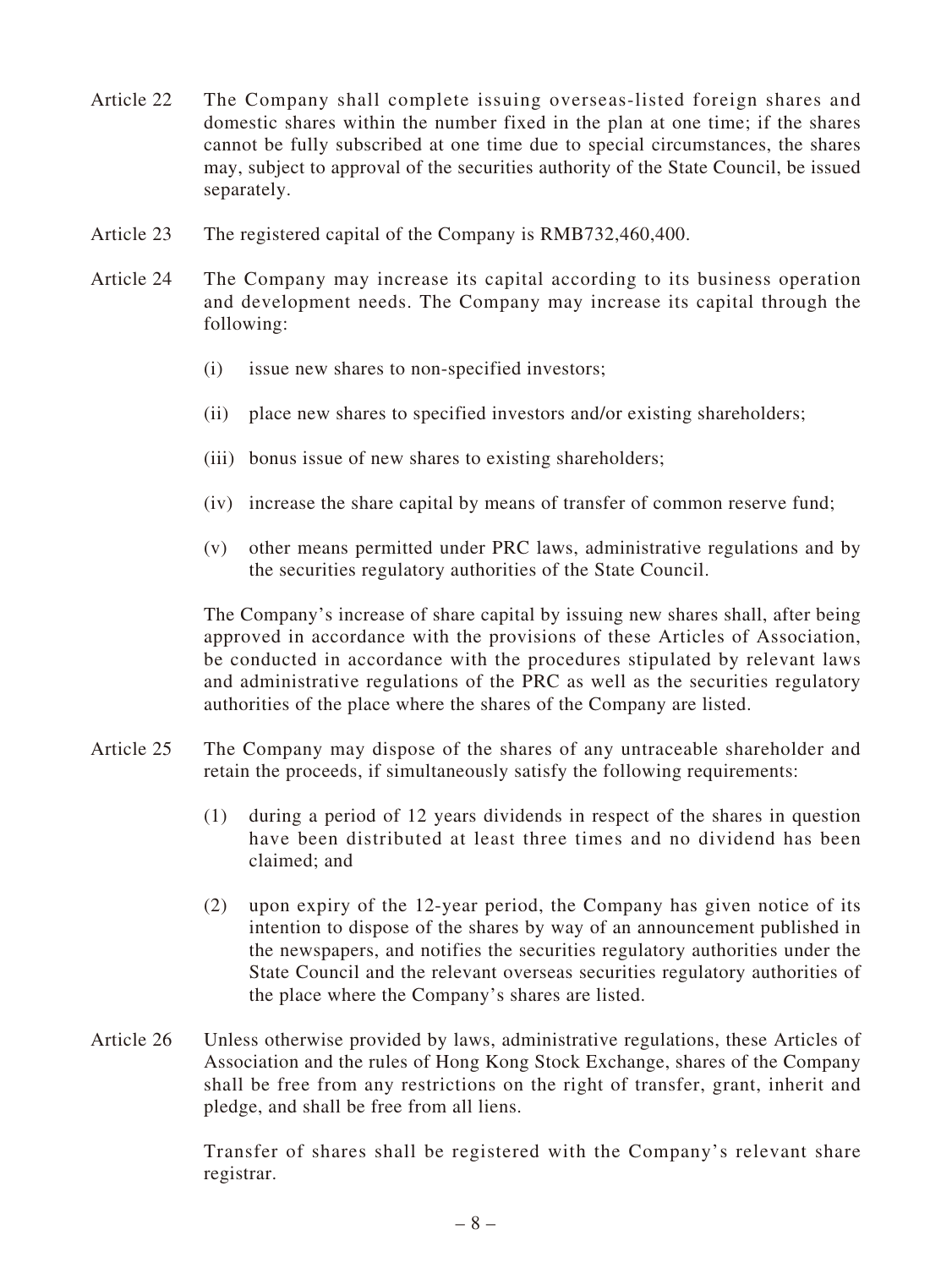- Article 27 The Company shall not accept its shares being held as security under a pledge.
- Article 28 Shares held by the promoters in the Company shall not be transferred within one year from the date of incorporation of the Company. Shares issued by the Company before the share offering shall not be transferred within one year from the date on which the shares of the Company are listed on a stock exchange.

Directors, supervisors and senior management of the Company shall declare their shareholdings in the Company and the changes therein to the Company; and shall not transfer more than 25% of their shareholdings in the Company during their respective term of office or transfer their shares within one year from the date on which the shares of the Company are listed on a stock exchange. The aforesaid persons shall not transfer their shares in the Company within half a year after leaving their offices. If the restriction on transfer under this clause involves H shares, the rules governing the listing of securities on the main board of the Hong Kong Stock Exchange must be complied with.

Article 29 In the event that any director, supervisor, senior management of the Company and any person who holds more than 5% of the shares in the Company disposes of the Company's shares within six months after acquisition of the same or repurchases the Company's shares within six months after disposal of the same, any proceeds arising therefrom shall be attributed to the Company and the Company's board of directors shall retrieve such proceeds. If the restriction on transfer under this clause involves H shares, the rules governing the listing of securities on the main board of the Hong Kong Stock Exchange must be complied with. However, securities companies holding more than 5% shares of the Company as a result of taking up unsubscribed shares as an underwriter are free from the six-month restriction when disposing of such shares.

> In case the Board of Directors fails to comply with the requirements under the aforesaid clause, a shareholder shall have the right to request the Board of Directors to comply within thirty days. In case the Board of Directors fails to comply with the same within the specified period, such shareholder shall have the right to institute a legal proceeding directly with the court in its own name for the benefit of the Company.

> In case the Board of Directors fails to comply with the requirements under the clause 1, the responsible directors shall assume joint liability according to the law.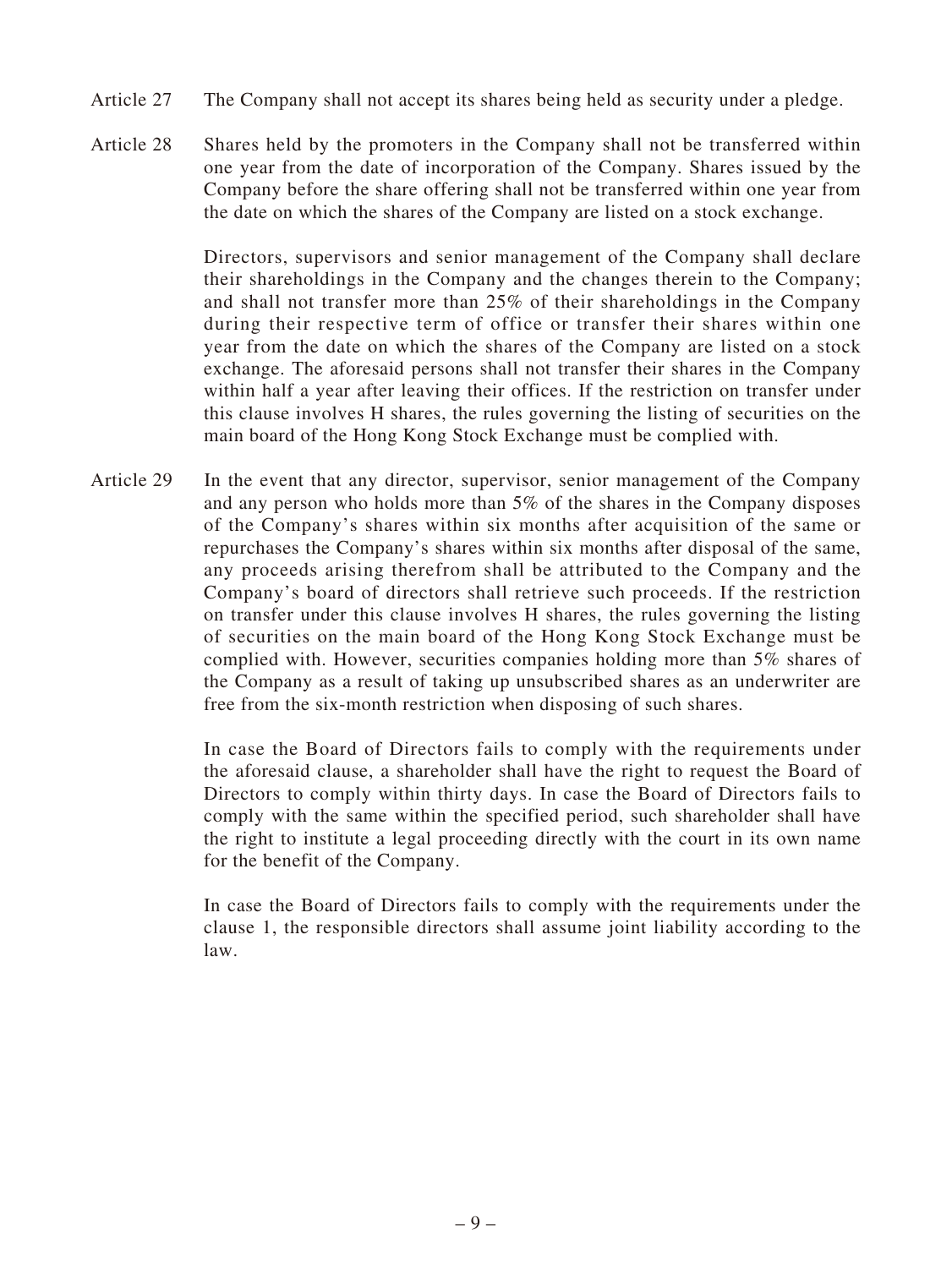# **Chapter 4 Capital Reduction and Repurchase of Shares**

- Article 30 The Company may reduce its registered capital in accordance with these Articles of Association. If the Company intends to reduce its registered capital, it shall follow the procedures stipulated by the Company Law and other relevant regulations and these Articles of Association.
- Article 31 The Company shall prepare a balance sheet and a list of assets when reducing its registered capital.

The Company shall notify its creditors within 10 days and make a public announcement at least three times on a newspaper within 30 days as of the date of the Company's resolution for reduction of register capital. A creditor shall have the right to require the Company to pay off debts or provide an appropriate guarantee to pay off debts within 30 days as of the date of receipt of the first notice from the Company or within 45 days as of the date of the public announcement if not receiving the notice.

The registered capital of the Company shall not be lower than the legally required minimum amount after the reduction of capital.

- Article 32 The Company may repurchase its shares upon the approval by relevant competent authorities of China and according to the procedures set forth in these Articles of Association under the circumstances below:
	- (1) cancellation of shares for the purpose of reducing its capital;
	- (2) merging with other companies that hold shares in the Company;
	- (3) Other circumstances as permitted by relevant laws and administrative regulations and the securities regulatory authorities of the place where the shares of the Company are listed.
- Article 33 As approved by relevant authorities, the Company may repurchase its shares by the following means:
	- (1) by making a general offer to all of its shareholders for the repurchase of shares on a pro rata basis;
	- (2) by open dealing on a stock exchange;
	- (3) by an off-market agreement outside of the stock exchange.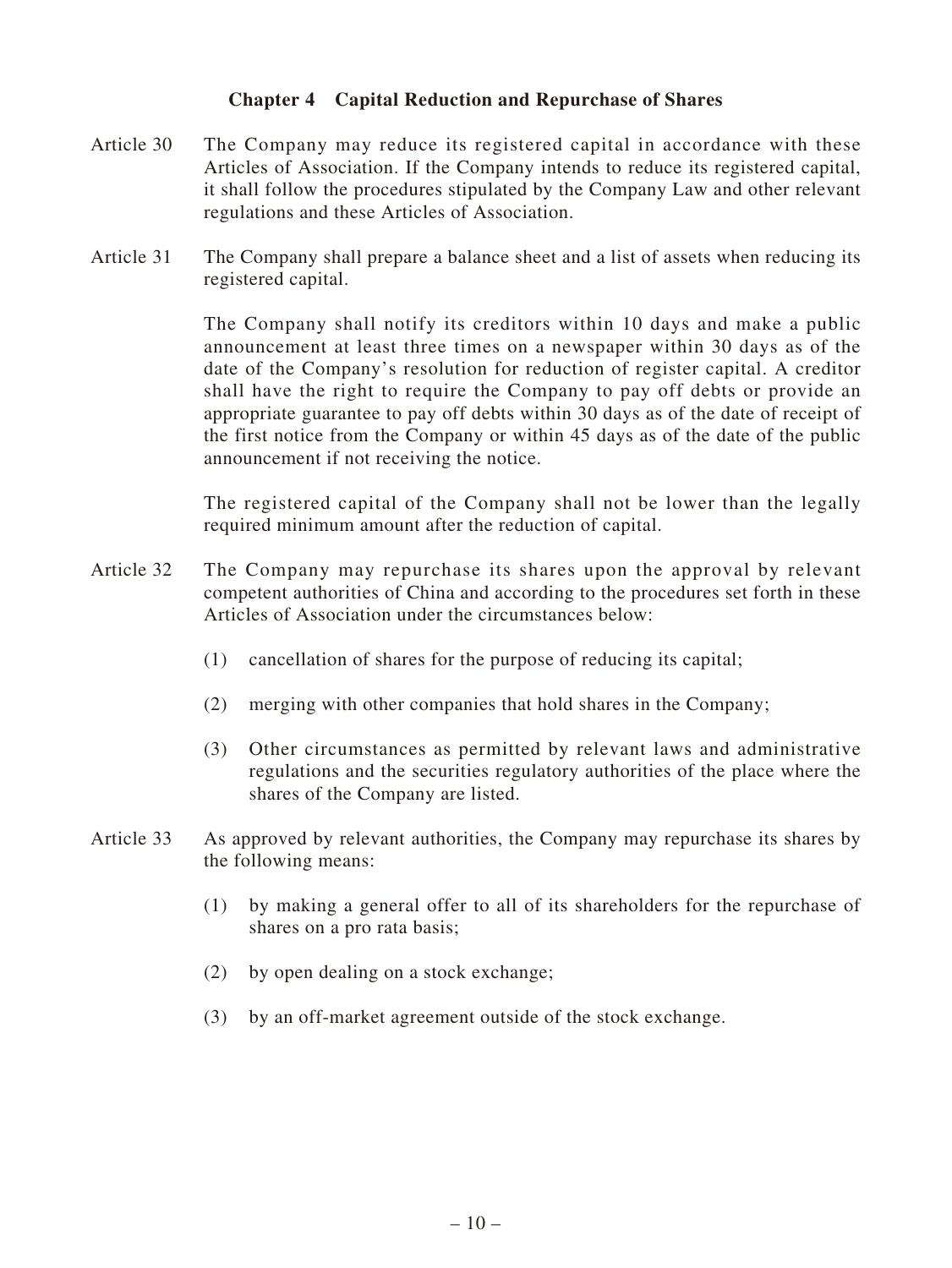Article 34 If the Company repurchases its shares by concluding an off-market agreement outside of the stock exchange, it shall obtain prior approval at the Shareholders' Meeting pursuant to these Articles of Association. Upon approval in the same matter at the Shareholders' Meeting, the Company may discharge or amend the said agreement or waive any of its rights thereunder.

> The off-market agreement for the repurchase of shares referred to in the preceding paragraph shall include (but not limited to) a document to become obliged to repurchase and acquire the right to repurchase shares of the Company.

> The Company shall not assign the agreement for the repurchase of its shares or any rights thereunder.

> In respect of the Company's repurchase of its shares, if the repurchase is made not on the market or through tender, the repurchase price shall not exceed a specified price limit, and if the repurchase is made through tender, the offer shall be made to all shareholders.

Article 35 After the Company repurchases shares in accordance with law, it shall cancel or transfer such shares within the period specified by laws and administrative regulations, and shall apply to company registration authority for change in registered capital or shareholding and make announcement accordingly.

> The aggregate par value of the cancelled shares shall be deducted from the Company's registered capital.

- Article 36 Unless the Company is undergoing liquidation, it shall repurchase its outstanding shares pursuant to the rules below:
	- (1) where the Company repurchases shares at par value, payment shall be made from the surplus of its distributable profits or from the proceeds of a new issue for that purpose;
	- (2) where the Company repurchases shares of the Company at a premium to its par value, payment up to the par value shall be made from the surplus of its distributable profits or from the proceeds of a new issue for that purpose. Payment of the portion in excess of par value shall be effected as follows:
		- (i) if the shares being repurchased are issued at par value, payment shall be made from the surplus of its distributable profits;
		- (ii) if the shares being repurchased were issued at a premium to its par value, payment shall be made from the surplus of its distributable profits or from the proceeds of a new issue for that purpose, provided that the amount paid from the proceeds of such new issue shall not exceed the aggregate amount of the premiums received by the Company on issuance of the shares so repurchased or the balance of the Company's capital reserve account (including the premiums on the new issue) at the time of such repurchase.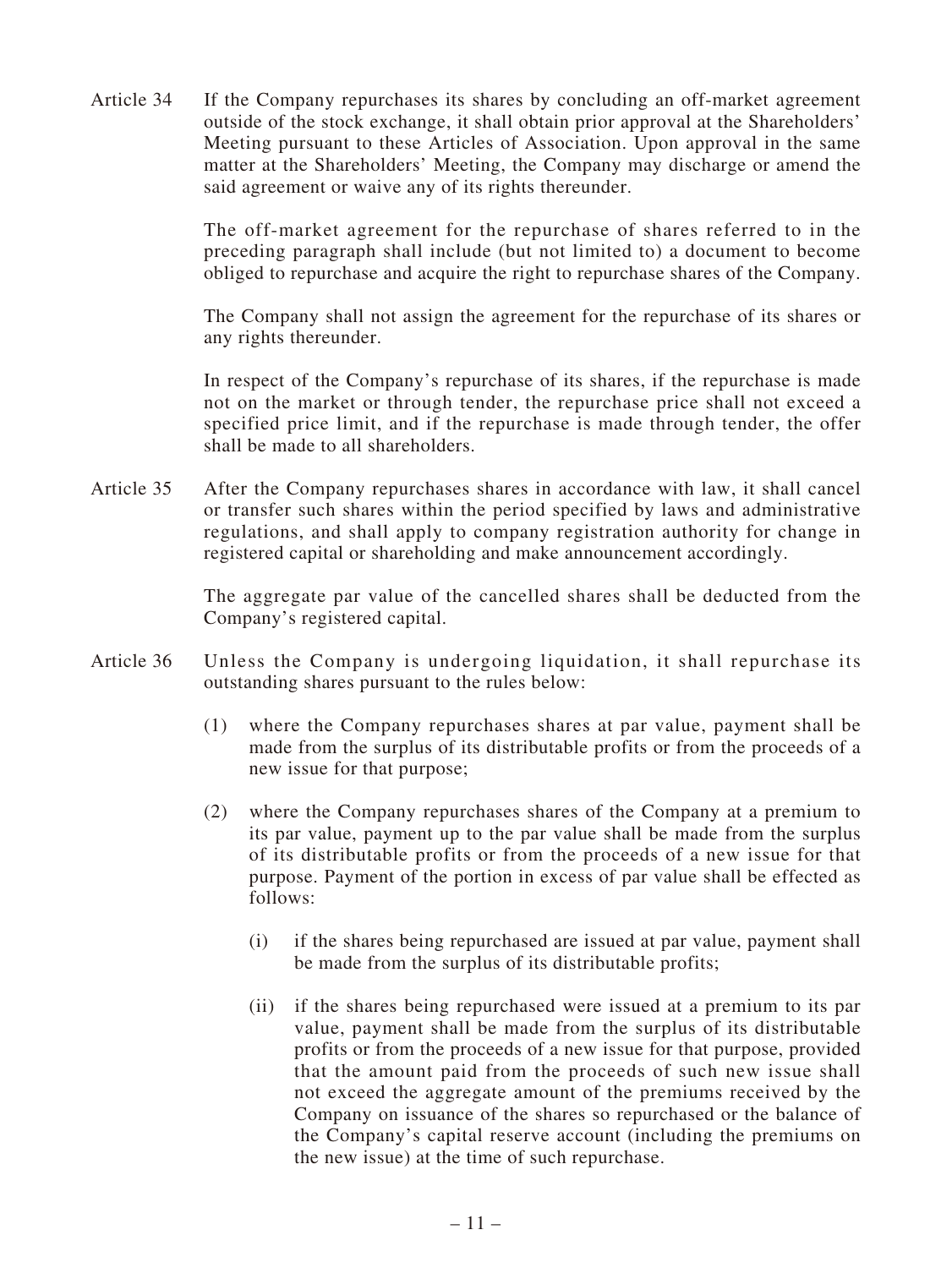- (3) The Company shall make payments with its distributable profits for the following expenses:
	- (i) for acquisitions of rights to repurchase its own shares;
	- (ii) for the variation of any contract for the repurchase of its shares;
	- (iii) for release from its obligations under any repurchase contract;
- (4) After the total par value of the shares that are cancelled is deducted from the Company's registered capital, the amount equal to the par value of its shares deducted from its distributable profits shall go to the Company's premium account (or capital reserve account).

Unless otherwise stated herein, the financial treatment involved in the repurchase of shares shall comply with the relevant laws and administrative regulations of the PRC and the securities regulatory authorities of the place where the shares of the Company are listed.

# **Chapter 5 Financial Assistance for the Purchase of the Company's Shares**

Article 37 The Company or its subsidiaries shall not offer any financial assistance to anyone who is acquiring or is proposing to acquire shares of the Company by any means at any time. The said purchaser of shares shall include a person who directly or indirectly assumes any obligations incurred for the acquisition of such shares.

> The Company and its subsidiaries shall not, by any means at any time, provide any financial assistance to the said purchaser as referred to above for the purpose of limiting or discharging the obligations assumed by that person.

> This Article shall not be applicable to the circumstances described in the Article 39 of this Chapter.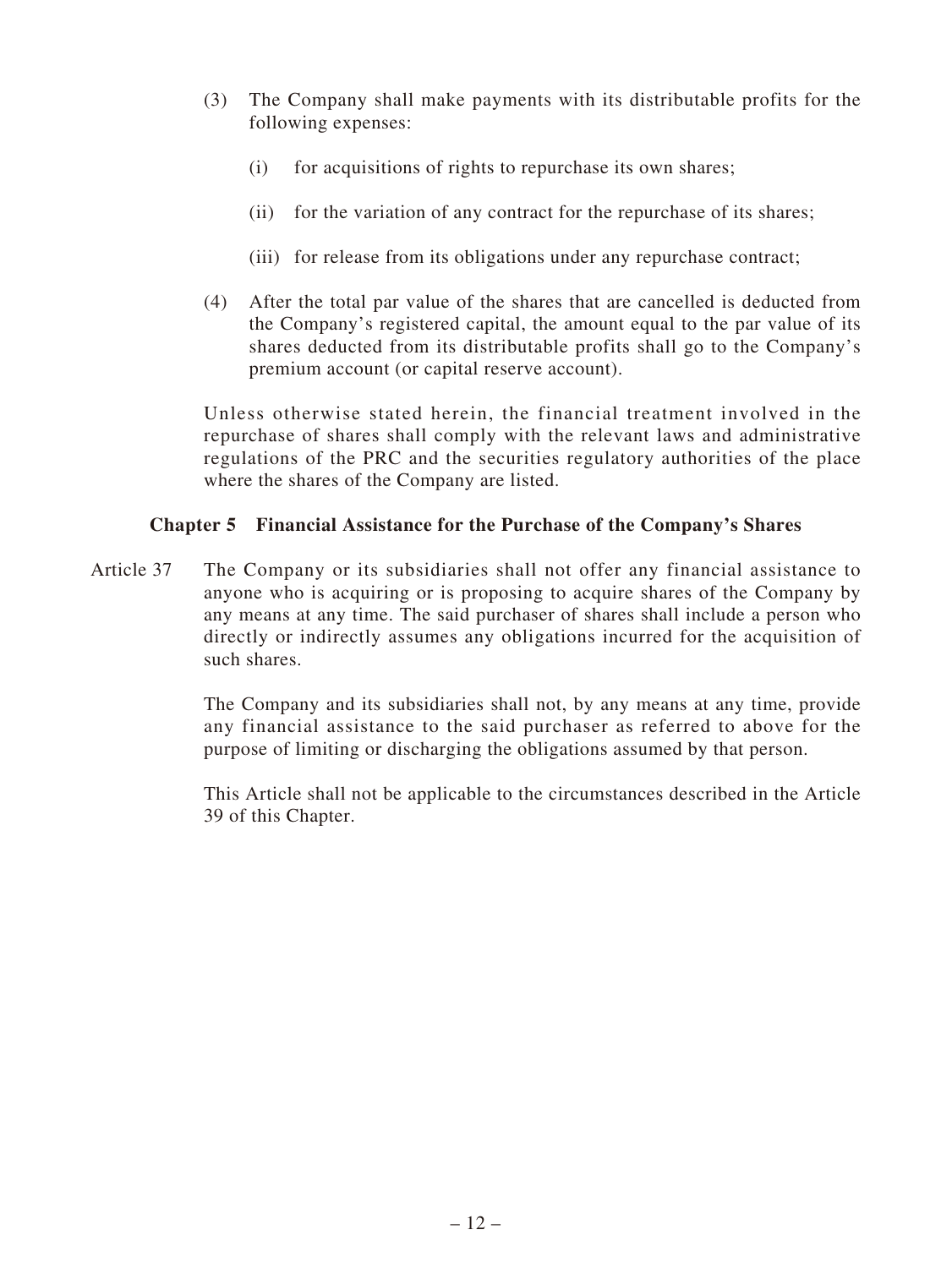- Article 38 The financial assistance described in this Chapter shall include but not limited to the means below:
	- $(1)$  gifts;
	- (2) guarantees (including the guarantor to undertake the liability or offer assets to secure the obligor's performance of obligations), compensation (not including compensation arising out of the Company's own defaults), or release or waiver of any right;
	- (3) provisions of loans or any other agreements where the Company shall fulfill the obligations prior to other parties, or changes in the said loans or parties to agreements, or the assignment of the rights under such loans or agreements;
	- (4) any other financial assistance provided by the Company in the event that the Company is insolvent or possesses no net assets, or in the event that its net assets would thereby be reduced to a material extent.

For the purpose of this Chapter, "assuming any obligations" shall include obligations assumed by contract or any arrangement (whether enforceable or unenforceable, and whether made on its own account or with any other persons) or by any other means that result in a change in financial position.

Article 39 The following cases shall be exempted from the Article 37 of this Chapter:

- (1) the provision of financial assistance by the Company where the financial assistance is provided in good faith in the best interests of the Company, and the principal purpose of which is not for the acquisition of shares, or the provision of financial assistance being an incidental part to a plan;
- (2) the lawful distribution of the Company's assets in the form of dividends;
- (3) the distribution of dividends in the form of shares;
- (4) a reduction of registered capital, a repurchase of shares or a reorganization of the share capital structure effected according to these Articles of Association;
- (5) provision of loans by the Company within its scope of business and in the ordinary course of the business (provided that the net assets of the Company are not thereby reduced or that, to the extent that the assets are thereby reduced, financial assistance is provided from distributable profits);
- (6) the provision of monetary assistance for contributions to staff and workers' stock plans (provided that the net assets are not thereby reduced or that, to the extent that the assets are thereby reduced, the financial assistance is provided from distributable profits).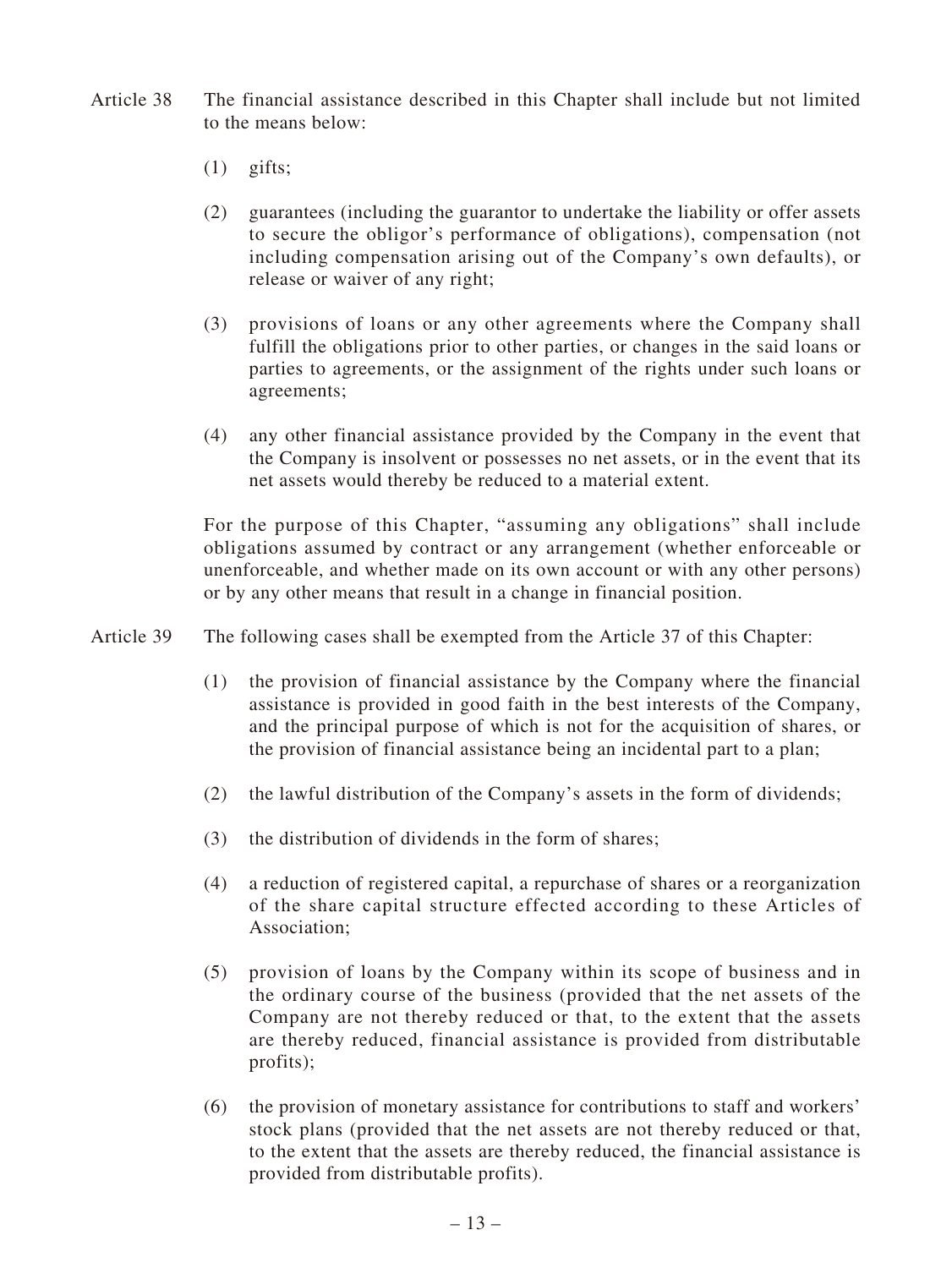# **Chapter 6 Share Certificates and Register of Shareholders**

Article 40 The share certificates of the Company shall be in registered forms.

In addition to the matters required by the Company Law and the Special Provisions, the share certificates of the Company shall also contain other matters required by the stock exchange(s) on which the shares are listed.

During the period when the H shares are listed on the Hong Kong Stock Exchange, the Company must ensure that all of the documents relating to the title to the shares listed on the Hong Kong Stock Exchange (including H shares) include the statements as follows. The Company shall instruct and procure the share registrars not to register the subscription, purchase or transfer of share in the name of any individual holder unless and until he submits such properly executed forms to the share registrars which shall include the statements as follows:

- (1) agreements among the purchaser of the share, the Company and each shareholder, and between the Company and each shareholder, have been reached to comply with and in accordance with the Company Law, the Special Provisions and other laws, administrative regulations and these Articles of Association;
- (2) the purchaser of the shares and the Company, each of the shareholders, Directors, Supervisors, President and other members of senior management of the Company, as well as a company, when acting on behalf of the Company and each director, supervisor, President and other members of senior management, agree with each shareholder that all of the disputes and claims arising from these Articles of Association, or any rights and obligations stipulated in the Company Law and other Chinese laws and administrative regulations relating to the Company, shall be referred to arbitration in accordance with these Articles of Association. Any reference to arbitration shall be deemed to authorize the arbitration tribunal to conduct hearing in open session and to publish its award which is final;
- (3) the purchaser of the shares, the Company and each shareholder agree that the shares of the Company may be freely transferable by the holder;
- (4) the purchaser of the shares authorizes the Company to reach an agreement on behalf of him with each of the directors, President and other members of senior management to authorize such directors, President and other members of senior management to comply with and perform their duties to the shareholders in accordance with these Articles of Association.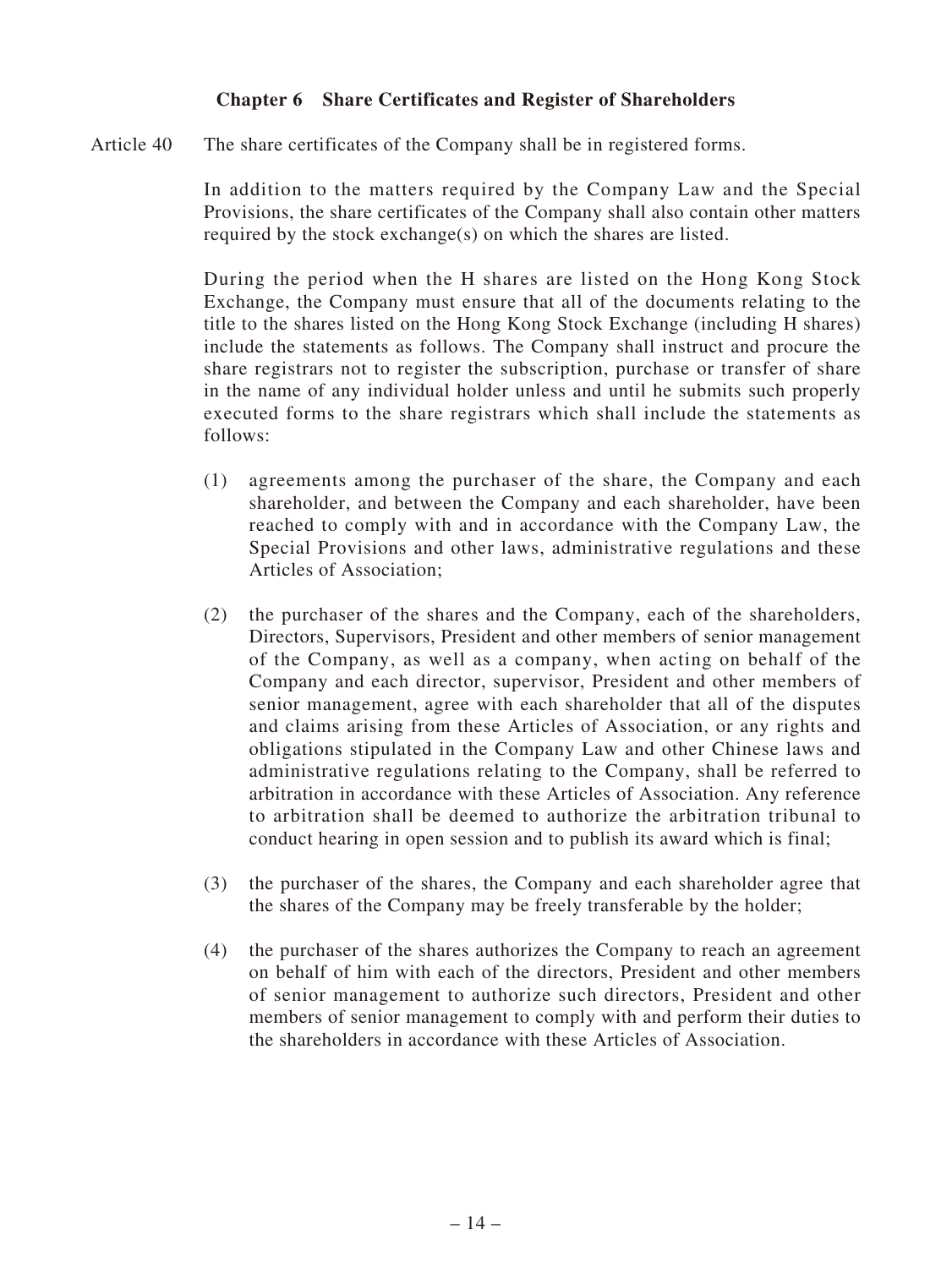- Article 41 Share certificates of the Company shall be signed by the Chairman of the Board of Directors. In the event that the stock exchange(s) on which the Company's shares are listed require the signatures of other members of senior management of the Company on the share certificates, the share certificates shall also be signed by such members of senior management. The share certificates shall be effective upon being affixed or printed with the seal of the Company or other securities seals specified. The share certificates shall only be sealed with the Company's seal under the authorization of the Board. The signatures of the Chairman of the Board or other members of senior management may be printed.
- Article 42 The Company shall have a register of shareholders to record the following matters:
	- (1) the name (title), address (residence), occupation or nature of business of each shareholder;
	- (2) the class and number of the shares of each holder;
	- (3) the payment made or payable amount for the shares of each holder;
	- (4) the certificate numbers of the shares of each holder;
	- (5) the date on which each shareholder is entered in the register as a shareholder of the Company;
	- (6) the date on which each shareholder ceases to be a shareholder of the Company.

Unless there is evidence to the contrary, the register of shareholders shall be sufficient evidence of the shareholders' shareholdings in the Company.

Upon the approval by the securities regulatory authority under the State Council and the Hong Kong Stock Exchange, for domestic shares transferred into overseas-listed shares and listed and traded in the Hong Kong Stock Exchange, such shares after registration are registered in the Company's register of members in the name of HKSCC Nominees Limited and recorded in the Hong Kong Securities Clearing Company Limited's account system as China Securities Depository and Clearing (Hong Kong) Company Limited.

Where two or more persons are registered as joint shareholders of any shares, they should be deemed as joint owners of relevant shares subject to the followings:

(1) the Company does not have to register more than 4 persons as joint shareholders of any shares;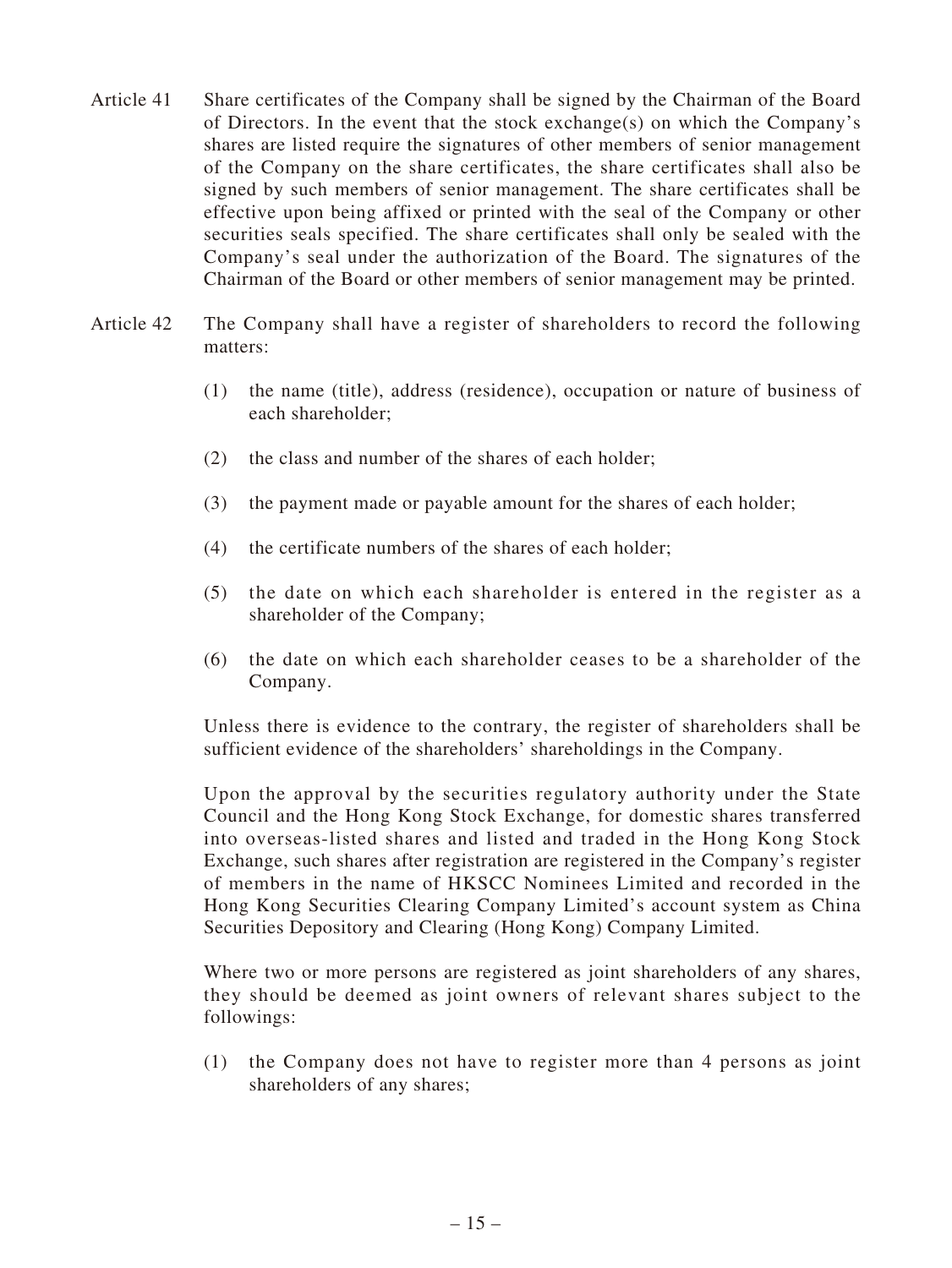- (2) the joint shareholders shall, together or individually, pay the amounts payable for relevant shares;
- (3) if any of the joint shareholders dies, only the surviving joint shareholders may be deemed as holders of relevant share of the Company, but the Board of Directors is entitled to require the death certificate which it considers to be proper as regard to the amendment to the register of shareholders;
- (4) as regard to the joint shareholders for any share, only the person whose name is at the first place on the register of shareholders has the rights to receive the certificate of relevant shares and notice from the Company and to attend or exercise all of the votes relating to the shares. The notice which is serviced on the above-mentioned person should be deemed to be serviced on all of the joint shareholders of relevant shares.
- Article 43 The Company may maintain the register of shareholders of overseas-listed shares and appoint an overseas agent to manage the register of shareholders in accordance with the memorandum of understanding or agreement concluded with the securities regulatory authorities of the State Council and overseas securities regulatory authorities.

The original register of shareholders for overseas-listed shares listed in Hong Kong shall be maintained in Hong Kong. A duplicate copy of the register of shareholders for the holders of overseas-listed shares shall be maintained at the Company's residence. The appointed overseas agent(s) shall at all times ensure consistency between the original and the duplicate copy of the register of shareholders.

In the event of any inconsistency between the original and the duplicate copy of the register of shareholders for overseas-listed shares, the original register of shareholders shall prevail.

Article 44 The Company shall maintain a complete register of shareholders.

The register of shareholders shall include:

- (1) the register of shareholders that is maintained at the Company's residence (other than those share registers described in Clause (2) and Clause (3) below);
- (2) the register of shareholders in respect of the holders of overseas-listed shares that is maintained in the same place as the overseas stock exchange on which the shares are listed;
- (3) the registers of shareholders that are maintained in such other places as the Board of Directors may consider necessary for the purpose of listing the Company's shares.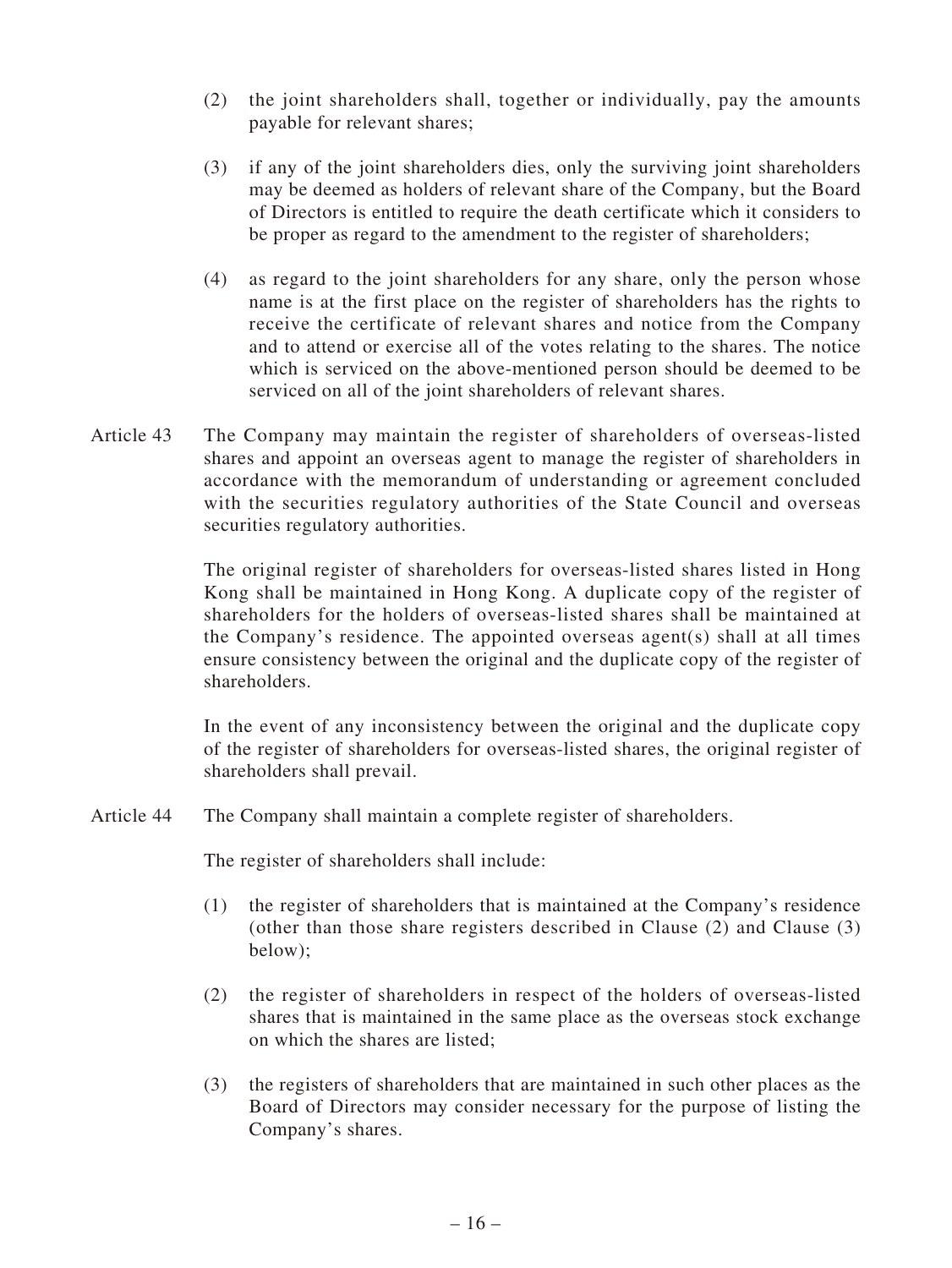Article 45 Parts of the register of shareholders shall not overlap. No transfer of shares registered in any part of the register shall, during the continuous period of such registration, be registered in any other part of the register.

> Amendments to, or correction to, any part of the register of shareholders, shall be made in accordance with the laws of the jurisdiction where such part of the register is maintained.

Article 46 All overseas-listed shares shall be transferred by instrument in writing in any usual or common form or any other form which the directors may approve. The instrument of transfer of any share may be signed by hand without seal. In the event that the transferor or transferee of the shares of the Company is a recognized clearing house defined by Hong Kong laws (hereinafter referred to as "Recognized Clearing House") or its agent, the instruments of transfer may be signed in mechanically-printed form.

> Fully paid overseas-listed shares which are listed in Hong Kong may be freely transferred pursuant to these Articles of Association. However, unless the transfer complies with the following conditions, the Board of Directors may refuse to process with transfer documents without stating any reasons therefor:

- (1) That transferring and other documents relating to or affecting the title to any registered securities shall be registered and the fee or fees levied pursuant to the Rules Governing the Listing of Securities on the Hong Kong Stock Exchange is/are paid to the Company;
- (2) The transferring documents relate only to the overseas-listed shares listed in Hong Kong;
- (3) The stamp duty payable on the transferring documents had been paid;
- (4) The provision of the relevant share certificate(s) and the evidences for having the right to transfer stock be reasonably required by the board of directors;
- (5) If the stock is to be transferred to joint owners, the number of the joint owners shall not exceed four; and
- (6) The stock is free from all lien.

If the Company refuses to register any transfer of shares, the Company shall within two months of formal application for the transfer provide the transferor and transferee with a notice of refusal to register such transfer.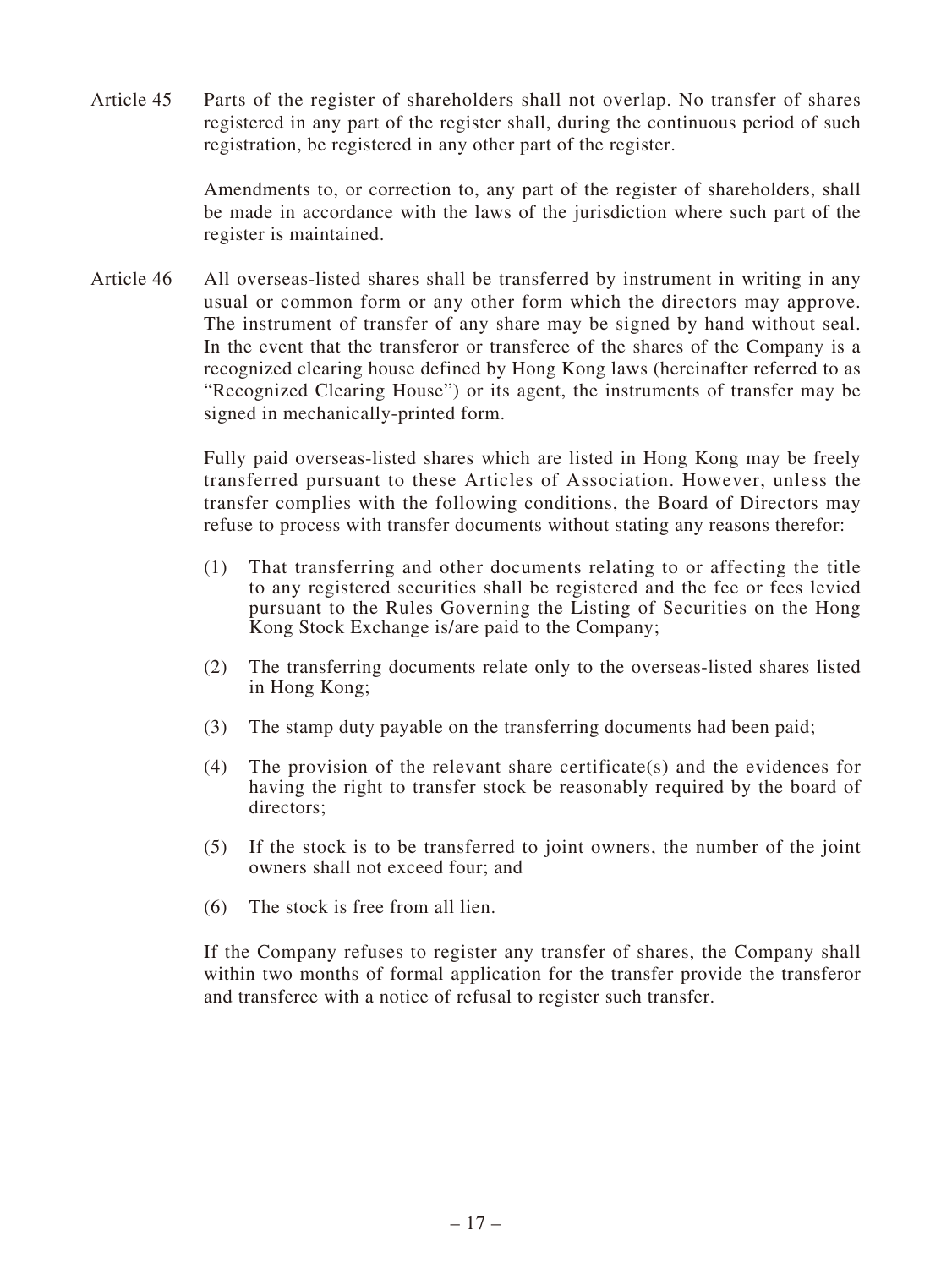- Article 47 In compliance with these Articles of Association and other applicable provisions, following share transfer, the name of the transferee shall be registered in the register of shareholders as holders of shares.
- Article 48 All issue or subsequent transfer of H shares shall be registered in the register of shareholders maintained in Hong Kong in accordance with the Article 44.
- Article 49 Any holders of overseas-listed shares may transfer by the standard form of transfer of the place of listing or the form of transfer signed or bearing machine printed signatures all or any part of his shares. Transfer of the shares held by holders of non-listed shares is subject to the applicable laws and regulations of China.
- Article 50 Where the laws, administrative regulations, departmental rules, normative documents and the relevant stock exchange or the regulatory body in the place where the shares of the Company are listed have provisions on the period of closure of register prior to a general meeting or the record date for determining entitlements to dividend distribution, such provisions shall prevail.

Subject to the rules of the relevant stock exchange or regulatory body where the Company's shares are listed or other applicable laws and regulations, the Company may suspend the registration of transfer of all or any class of shares at the time and period specified by the Board of Directors from time to time, but the period of suspension of the registration of share transfers shall not exceed 30 days in each year (or such longer period as the shareholders may determine by ordinary resolution, but such longer period shall not be extended beyond 30 days).

- Article 51 When the Company calls for a Shareholders' Meeting, distributes its dividends, conducts liquidation or executes any other act requiring identification of shareholders, the Board shall fix the share registration date, at the end of which the shareholders in the register shall be shareholders of the Company.
- Article 52 Any person who objects to the register of shareholders and claims to be entitled to have his name (title) entered in or removed from the register of shareholders may apply to a court of competent jurisdiction for an amendment of the register.
- Article 53 For any person who is a registered shareholder or who claims to be entitled to have his name (title) entered in the register of shareholders in respect of shares in the Company, if his share certificate (hereinafter, "original share certificate") is lost, he may apply to the Company for a replacement share certificate in respect of such shares (hereinafter, the "Relevant Shares").
- Article 54 Applications for a replacement share certificate by shareholders of non-listed shares shall be addressed pursuant to relevant requirements of the Company Law.
- Article 55 Applications for a replacement share certificate by holders of overseas-listed shares shall be addressed pursuant to the laws, the rules of the stock exchange, or other relevant regulations of the jurisdiction in which the original register of shareholders for overseas-listed shares is maintained.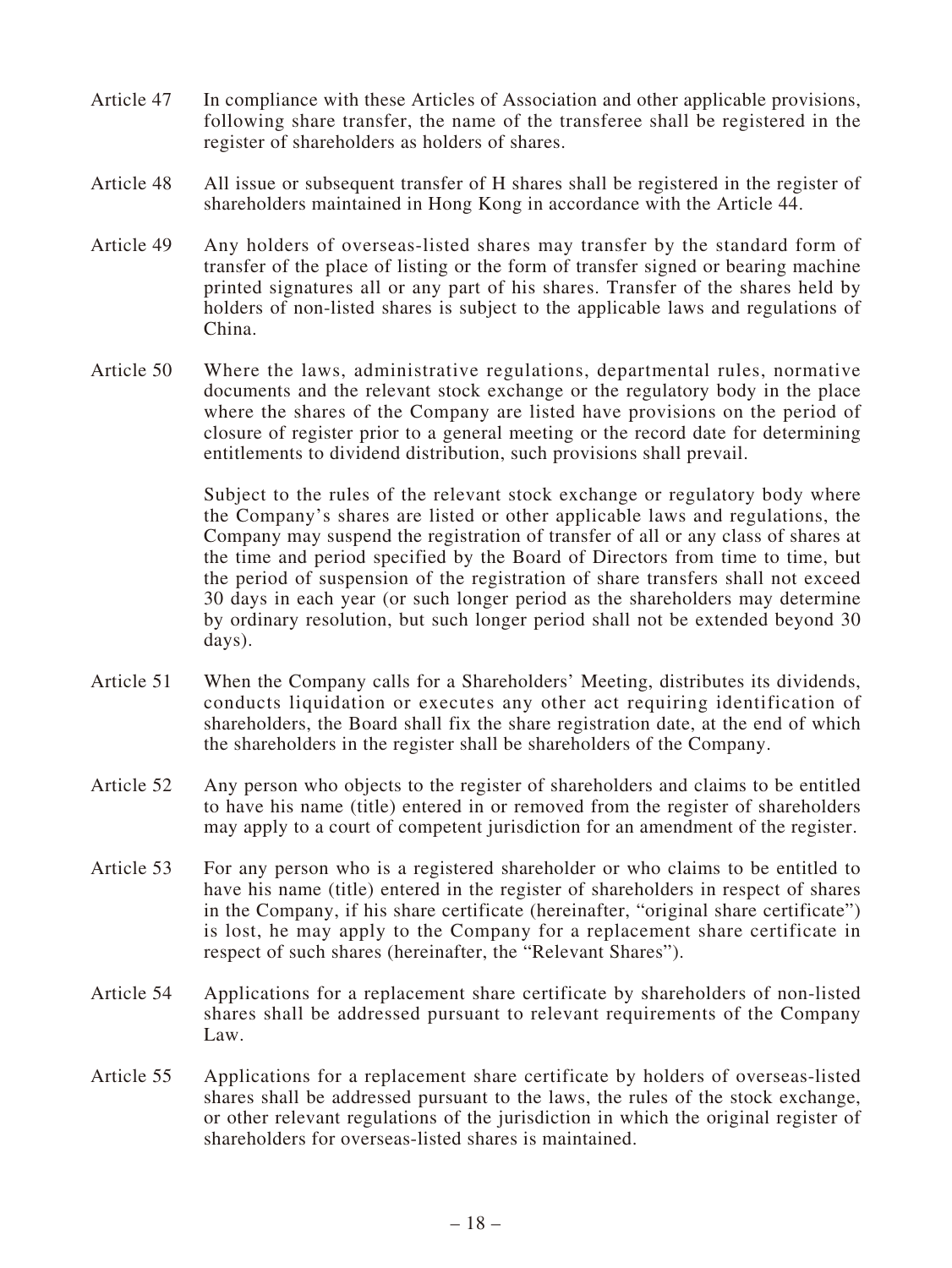- Article 56 With respect to holders of overseas-listed shares of the Company listed in Hong Kong who have lost their share certificates and file an application to the Company for a new share certificate, it shall be handled in compliance with the following requirements:
	- (1) The applicant shall submit an application to the Company in a prescribed form along with a notarization or a statutory declaration stating the grounds upon which the application is made and the circumstances and evidence of the loss. Moreover, the applicant shall declare that no other person shall be entitled to have his name entered into the register of shareholders with respect to the Relevant Shares;
	- (2) The Company shall not have received any declaration made by any person other than the applicant declaring that his name shall be entered into the register of shareholders with respect to such shares prior to the issue of a replacement share certificate to the applicant;
	- (3) In the event that the Company intends to issue a replacement share certificate to an applicant, it shall publish an announcement of such intention at least once every 30 days within a period of 90 days in the newspaper as prescribed by the Board;
	- (4) Prior to its publication, the Company shall deliver, to the stock exchange on which its shares are listed, a copy of aforementioned announcement. The Company may publish the announcement upon receipt of confirmation from such stock exchange confirming the announcement has been exhibited on the premises of said stock exchange. Such announcement shall be exhibited on the premises of the stock exchange for a period of 90 days. In case an application for a replacement share certificate is made without the consent of the registered holder of the Relevant Shares, the Company shall deliver, by mail, to such registered shareholder a copy of the announcement to be published;
	- (5) Upon expiration of the 90-day period referred to in the Clauses (3) and (4) of this Article, the Company may issue the replacement share certificate to the applicant in the event that the Company has not received any objections from any person with respect to the issuance of a replacement share certificate;
	- (6) When the Company issues a replacement share certificate pursuant to the provisions of this Article, it shall cancel the original share certificate and record the cancellation of said original share certificate, along with the issuance of the replacement share certificate in the register of shareholders;
	- (7) All expenses relating to the cancellation of the original share certificate and the issuance of a replacement share certificate shall be borne by the applicant, and the Company shall have the right to refuse to take any action until reasonable guarantee is provided by the applicant.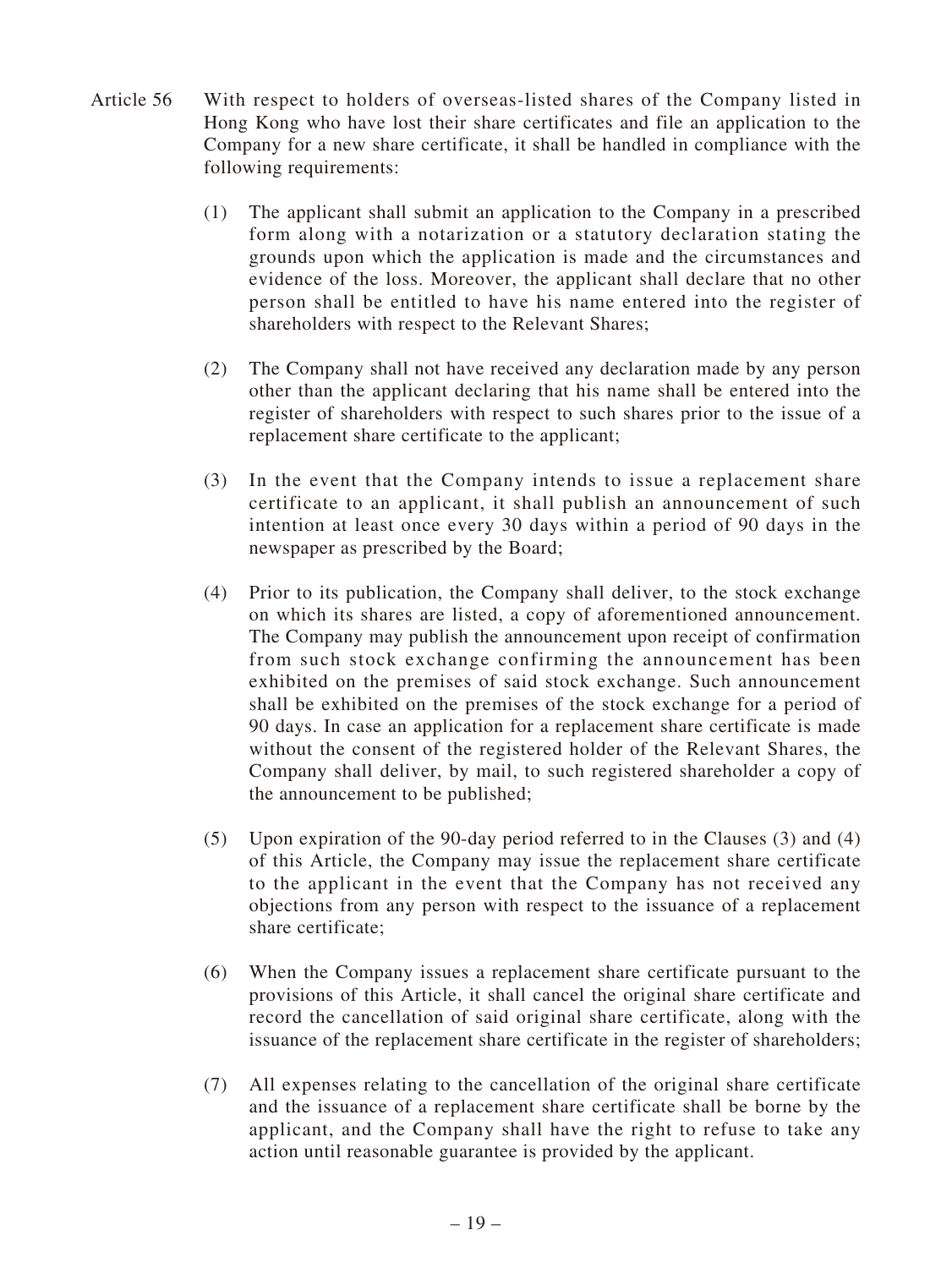- Article 57 Where the Company issues a replacement share certificate pursuant to these Articles of Association, as for a bona fide purchaser obtaining the new share certificate referred to above or a shareholder registered as a owner of the relevant shares (in case of a bona fide purchaser), his name (title) shall not be removed from the register of shareholders.
- Article 58 The Company shall not be liable for any damages sustained by any person by reason of the cancellation of the original share certificate or the issuance of the replacement share certificate, unless the said person claiming damage proves that the Company has committed a fraud.

# **Chapter 7 Rights and Obligations of Shareholders**

Article 59 The shareholders of the Company refer to the legal holders of shares of the Company, whose names (titles) are registered in the register of shareholders of the Company.

> The shareholders shall enjoy rights and assume obligations on the basis of the class and amount of shares held. Shareholders who hold shares of the same class shall enjoy the same rights and assume the same obligations. All shareholders of different classes shall rank pari passu among themselves as to dividends or distributions in any other form.

- Article 60 The Company's shareholders of ordinary shares shall enjoy the following rights:
	- (1) the right to receive dividends and other distributions proportional to the number of shares held;
	- (2) the right to attend Shareholders' Meeting either in person or by proxy and exercise the voting right;
	- (3) the right to supervise, advise or inquire the operating activities of the Company;
	- (4) the right to transfer the shares held according to laws and regulations and these Articles of Association;
	- (5) the right to be provided with relevant information in accordance with provisions of these Articles of Association, including:
		- 1. to obtain a copy of these Articles of Association, subject to payment of the cost;
		- 2. to inspect and to make duplicate copies, subject to payment at a reasonable charge, of the followings:
			- (1) all parts of the register of shareholders;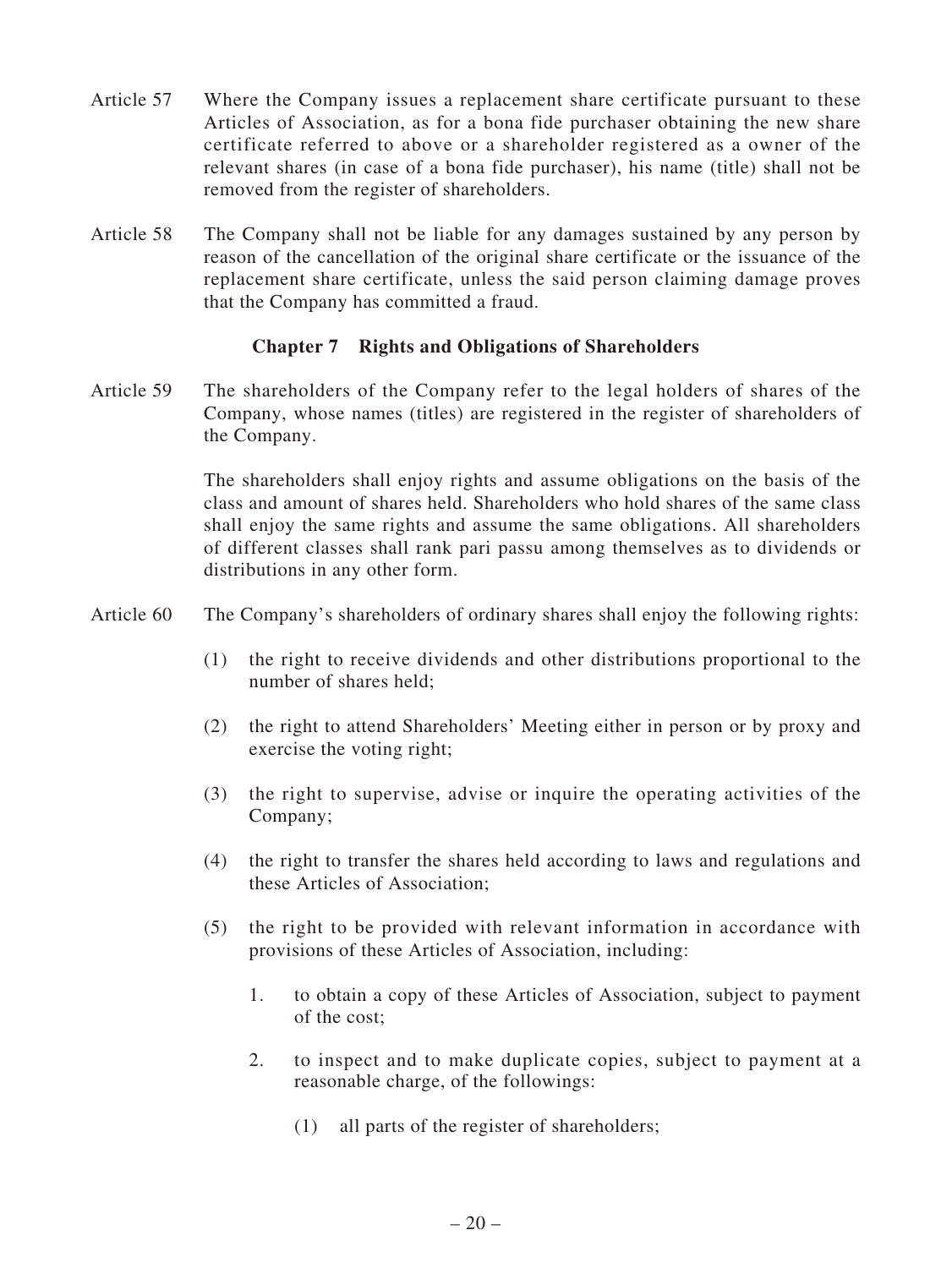- (2) personal profiles of the Company's Directors, Supervisors, President and other members of senior management including: their present and former names and aliases; their principal addresses (residence); their nationalities; their full-time and all other part-time occupations and duties; their identification documents and the numbers thereof.
- (3) report(s) on the Company's share capital;
- (4) the latest audited financial report, the report of the Board of Directors, the report of auditors, and the report of the Board of Supervisors of the Company;
- (5) special resolutions of the Company;
- (6) report(s) showing the aggregate par value, number, maximum and minimum price paid with respect to each class of shares repurchased by the Company since the end of the last financial year, and the aggregate amount incurred by the Company for this purpose;
- (7) minutes of Shareholders' Meeting.

The Company shall make available the documents mentioned in Clauses (1) to (7) other than Clause (2) above and other applicable documents at its Hong Kong office for inspection, free of charge, by the public and shareholders in accordance with requirements of the Rules Governing the Listing of Securities on the Hong Kong Stock Exchange (the documents mentioned in Clause (7) shall be available for inspection by shareholders only), except when the Company suspends the registration of share transfers in accordance with Article 50, in which case the Company is not required to make available the documents mentioned in Clause (1) above for inspection by the public and shareholders free of charge during such period of suspension of the registration of share transfers.

If any shareholder needs to access the relevant information as set out in the preceding article, the said shareholder shall provide the Company with written documents evidencing the type and number of shares held by the said shareholder, and the Company shall provide such information as required by the said shareholder upon authentication of the shareholder.

(6) the right to receive distribution of the remaining assets proportional to the number of shares held when the Company dissolves or liquidates;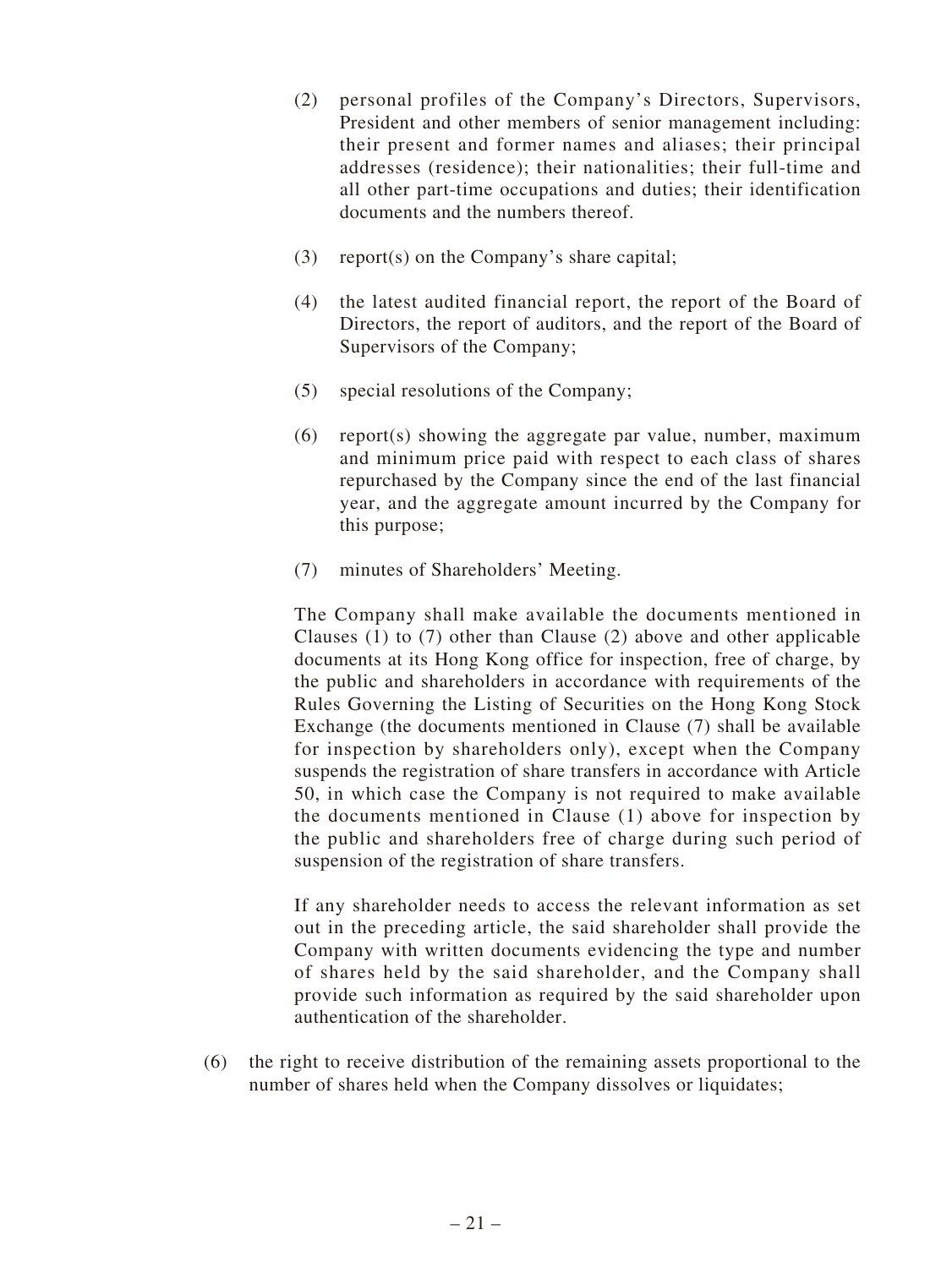(7) other rights conferred by the laws and regulations and these Articles of Association.

The Company shall not otherwise stay or infringe any rights attached to any shares on the sole basis that the holders of such shares with direct or indirect interests in such shares have failed to disclose the said interests to the Company.

- Article 61 The shareholders of ordinary shares shall assume the following obligations:
	- (1) to observe these Articles of Association;
	- (2) to effect payment for the subscription of shares according to the number of shares subscribed and the method of contribution;
	- (3) to assume other obligations as the laws and regulations and these Articles of Association require.

Shareholders are not liable to further contribution to the share capital other than such terms as agreed upon by the subscriber of the relevant shares on subscription.

- Article 62 Besides the obligations imposed by laws, administrative regulations or required by the listing rules of the stock exchange on which the Company's shares are listed, a controlling shareholder (as defined below) shall not exercise his voting rights with respect to the following matters in a manner that is prejudicial to the interests of the shareholders, collectively or individually:
	- (1) to relieve a Director or Supervisor from liability to act honestly in the best interests of the Company;
	- (2) to allow the expropriation by a Director or Supervisor (for his own benefit or for the benefit of other person(s)), in any manner, of the Company's assets, including (but not limited to) any opportunities deemed beneficial to the Company;
	- (3) to allow the expropriation by a Director or Supervisor (for his own benefit or for the benefit of other person(s)) of the individual rights of other shareholders, including (but not limited to) the rights to distributions and vote (except pursuant to a restructuring proposed to shareholders for approval at a Shareholders' Meeting in accordance with these Articles of Association of the Company).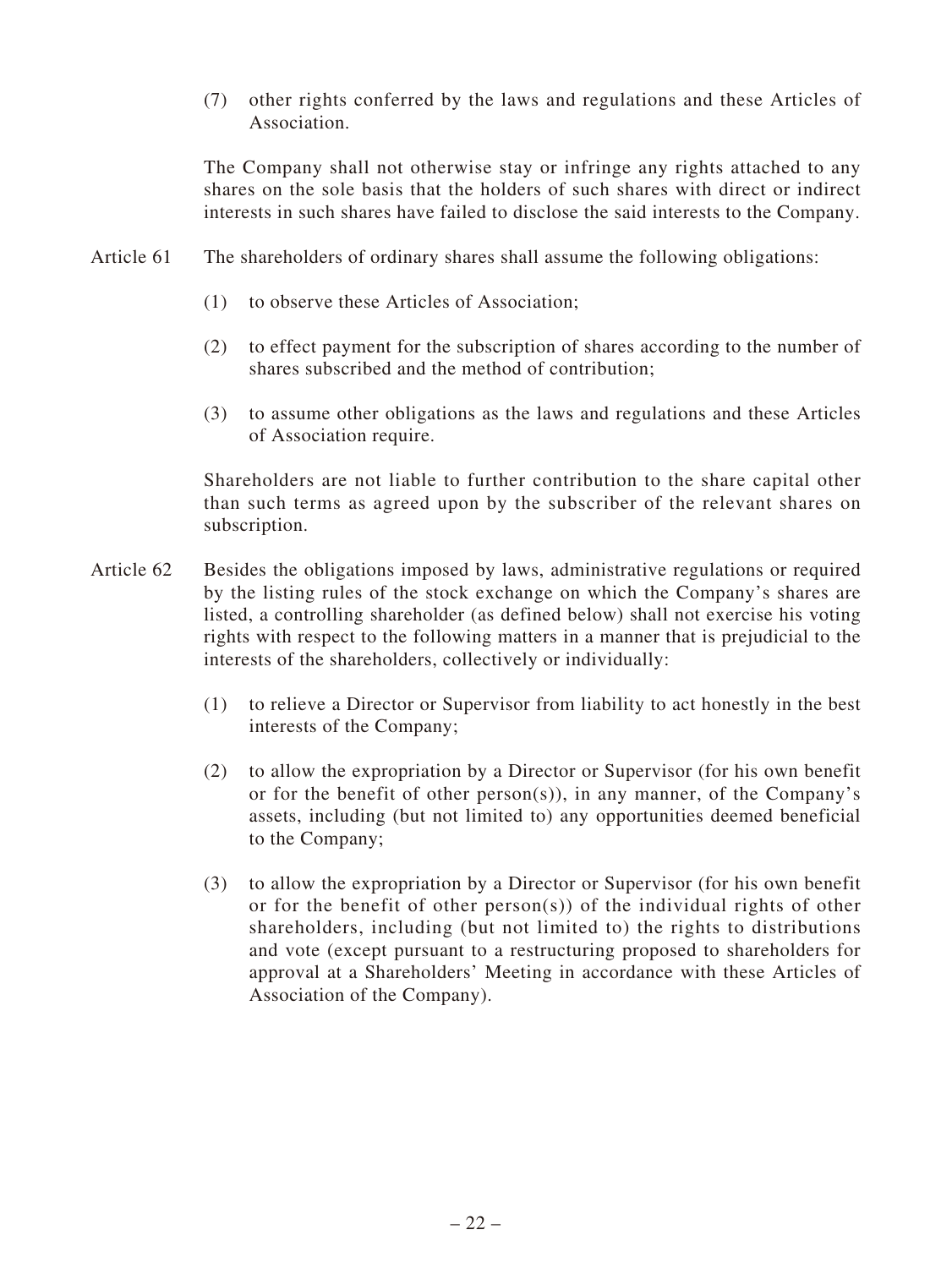- Article 63 For the purpose of the preceding Article, a "controlling shareholder" means a person who satisfies any one of the following conditions:
	- (1) a person who, acting alone or in concert with others, has the power to elect more than half of the Directors;
	- (2) a person who, acting alone or in concert with others, has the power to exercise or to control the exercise of 30% or more of the voting rights in the Company;
	- (3) a person who, acting alone or in concert with others, holds 30% or more of the issued and outstanding shares of the Company;
	- (4) a person who, acting alone or in concert with others, has de facto control of the Company in any other way.

#### **Chapter 8 Shareholders' Meeting**

- Article 64 Shareholders' Meeting shall be the authoritative body of the Company and shall exercise its functions and powers in accordance with the law.
- Article 65 Shareholders' Meeting shall possess the following functions and powers:
	- (1) to decide on the Company's operational policies and its investment plans;
	- (2) to elect and replace Directors and to decide on the matters relating to the remuneration of Directors;
	- (3) to elect and replace shareholders' representative Supervisors, and decide on matters relating the remuneration of the relevant Supervisors;
	- (4) to examine and approve reports of the Board of Directors;
	- (5) to examine and approve reports of the Board of Supervisors;
	- (6) to examine and approve the Company's proposed annual preliminary and final financial budgets;
	- (7) to examine and approve the Company's profit distribution and loss recovery plans;
	- (8) to decide on the increase or reduction of the Company's registered capital;
	- (9) to decide on such matters as merger, division, dissolution, liquidation or change in the form of the Company;
	- (10) to decide on the issuance of debentures by the Company;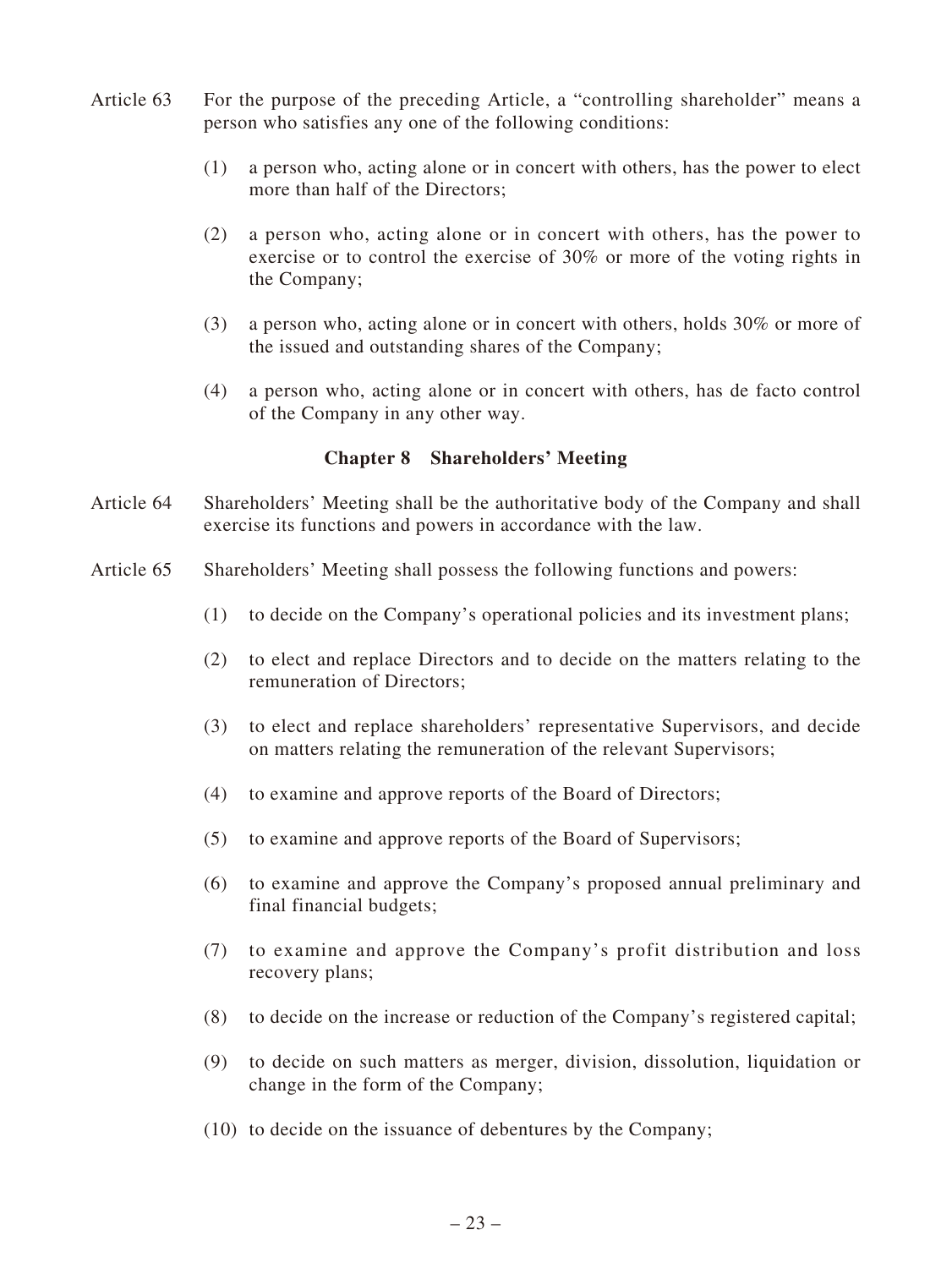- (11) to decide on the engagement, dismissal or non-reappointment of the Company's accounting firm;
- (12) to amend these Articles of Association;
- (13) to consider any motions raised by shareholders who hold 3% or more of the voting shares of the Company;
- (14) to decide on any other matters as the laws and regulations and the Article of Association specify.

Provided that there is no violation of the laws, regulations and the mandatory provisions of the listing rules of the place where the shares of the Company are listed, the Shareholders' Meeting may authorize the Board to handle or to delegate to the Board such matters as the Shareholders' Meeting so authorizes and delegates.

- Article 66 The Company shall not conclude an agreement to transfer the management of all or important parts of its business to others except Directors, Supervisors, President and other members of senior management without prior approval at the Shareholders' Meeting.
- Article 67 The Shareholders' Meeting shall include annual general meetings and extraordinary general meetings. Annual general meetings shall be called by the Board of Directors and held once every year, and within 6 months of the end of the preceding financial year.

Two or more independent non-executive Directors may propose to convene an extraordinary general meeting.

The Board shall convene an extraordinary general meeting within 2 months under any of the following circumstances:

- (1) when the number of directors is less than that required by the Company Law or is less than two thirds of the numbers required by these Articles of Association;
- (2) when the Company fails to recover the loss amounting to over one third of the share capital;
- (3) when shareholder(s) severally or jointly holding 10% or more of the Company's issued and outstanding shares carrying voting rights request(s) in writing the convening of an extraordinary general meeting;
- (4) when deemed necessary by the Board of Directors or the Board of Supervisors motions to call an extraordinary general meeting.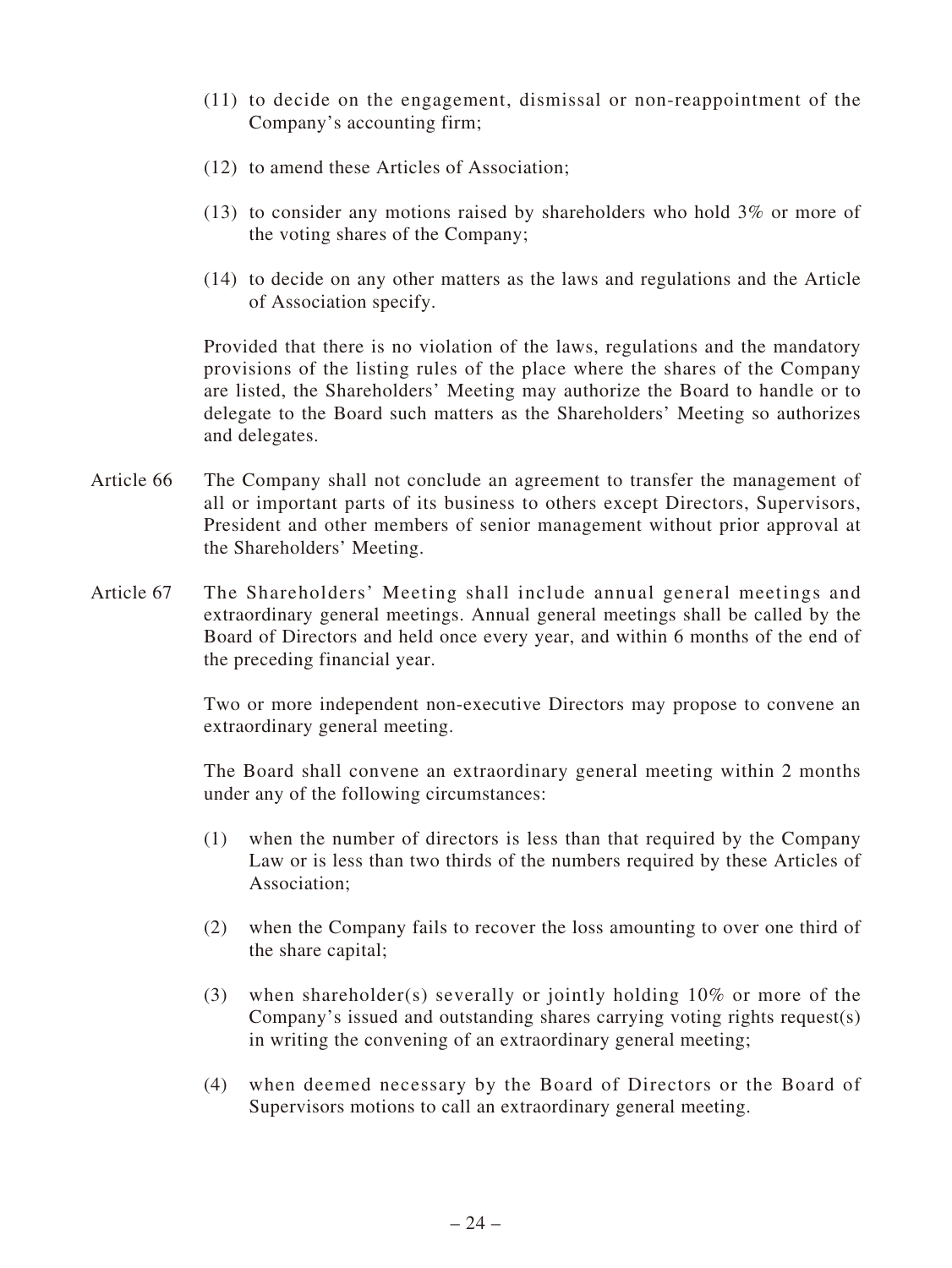Article 68 When the Company convenes the annual general meeting, written notices of the meeting shall be provided in no less than 21 calendar days prior to the date of the meeting to notify all the shareholders registered in the register of shares with respect to the matters to be considered, and the date and the place of the meeting. A written notice shall be given in no less than 15 calendar days prior to the convening of the extraordinary general meeting.

> In the case that the rules of the securities regulatory body or the stock exchange in the place where the shares of the Company are listed require the Company to send out, mail, deliver, distribute, announce or by other means provide relevant documents of the Company in both the Chinese and English language, if after the Company has made proper arrangement to determine whether its shareholders wish to receive either the English version or the Chinese version only, the Company may, within the scope permitted by the applicable laws and regulations and according to such applicable laws and regulations, send to the relevant shareholders the English version or the Chinese version only (in accordance with the wishes as stated by the shareholders). The communications of the Company includes but not limited to notices of general meetings, circulars to shareholders, annual reports, interim reports and quarterly reports.

> Subject to compliance with the relevant applicable laws and regulations and the rules of the stock exchange on which the shares of the Company are listed, notice of the general meeting shall be deemed to have been received by all shareholders of the overseas listed shares listed in Hong Kong upon such announcement being sent through the website of the Hong Kong Stock Exchange or published in one or more newspapers designated by it.

- Article 69 At the annual general meeting held by the Company, shareholders severally or jointly holding 3% or more of the total voting shares of the Company are entitled to propose new resolutions in writing to the Company. The Company shall place such resolutions on the agenda for such meeting if they are matters falling within the scope of duties of the Shareholders' Meeting.
- Article 70 No resolution shall be passed at a general meeting on any matter not specified in the notice of general meeting or in a supplementary notice.
- Article 71 The notice of the Shareholders' Meeting shall:
	- (1) be in writing;
	- (2) specify time, date and place of the meeting;
	- (3) describe matters for consideration at the meeting;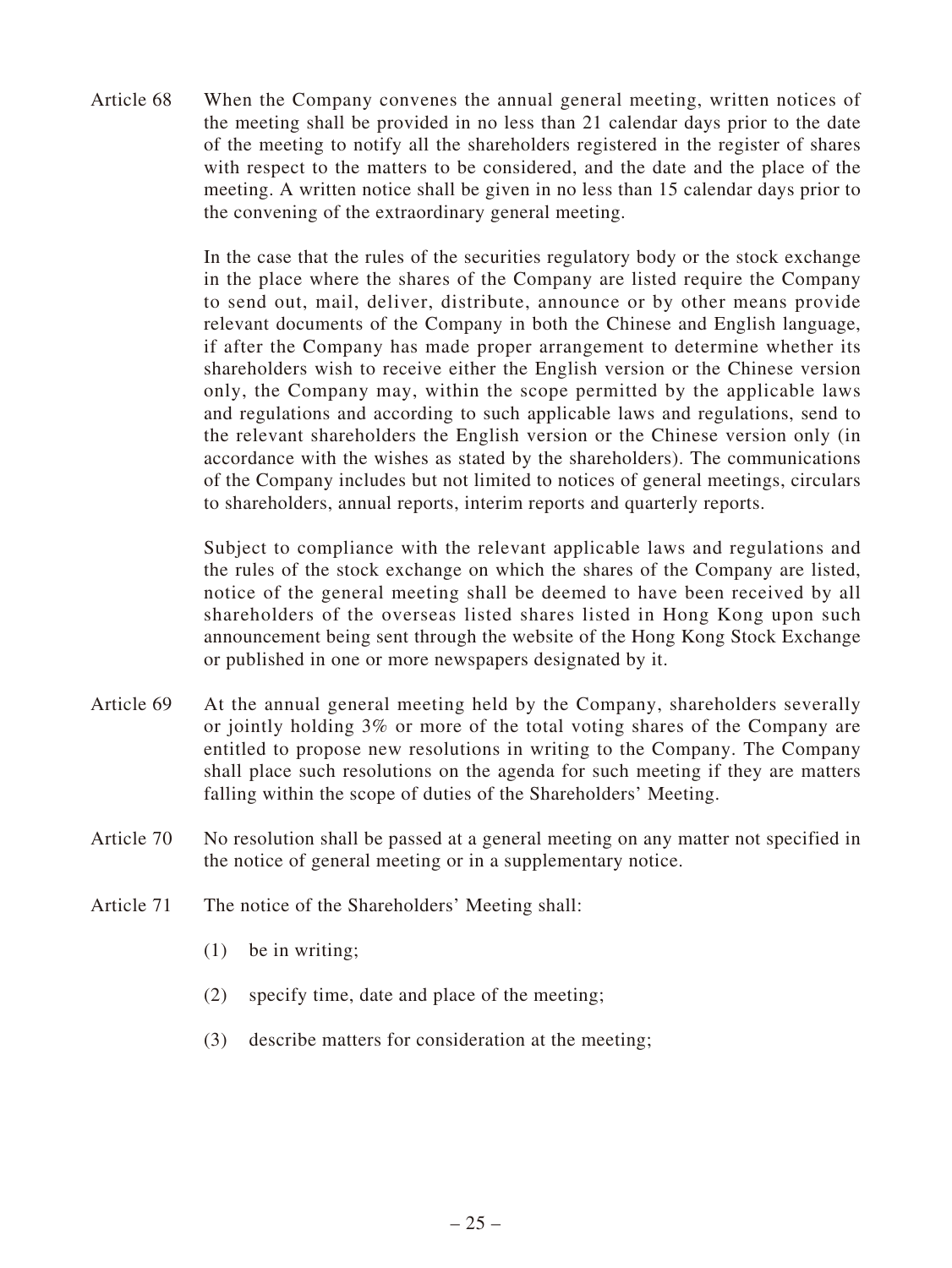- (4) provide such necessary information and explanations for shareholders to make an informed judgment on the matters to be considered. Without limitation to the generality of the foregoing, where a proposal is made with respect to the merger of the Company with another company, the repurchase of shares, the restructuring of share capital, or the restructuring of the Company in any other manner, the terms of the proposed transaction must be provided in detail along with copies of the proposed agreement, if any, and the reason(s) and effect of such proposal must be properly explained;
- (5) contain a disclosure of the nature and extent, if any, of the material interests of any Director, Supervisor, the President, or other members of senior management in the proposed transaction and the effect of the transaction in their capacity as shareholders to the extent that it is different from the effect on the interests of shareholders of the same class;
- (6) contain the full text of any special resolution proposed to be passed at the meeting;
- (7) state clearly that a shareholder is entitled to attend and vote at the meeting, and to appoint one or more proxies to attend and vote on his behalf, and that a proxy need not be a shareholder;
- (8) specify the time and place for delivering proxy forms for the relevant meeting.
- Article 72 Unless otherwise provided in these Articles of Association, notice of general meeting of shareholders shall be served on each shareholder (whether or not entitled to vote at the meeting), by personal delivery or prepaid mail to their addresses as shown in the register of shareholders. For the holders of domestic shares, notices of the general meeting may also be issued by way of public announcements.

The public announcement as referred to in the preceding paragraph shall be published in 1 or more national newspapers designated by the securities regulatory authorities of the State Council pursuant to the time limit of the notice of the Shareholders' Meeting set out in the Articles of Association. Upon publication of such announcements, the holders of domestic shares shall be deemed to have received the notice for the Shareholders' Meeting.

Article 73 An accidental failure to serve notice of a meeting on, or the non-receipt of such notice by, any person entitled to receive such notice shall not invalidate the meeting or the resolutions passed.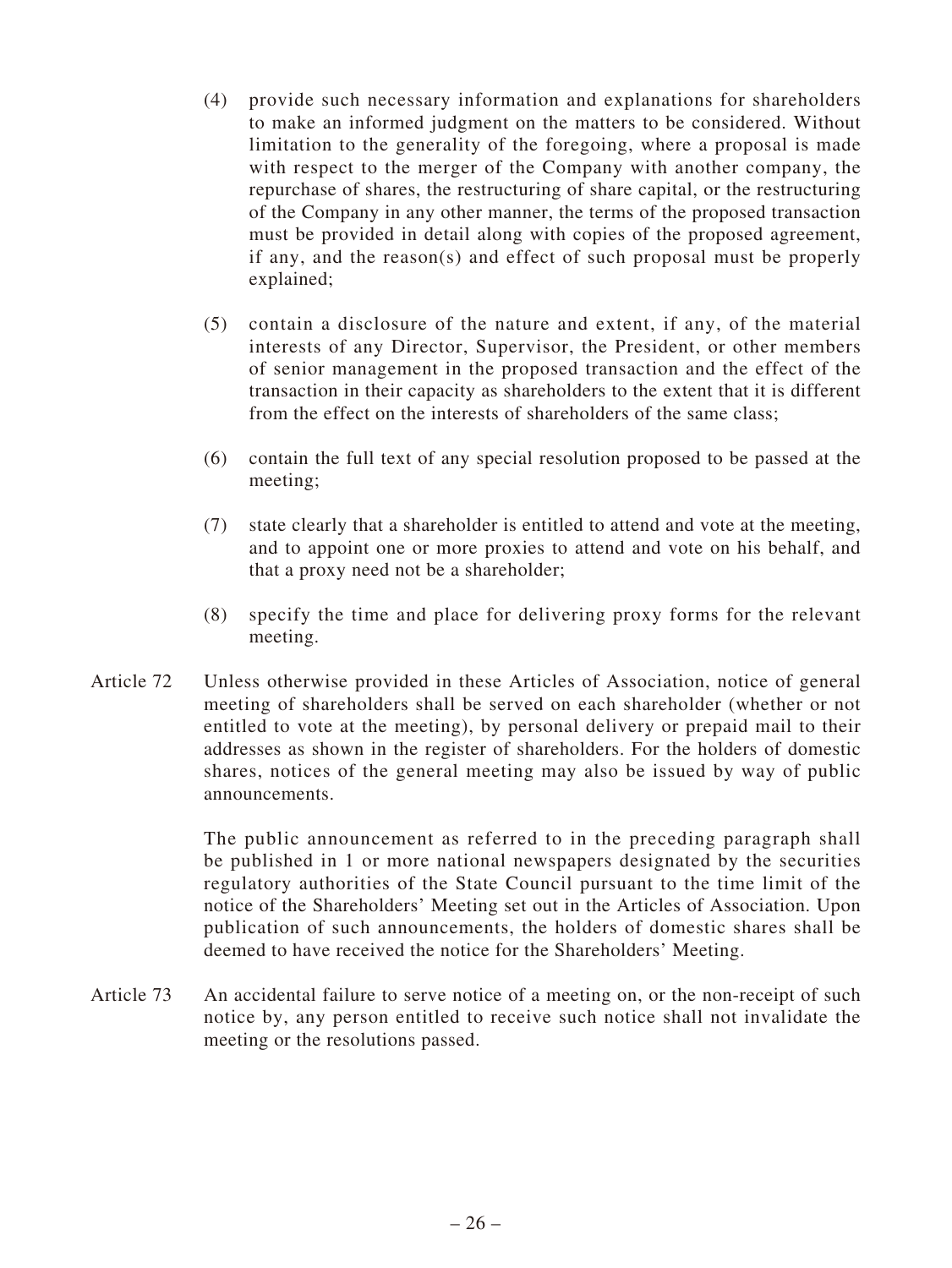- Article 74 Any shareholder entitled to attend and vote at the Shareholders' Meeting shall be entitled to appoint to entrust one or several persons (whether a shareholder or otherwise) as his proxy/proxies to attend and vote on his behalf. Where the shareholder is a legal entity, it is entitled to appoint a person to represent such legal entity to attend and vote. A proxy (including a proxy of an individual shareholder and a legal entity shareholder) so appointed shall have:
	- (1) the right to speak at the meeting;
	- (2) the right to demand or join in demand for a poll;
	- (3) the right to vote by hand or on a poll unless otherwise provided by relevant laws and administrative regulations and relevant provisions of the securities regulatory authority of the place where the Shares of the Company are listed. Where more than one proxy is appointed, the proxies may only exercise the voting right on a poll.
- Article 75 The proxy form shall be in writing, either to be executed by the appointer or by power of attorney. Should the appointer be a legal entity, then such proxy form shall be executed with the company seal or by its Directors or the legal representative. Such instrument shall specify the number of shares represented by each proxy.
- Article 76 The proxy form shall be maintained at the residence of the Company or at such other locations as specified for that purpose in the notice regarding the convening of the meeting in no less than 24 hours prior to the time of the meeting at which the proxy proposes to vote or attend, or the time appointed for voting. In the event that such instrument is signed by another person authorized by the appointer, the authorization or other authorization instrument shall be notarized, and such notarized authorization or other instrument shall be maintained at the residence of the Company or at such other locations as specified for that purpose in the notice regarding the convening of the meeting at the same time. In the event that an appointer is a legal entity, its legal representative or such person as authorized by a resolution of its Board of Directors or other governing body may attend the Company's general meeting in the capacity of a representative. For the purpose of these Articles of Association, the attending of and voting at such meeting by the appointed proxy shall be deemed to be done by the appointer (as the case may be).

If a shareholder is a Recognized Clearing House (or its nominee), it may, as it sees fit, appoint one or more persons as its proxy(ies) to attend and vote at any Shareholders' Meeting or class meeting or creditors meeting. However, if more than one person is appointed, the proxy form shall specify the number and class of the shares relating to each such proxy. Such proxy may exercise the rights of the Recognized Clearing House (or its nominee) which shall be equivalent to the rights enjoyed by other shareholders, including the right to speak and vote, as if it is an individual shareholder of the Company.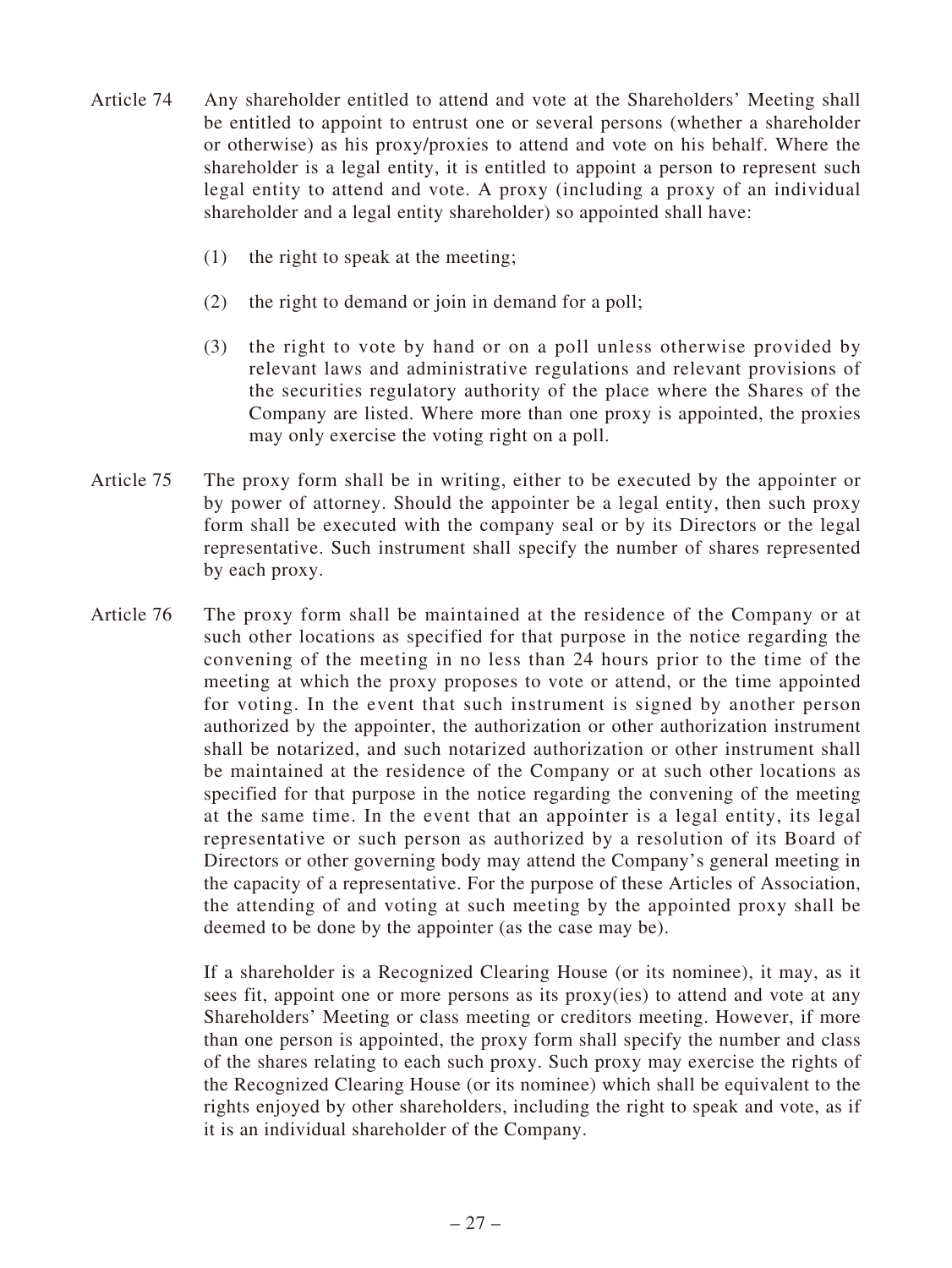Article 77 Any form issued to a shareholder by the Board of Directors for the appointment of a proxy by the shareholder for attendance and voting at a meeting shall enable the shareholder to instruct the proxy to vote for or against each resolution with respect to businesses transacted at the meeting. Such forms shall contain a statement which states that, in the absence of instructions by the shareholder, the proxy may vote in the proxy's own discretion.

> Save as provided above, the aforesaid proxy form shall also contain the following: the number of shares represented by and name of the proxy; whether voting power is granted to the proxy; whether the proxy is entitled to vote for any temporary resolution proposed at any shareholders' general meeting; instruction of how to vote if voting power is granted; and date of appointing a proxy and the effective period for such appointment. Where a shareholder appoints more than one proxy, he shall specify the number of shares represented by each proxy in the proxy form.

- Article 78 A vote provided in according to the instruments in such proxy forms shall be valid, notwithstanding the previous death or loss of capacity of the appointer or the revocation of the proxy or of the authority under which the proxy was executed, or the transfer of the shares with respect to which the proxy is given, provided that no notice in writing of such matters shall have been received by the Company prior to the commencement of the meeting at which the proxy is used.
- Article 79 A proxy who attends a Shareholders' Meeting on behalf of a shareholder shall produce his identification document. If a shareholder who is a legal person appoints its legal representative to attend the meeting, the legal representative shall produce his identification document and a notarially certified copy of the resolution or form of proxy of the Board of Directors or other governing body of the legal person (other than a Recognized Clearing House or its nominee) authorizing the legal representative.
- Article 80 There are 2 kinds of resolutions made at the Shareholders' Meeting, ordinary resolutions and special resolutions.

An ordinary resolution must be approved by votes representing more than onehalf of the voting rights of the shareholders (including proxies) present at the meeting.

A special resolution must be approved by the votes representing more than two thirds of the voting rights of the shareholders (including proxies) present at the meeting.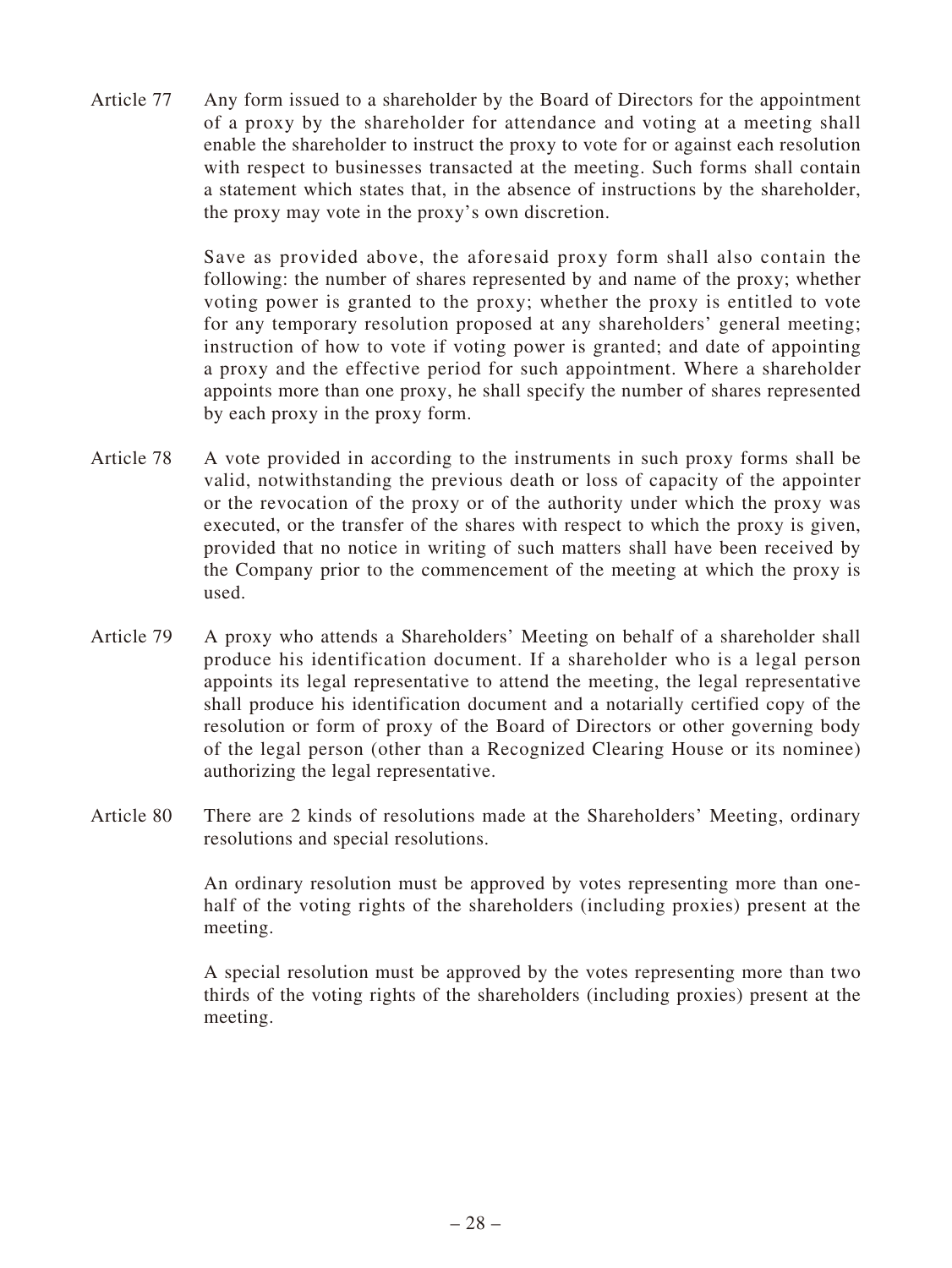Article 81 A shareholder (including proxy), when voting at a Shareholders' Meeting, shall exercise voting rights in accordance with the number of his shares carrying the voting rights and each share shall have one vote.

> All shareholders shall have the right to speak and vote at the general meetings, except if any shareholder should waive his/her voting right on a particular matter, or is restricted to vote only for or against the matter, in accordance with the Rules Governing the Listing of Securities on The Hong Kong Stock Exchange, in which case such shareholder should waive his/her voting right or abstain from voting in accordance with the provisions therein; any vote casted by or on behalf of any shareholder in violation of such provisions or restriction shall not be counted into the poll result.

- Article 82 At any general meeting, a resolution shall be decided on a show of hands unless a poll is demanded by the following persons before or after a vote is carried out by a show of hands:
	- (1) the chairman of the meeting;
	- (2) at least two shareholders present in person or by proxy entitled to vote;
	- (3) one or more shareholders (including his/their proxy/proxies) present in person or by proxy and representing 10% or more shares carrying the right to vote at the meeting singly or in aggregate.

Unless a poll is demanded, a declaration by the chairman that a resolution has been passed on a show of hands and the record of such in the minutes of the meeting shall be conclusive evidence of the fact that such resolution has been passed. There is no need to provide evidence of the number or proportion of votes in favour of or against such resolution.

The demand for a poll may be withdrawn by the person who demands the same.

- Article 83 A poll demanded on the election of chairman of the meeting or a question of adjournment of the meeting shall be taken forthwith. A poll demanded on any other matters shall be taken at the time decided by the chairman of the meeting, and the meeting may proceed to consider and vote on other matters. The result of the poll shall be deemed to be a resolution of the meeting at which the poll was demanded.
- Article 84 At a poll taken at a meeting, a shareholder (including proxy) entitled to two or more votes need not cast all his votes in the same manner.
- Article 85 In case of an equality of votes by show of hands or by poll, the chairman of the meeting shall be entitled to have a casting vote.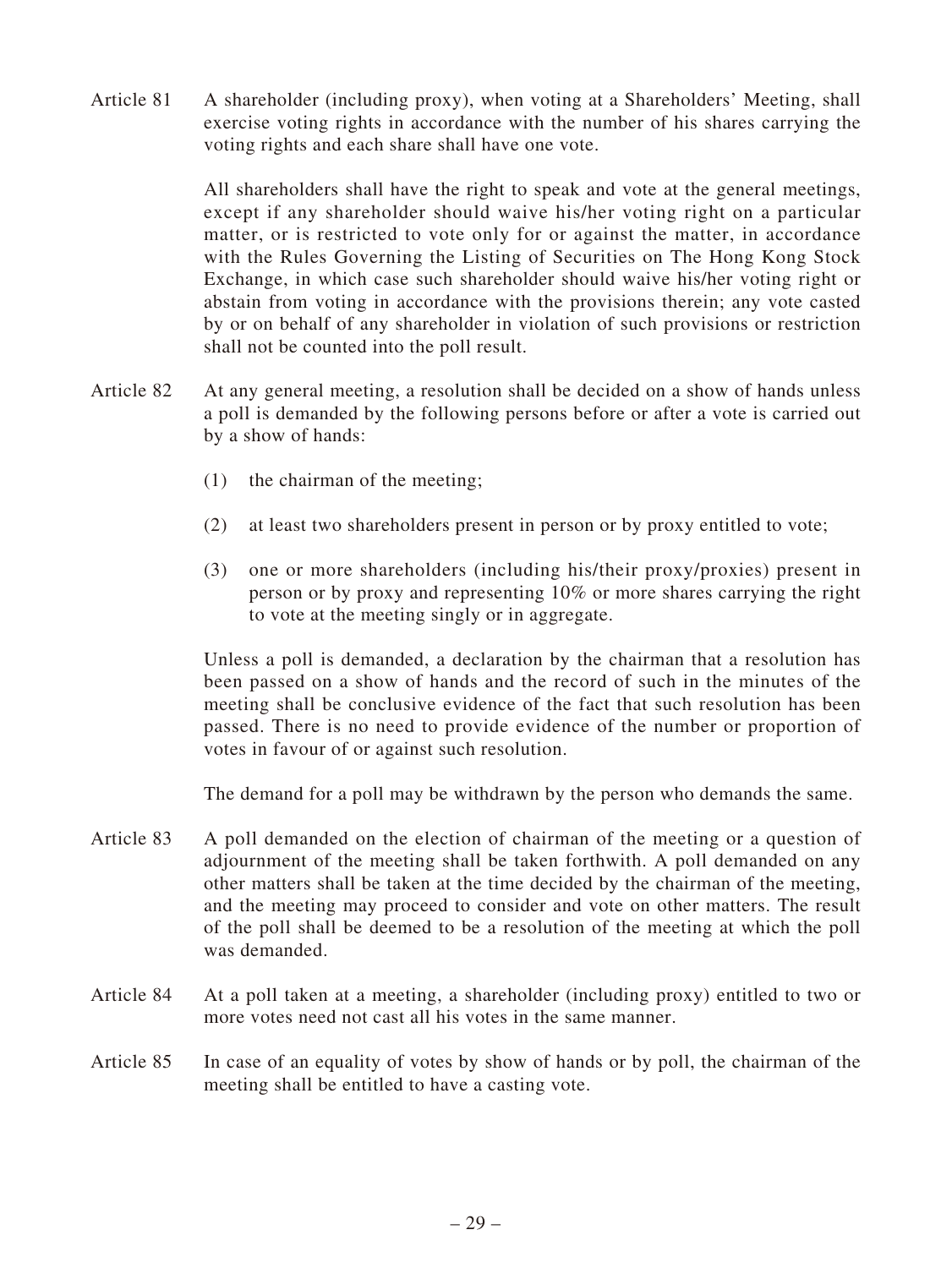- Article 86 The following matters shall be resolved by ordinary resolutions at the Shareholders' Meeting:
	- (1) reports of the Board of Directors and the Board of Supervisors;
	- (2) any plans for the distribution of profits and for recovering losses formulated by the Board of Directors;
	- (3) removal of the members of the Board of Directors and Supervisors on behalf of shareholders, and decision on their remuneration and methods of payment;
	- (4) preliminary and final annual budgets, balance sheets, profit accounts, and other financial statements of the Company;
	- (5) other matters other than those required by laws, administrative regulations, or by these Articles of Association to be approved by a special resolution.
- Article 87 The following matters shall be resolved by special resolutions at the Shareholders' Meeting:
	- (1) the increase or reduction in share capital and the issue of shares of any class, warrants and other similar securities;
	- (2) the issue of debentures of the Company;
	- (3) the division, merger, dissolution, liquidation or change in the form of the Company;
	- (4) the amendments to these Articles of Association;
	- (5) the Company's acquisition or disposal of major assets or providing guarantees within 1 year with the transaction amount exceeding 30% of the total assets of the Company;
	- (6) other matters that ordinary resolutions have been made at the Shareholders' Meeting indicating that resolutions regarding such matters will substantially impact the Company and such matters need to be passed by special resolutions.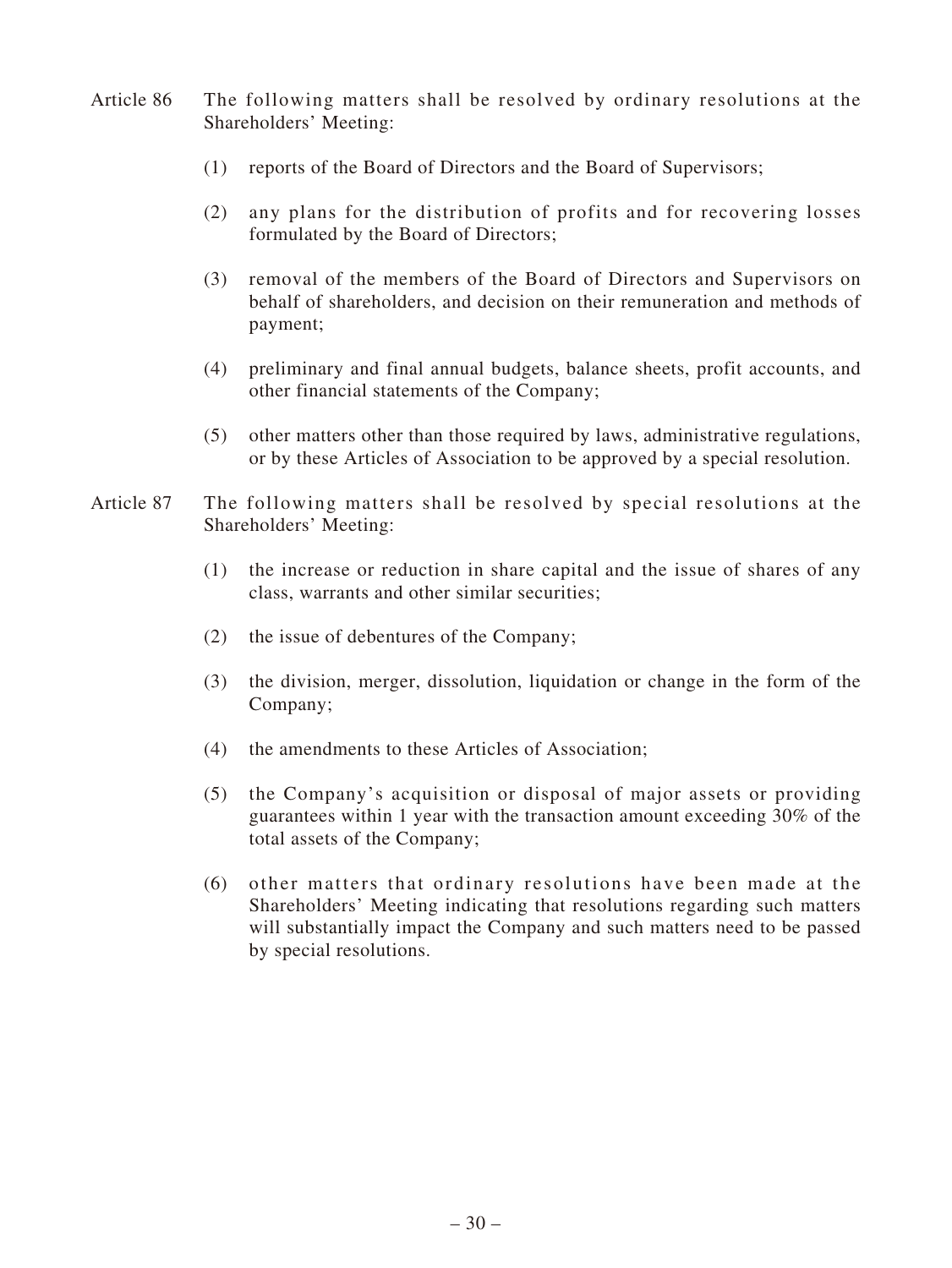- Article 88 When requesting the convening of an extraordinary general meeting or a class meeting, it shall be handled according to the following procedures:
	- (1) Shareholder(s), individually or jointly holding an aggregate of  $10\%$  or more of the shares carrying the right to vote at the meeting shall sign one or more written requests of the same form stating the object of the meeting and requesting that the Board of Directors convene an extraordinary general meeting or a class meeting thereof and add resolutions to a meeting agenda. The Board of Directors shall convene an extraordinary or a class general meeting responsively after receipt of such request. The aforesaid amount of shareholding is calculated as on the day when the shareholders make the request in writing.
	- (2) If the Board of Directors fails to send notification of the meeting within 30 days from the date of the receipt of such request, requesting Shareholders may call the meeting within 4 months of the date of the receipt of such request by the Board of Directors, and the procedures for calling the meeting shall remain as the Board of Directors would call the meeting.

Where shareholders convene a meeting due to the failure by the Board of Directors to duly convene the same, all reasonable expenses so incurred shall be reimbursed by the Company, and any sum so reimbursed shall be set-off against such sums owed by the Company to the defaulting directors.

- Article 89 The Chairman of the Board of Directors shall preside over the Shareholders' Meeting. If the Chairman of the Board is unable to attend the meeting for any reason, the meeting shall be chaired by the Vice Chairman of the Board. If both the Chairman of the Board and the vice Chairman of the Board are unable to attend the meeting, the Chairman may appoint a director of the Company to call and chair the meeting. In the event that no chairman of the meeting is so designated, the attending shareholders shall elect 1 of the directors to act as the chairman of the meeting. In the event that, for any reasons, the shareholders fail to elect a chairman, then the shareholder holding the largest number of the voting shares present in person or by proxy shall be the chairman of the meeting.
- Article 90 The chairman of the meeting shall be responsible for determining whether a resolution has been passed, and such decision shall be final and conclusive and shall be announced at the meeting and recorded in the minutes thereof.
- Article 91 In the event that the chairman of the meeting has any doubt as to the voting result of any resolution at Shareholders' Meeting, the chairman shall have the power to have the votes counted. In the event that the chairman of the meeting does not have the votes counted, any shareholder present in person or by proxy, who objects to the result announced by the chairman of the meeting, may immediately following the declaration of the result, demand that the votes be counted and the chairman of the meeting shall have the votes counted immediately.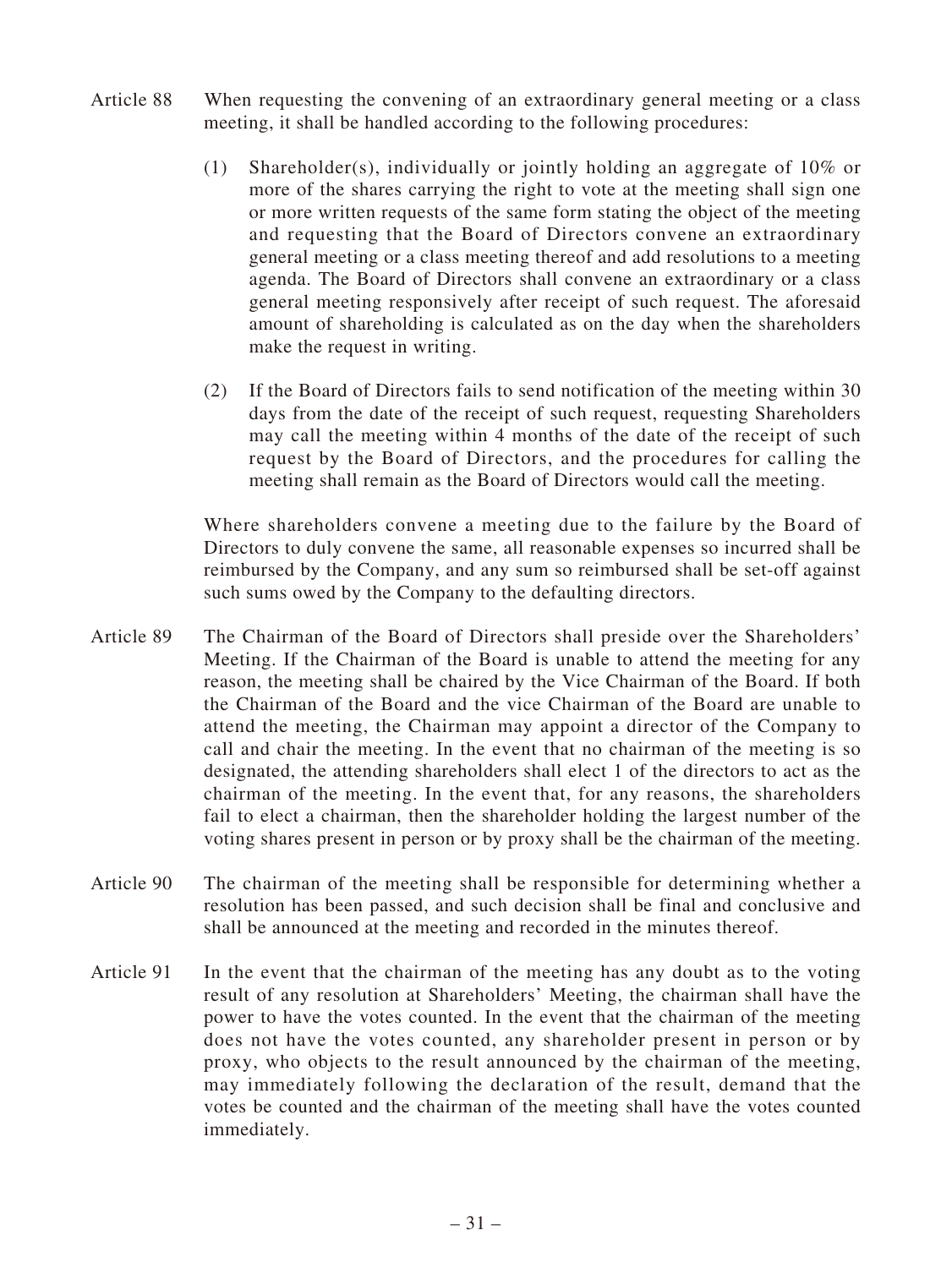Article 92 If the votes are counted at the Shareholders' Meeting, the counting result shall be recorded in the meeting minutes.

> Minutes shall be kept in respect of all resolutions passed at a Shareholders' Meeting and signed by directors present at the meeting. The minutes, together with the shareholders' attendance list and powers of attorney for attending by proxy, shall be kept at the domicile of the Company.

Article 93 Copies of the minutes of the Shareholders' Meeting shall be open for inspection by any shareholder free of charge during the business hours of the Company. In the event that a shareholder requests a copy of such minutes from the Company, the Company shall send the copy to such shareholder within 7 days upon the receipt of reasonable fees thereof.

# **Chapter 9 Special Procedures for Voting by Class Shareholders**

Article 94 Shareholders who hold different classes of shares shall be known as class shareholders.

> Class shareholders shall be entitled to rights and assume obligations according to the laws, administrative regulations and these Articles of Association.

> Upon approval by the securities regulatory authorities under the State Council and the overseas stock exchange(s), where the Company's domestic shares are converted into overseas-listed shares and traded on the overseas stock exchange(s), the converted overseas-listed shares shall be deemed the same class of shares as the existing overseas-listed shares.

> Where the Company issues shares which do not carry voting rights, the words "nonvoting" shall appear in the designation of such shares.

> Where the share capital includes shares with different voting rights, the designation of each class of shares, other than those with the most favourable voting rights, must include the words "restricted voting" or "limited voting".

Article 95 Rights conferred on any class of shareholders in the capacity of shareholders may not be varied or abrogated unless approved by a special resolution of shareholders at a general meeting, and by the class shareholders so affected at a separate meeting convened according to Articles 97 to 101.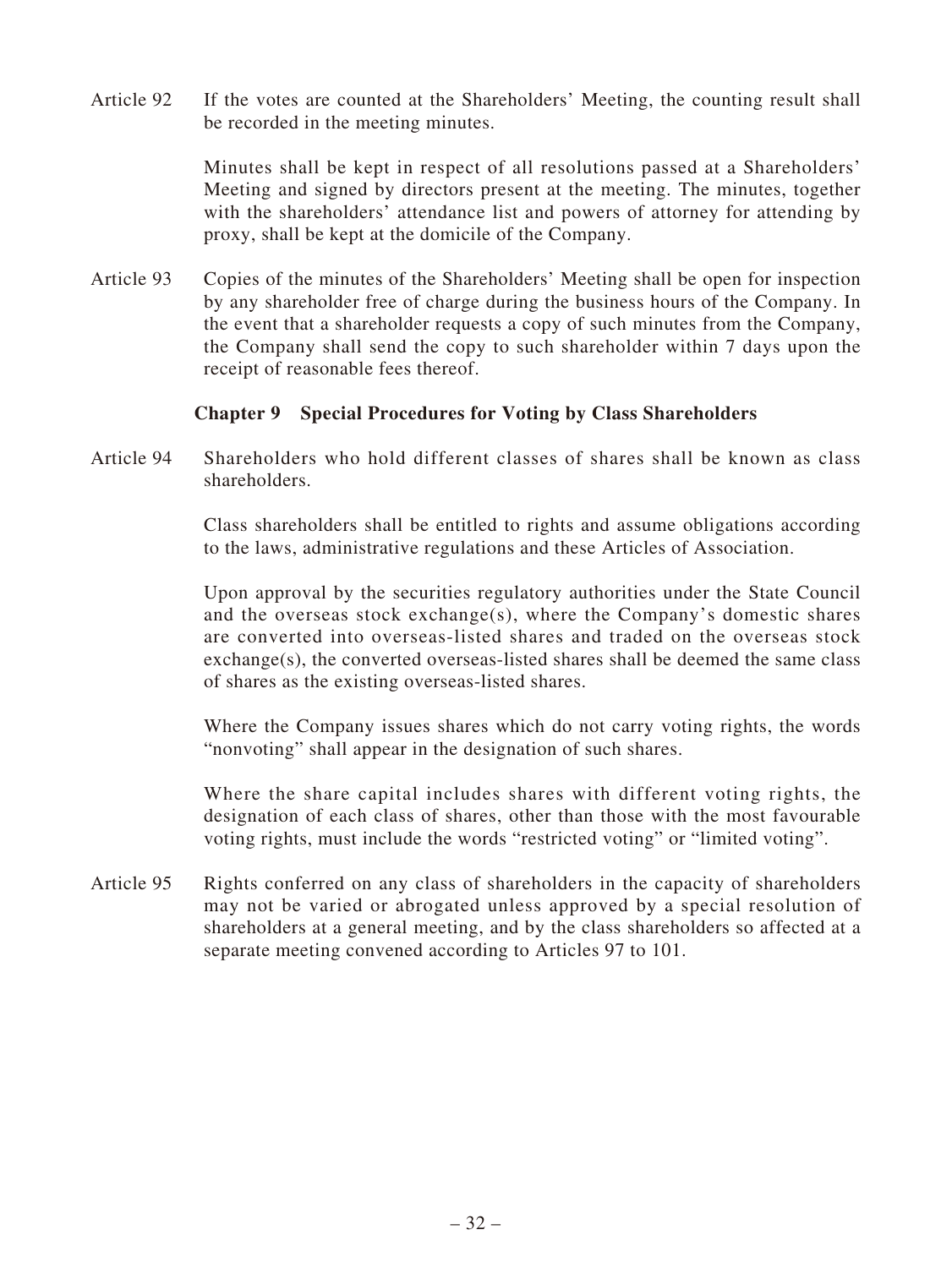- Article 96 The following circumstances shall be deemed as a variation or abrogation of rights of a class shareholder:
	- (1) an increase or decrease in the number of shares of such class, or an increase or decrease in the number of shares of another class having voting rights or distribution rights or other privileges equal to or superior to those of the shares of such class;
	- (2) the conversion of all or part of the shares of such class into the shares of another class or the conversion or creation of a right of conversion of all or part of the shares of another class into the shares of such class;
	- (3) the removal or reduction of rights to receive accrued dividends or rights to cumulative dividends attached to the shares of such class;
	- (4) the reduction or removal of the preferential rights attached to the shares of such class for the receipt of dividends or for the distribution of assets in the event that the Company is liquidated;
	- (5) the addition, removal or reduction of the rights of conversion, options rights, voting rights, transfer rights, pre-emptive rights, or rights to acquire securities of the Company attached to the shares of such class;
	- (6) the removal or reduction of the rights to receive payment receivable from the Company in the particular currencies attached to the shares of such class;
	- (7) the creation of a new class of shares having voting rights or distribution rights or other privileges equal to or superior to those of the shares of such class;
	- (8) the restriction of the transfer or ownership of the shares of such class or the imposition of stricter restrictions thereof;
	- (9) the issue of any rights to subscribe for, or to convert into, shares in the Company of the same class or another class;
	- (10) the enhancement of rights or privileges of the shares of other classes;
	- (11) the restructuring of the Company pursuant to which shareholders of different classes assume disproportionate liability;
	- (12) the revision or abrogation of the provisions of this Chapter.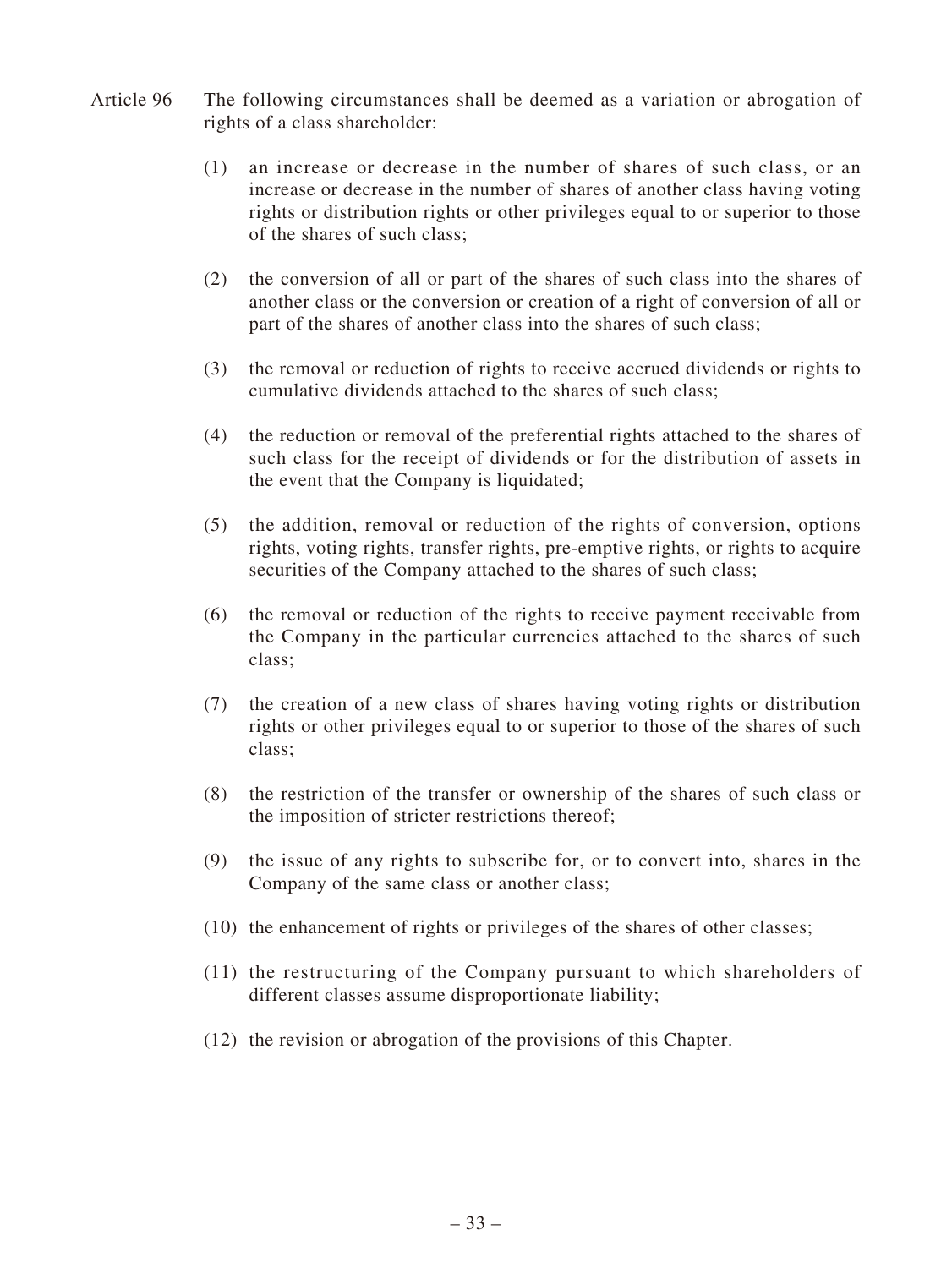In respect of such revision or abrogation of class shareholders' rights as caused by the changes in domestic and overseas laws, administrative regulations and listing rules on the stock exchange(s) where the shares of the Company are listed as well as the decisions made by domestic and overseas regulatory authorities according to law, no approval is required from the shareholders' meeting or the class meeting.

Upon approval by the securities regulatory authorities under the State Council and the overseas stock exchange(s) if applicable, any transfer by the Company's holders of domestic shares of all or part of the shares to foreign investors for listing and trading on the overseas stock exchange(s), or any conversion of all or part of non-listed domestic shares into overseas listed shares for listing and trading on the foreign stock exchange(s), shall not be deemed the Company's intention to vary or abrogate the rights of class shareholders.

Article 97 The class shareholders so affected, whether or not otherwise entitled to vote at a general meeting of shareholders, shall nevertheless be entitled to vote at any class meetings with respect to matters set forth in Clauses (2) to (8), (11) to (12) of Article 96, but interested shareholder(s) shall not be entitled to vote at class meetings.

An "interested shareholder" as referred to in this Article, shall mean:

- (1) in the case of a repurchase of shares by an offer to all shareholders of the Company or by open dealing on a stock exchange pursuant to Article 33 of these Articles of Association, a "controlling shareholder" as defined in Article 63;
- (2) in the case of a repurchase of shares by an off-market agreement pursuant to Articles 33 of these Articles of Association, a holder of the shares to which the proposed agreement relates;
- (3) in the case of a restructuring of the Company, an "interested shareholder" would mean a shareholder who assumes less liability than any shareholders of the same class or who has an interest in the proposed restructuring different from the interests of shareholders of the same class.
- Article 98 A resolution in a class meeting shall be passed by votes representing two thirds or more of the voting rights of shareholders of that class in the relevant meeting who are entitled to vote at the class meetings according to Article 97 of these Articles of Association.
- Article 99 Where the Company convenes a class shareholders' meeting, the period for issuing a written notice shall be the same as the written notice period for the non-class shareholders' meeting to be convened on the same day of such class meeting.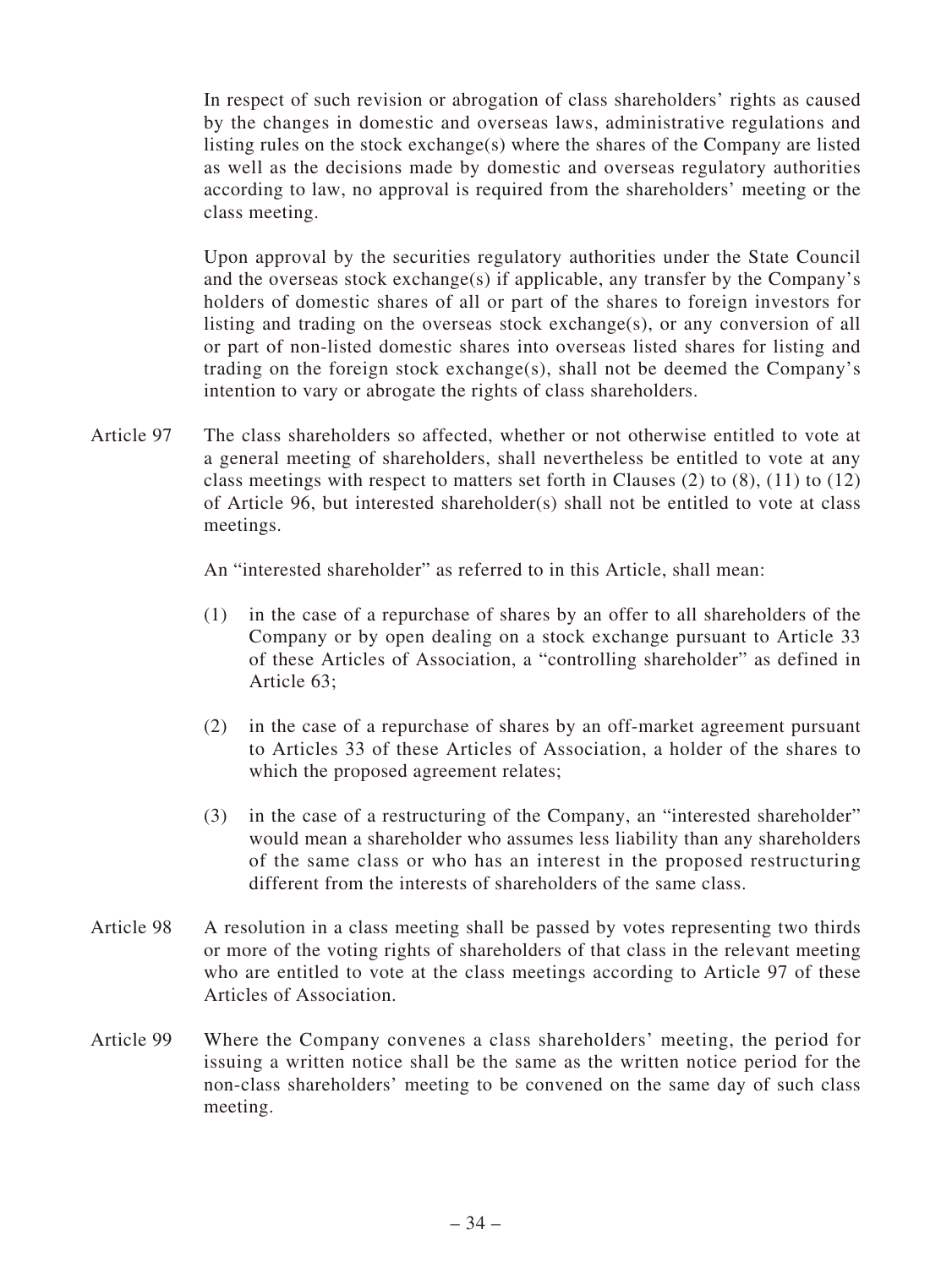Article 100 Notice of class meetings need only be served on those shareholders entitled to vote at class meetings.

> Meetings of any class of shareholders shall be conducted in as similar a manner as that of Shareholders' Meeting. The provisions of these Articles of Association relating to the manner of conducting any Shareholders' Meeting shall apply to any meeting of a class of shareholders.

Article 101 Apart from the holders of other classes of shares, holders of domestic shares and holders of overseas-listed shares shall be deemed to be of different classes.

> The special procedures for voting of class shareholders shall not apply under the following circumstances:

- (1) where, upon approval by a special resolution passed at a Shareholders' Meeting (subject to the unconditional authorization or the terms and conditions stipulated in the resolution), the Company authorizes, allocates or issues domestic shares and overseas-listed shares either separately or concurrently once every twelve months, and the number of each of the domestic shares and overseas-listed shares so issued does not exceed 20% of the number of the respective outstanding shares;
- (2) where such shares are part of a plan of the Company to issue domestic shares or overseas-listed shares at its establishment, which has been completed within 15 months of the approval by the competent regulatory bodies under the State Council; or
- (3) upon approval by the securities regulatory authorities under the State Council and the overseas stock exchange(s), the transfer by the Company's holders of domestic shares of all or part of the shares held thereby to foreign investors for listing and trading on the overseas stock exchange(s); or the conversion of all or part of domestic shares into overseas-listed shares for listing and trading on the foreign stock exchange(s).

# **Chapter 10 Board of Directors**

Article 102 The Company shall establish the Board of Directors which is composed of nine Directors, including one Chairman, two Vice Chairmen and three independent non-executive Directors who are independent of the shareholders of the Company and do not hold any positions in the Company.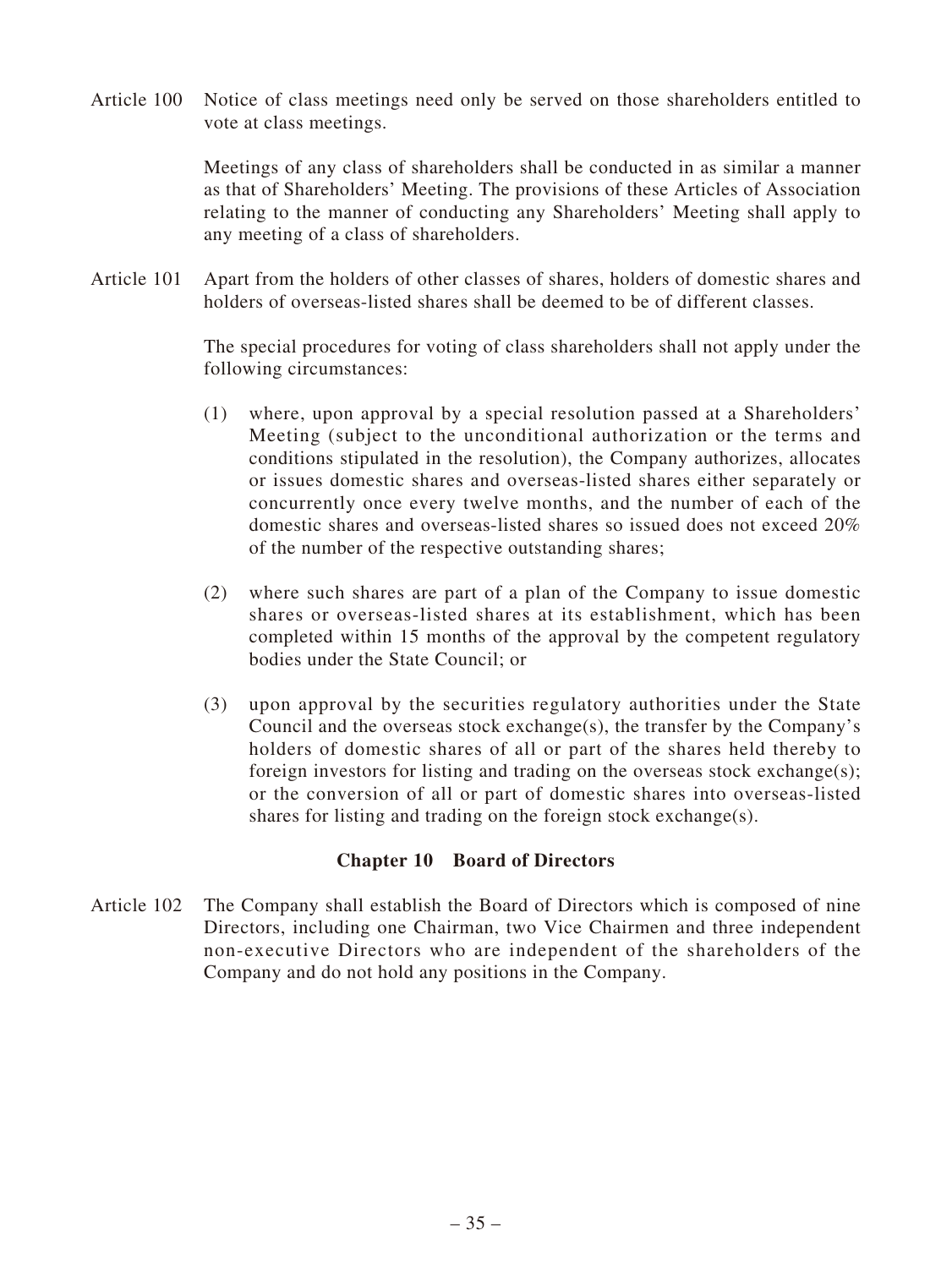At the re-election of the Board of Directors, external Directors, being Directors who do not hold any positions in the Company, shall account for more than half of the total number of Directors. There shall be no less than one third of the Directors being independent non-executive Directors in the Board of Directors. If an independent non-executive Director has served for more than 9 years, his/ her further appointment shall be subject to a separate resolution to be approved by the shareholders of the Company. The documents addressed to shareholders containing that resolution shall state the reason(s) why the Board considers the candidate as independent and should be re-elected.

The Board of Directors may set up special committees including the audit committee, the remuneration and assessment committee, the nomination committee and the strategy committee to assist the Board of Directors to perform its duties, or to provide recommendations or advisory opinions on decisions to be made by the Board of Directors. The composition and terms of reference of the committees shall be determined by the Board of Directors.

Article 103 Directors shall be elected at the Shareholders' Meeting, with a term of office of three years. Upon expiry of the term of office, Directors are eligible for reelection.

> Directors shall be elected at the Shareholders' Meeting among candidates nominated by the Board of Directors or by shareholder(s) holding 3% or more of the shares of the Company in issue. A written notice of the intention of nomination of a Director candidate and of his willingness to be elected shall be sent to the Company seven days prior to the date of the Shareholders' Meeting. The minimum length of period for giving written notice of the intention to nominate a person for election as a Director and of his willingness to be elected shall be no less than 7 days, which shall commence on the date following the date of the notice of the Shareholders' Meeting. The Company shall publish an announcement or issue a supplementary circular in accordance with the requirements of the Listing Rules of the Hong Kong Stock Exchange upon receipt of a notice from a shareholder to propose a person for election as a Director at the Shareholders' Meeting where such notice is received by the Company after publication of the notice of the Shareholders' Meeting. The announcement or supplementary circular so published shall include the particulars of such person proposed to be elected as a Director.

> The Chairman and the Vice Chairman shall be elected and removed by the majority of Directors. The Chairman and the Vice Chairman shall hold office for a period of three years and are eligible for re-election.

A Director does not need to hold any shares in the Company.

Subject to laws and administrative regulations, shareholders may remove by ordinary resolution at a Shareholders' Meeting any Director whose term of office has not expired, without prejudice to any claims as may be brought in accordance with any agreement.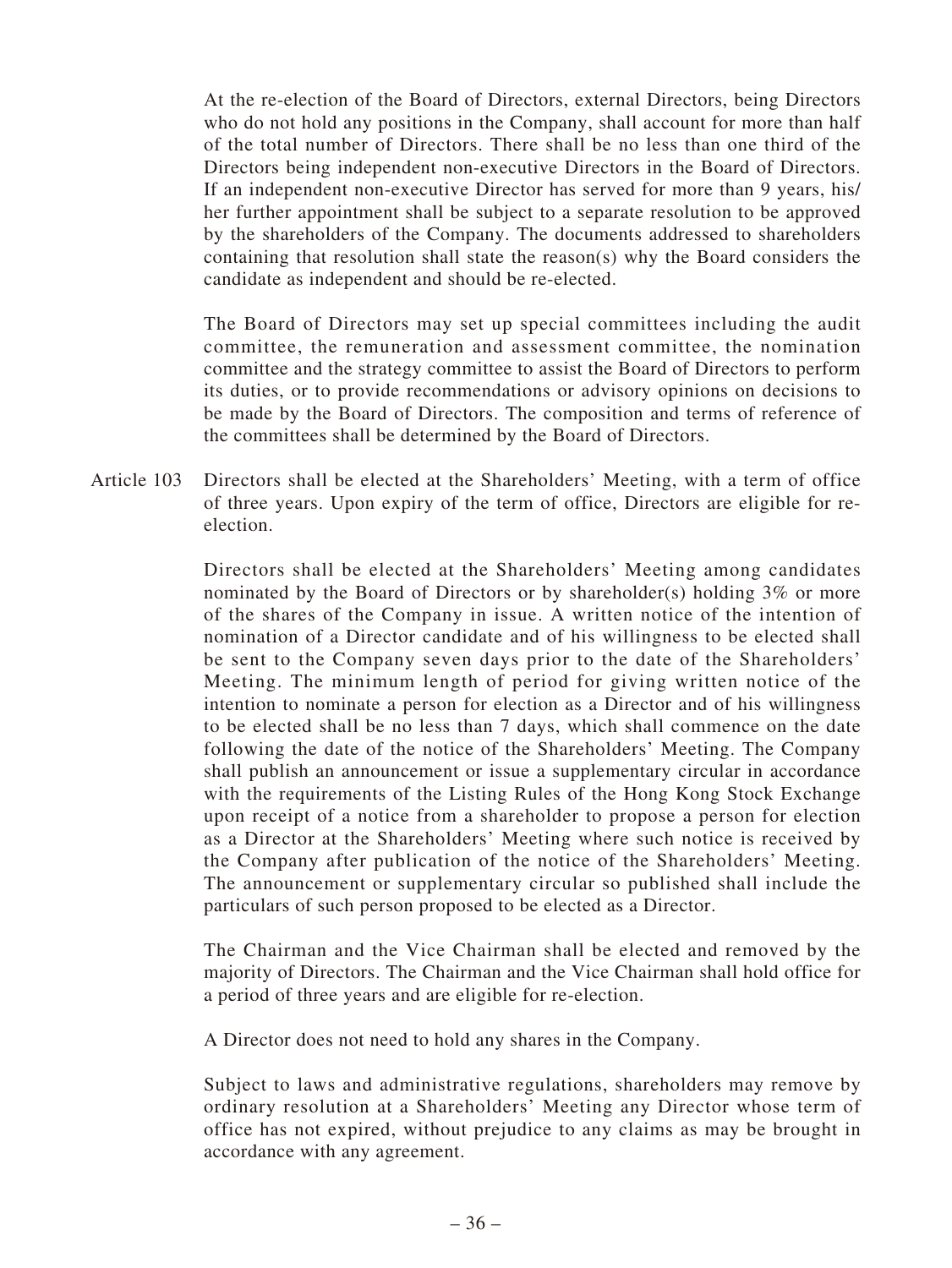- Article 104 The Board of Directors shall be accountable to the shareholders at general meetings, and shall perform the following functions and exercise the following powers:
	- (1) to be responsible for the convening of and reporting to the Shareholders Meeting;
	- (2) to implement the resolutions passed by the Shareholders' Meeting;
	- (3) to determine the Company's business plans and investment proposals;
	- (4) to formulate the Company's preliminary and final annual financial budgets;
	- (5) to formulate the Company's profit distribution proposal and loss recovery proposal;
	- (6) to make plans for the Company's increasing or decreasing its registered capital and issuing bonds;
	- (7) to formulate plans for the Company's merger, division, or dissolution;
	- (8) to decide on the Company's internal management structure;
	- (9) to appoint or remove the Company's President and to engage or remove the Company's executive president and other members of the senior management, and to decide on their remuneration and payment method;
	- (10) to formulate the Company's basic management system;
	- (11) to formulate proposals for any amendment to the Company's Articles of Association;
	- (12) to perform any other functions and exercise any other powers conferred upon by laws, regulations, regulatory documents, the Listing Rules of the Hong Kong Stock Exchange, these Articles of Association or the Shareholders' Meeting of the Company.

Resolutions regarding Clause (6), Clause (7) and Clause (11) above shall be passed by over two thirds of the total number of the Directors, and resolutions in relation to the rest of the circumstances above shall be passed by over half of the total number of the Directors.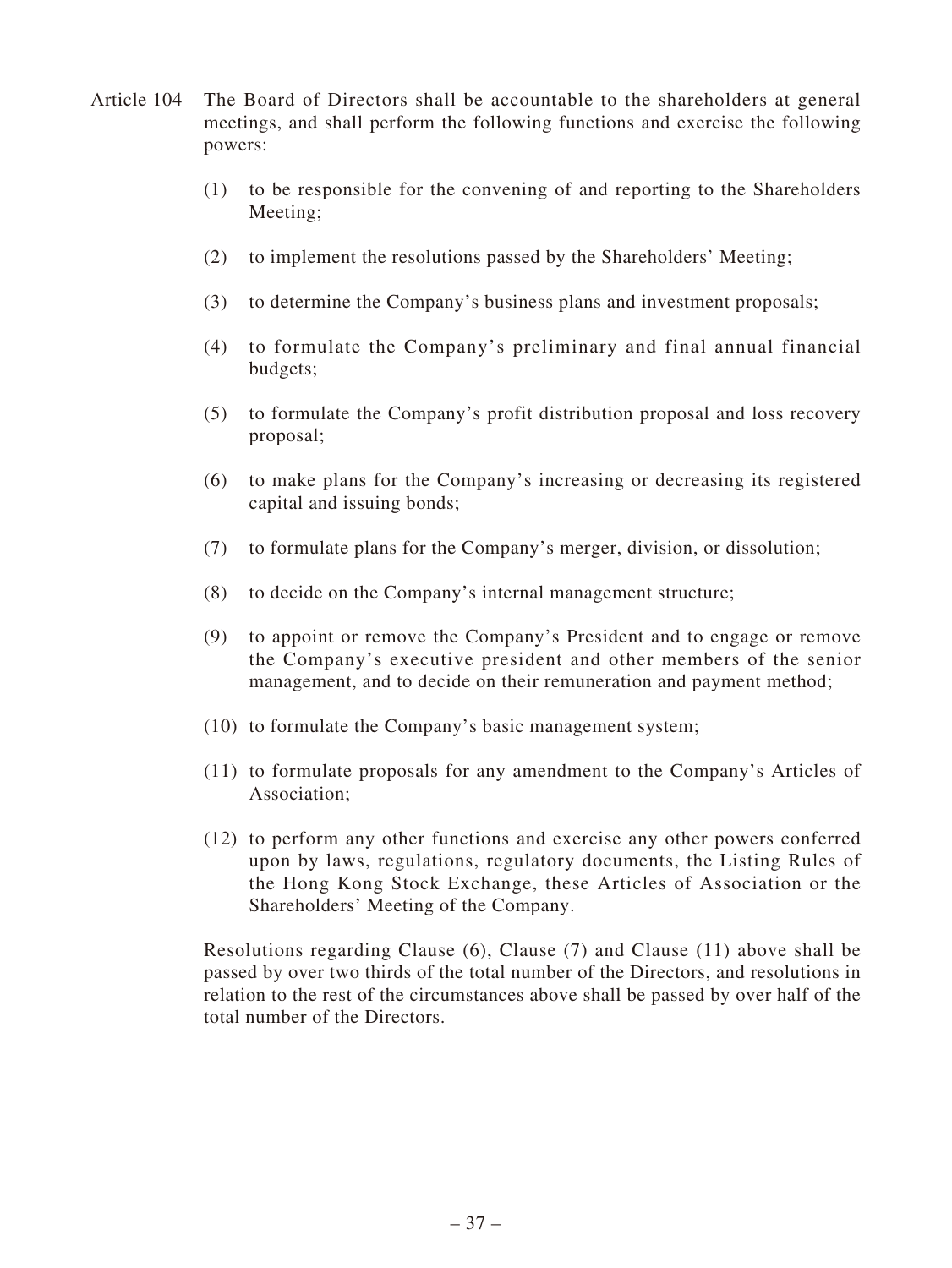Where the number of vacancy of Directors is not more than the number specified by the Company Law or not less than two thirds of the number of Directors prescribed by these Articles of Association, the Board of Directors has the power to appoint any person as a Director to fill the causal vacancy, and any person to be appointed as a Director to fill a casual vacancy of the Board of Directors shall hold office until the next following annual general meeting of the Company and shall then be eligible for re-election.

The Company must provide necessary information to external Directors for them to perform their duties.

Independent non-executive Directors may report any information directly to the Shareholders' Meeting or to competent securities regulatory authorities under the State Council or other relevant regulatory bodies.

Article 105 With respect to any proposed disposal of any fixed assets, and in the event that the estimated amount of such disposal together with the amount received from any other disposal of fixed assets occurring in 4 months prior to such proposed disposal exceed 33% of the amount of fixed assets shown on the latest balance sheet discussed at the Shareholders' Meeting, such disposal shall be subject to the approval at the Shareholders' Meeting; and the Board of Directors shall not dispose or agree to dispose such fixed assets prior to the approval of the Shareholders' Meeting.

> "Disposal of fixed assets" referred to in this Article shall include the transfer of certain interests in assets, but excludes any provision of any security with any fixed assets.

> The validity of any disposal by the Company of its fixed assets shall not be affected by the violation of the first paragraph of this Article.

- Article 106 The Chairman of the Board shall exercise the following powers and functions:
	- (1) to preside over Shareholders' Meeting and to convene and preside over meetings of the Board of Directors;
	- (2) to inspect the implementation of resolutions passed by the Directors at the meetings of the Board of Directors;
	- (3) to sign the certificates of any securities issued by the Company;
	- (4) to exercise other powers and functions conferred upon by the Board.

If the Chairman of the Board fails to exercise the powers and functions, the Vice Chairman shall exercise the same on behalf of the Chairman of the Board.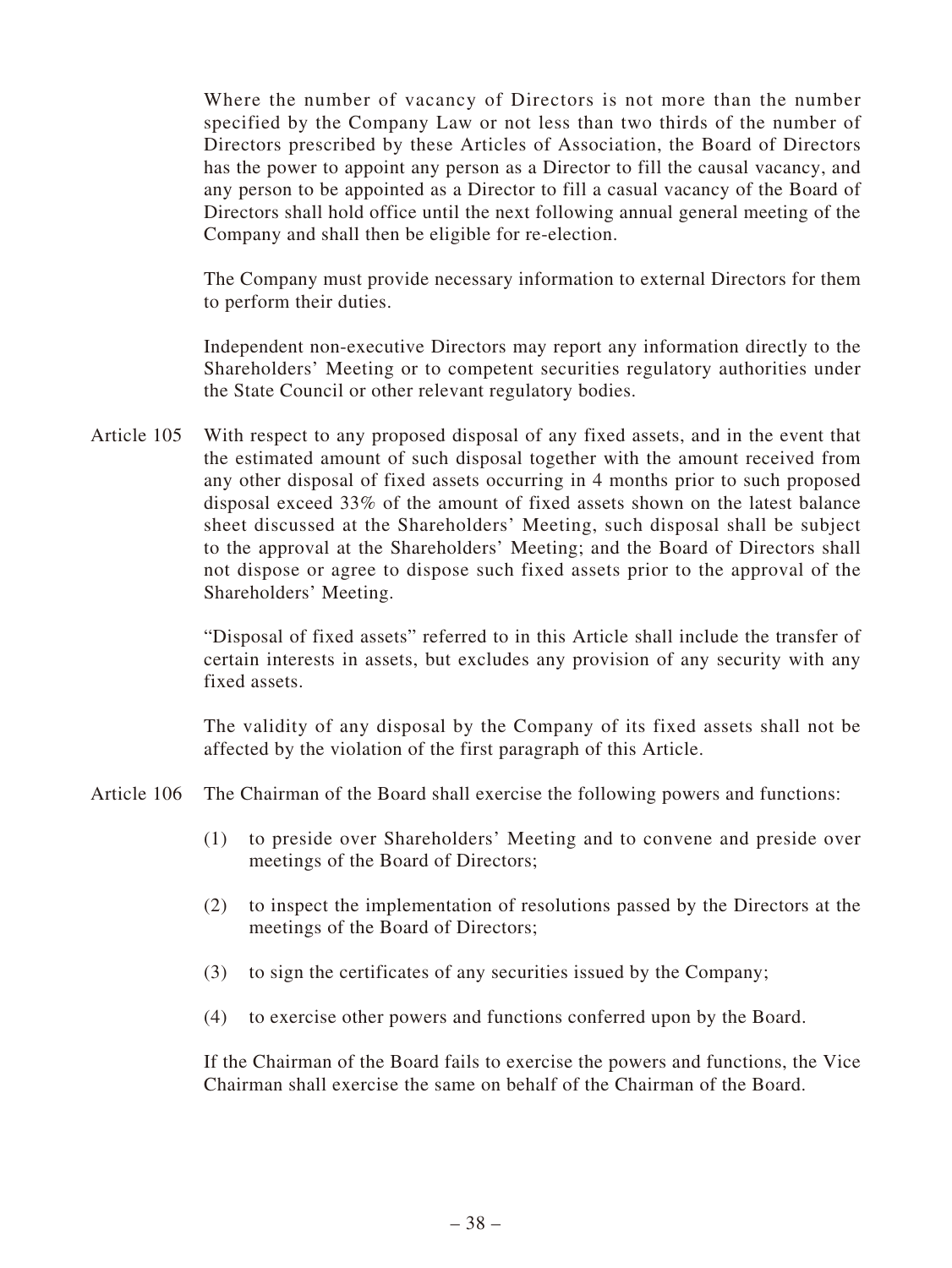Article 107 The Board of Directors shall meet regularly and at least 4 Board meetings shall be held each year, approximately once for each quarter. The Board meetings shall be convened by the Chairman and notice of at least 14 days shall be given of a regular Board meeting to give all Directors an opportunity to attend. For any other Board meetings to be convened to discuss any urgent matters, such meetings shall be convened by 3 or more Directors or by the Chairman or the President of the Company and a notice of a reasonable period shall be given. A regular Board meeting does not include the practice of obtaining the consent of the Board of Directors through the circulation of written resolutions.

> Notice of statutory period shall be given to all Directors for all significant matters requiring the decision-making of the Board of Directors, and sufficient information shall also be provided. When more than one quarter of the Directors or two or more external Directors consider that there is insufficient information or that arguments proposed are imprecise, they may jointly propose that the Board meeting be postponed or that some of the matters to be discussed at the Board meeting be discussed at a later time. Under such circumstances, the Board of Directors shall accept the proposal.

> If a substantial shareholder or a Director is deemed to have material conflict of interests in the matter to be considered by the Board of Directors, the matter shall be dealt with in a Board meeting rather than by a written resolution. Only the independent non-executive Directors who and whose associates have no material interest in the transaction shall be present at that Board meeting.

- Article 108 Written notices of Board meetings or special Board meetings shall be given by personal delivery, facsimile, express mail or registered airmail.
- Article 109 Should a Director attend a meeting, and has not stated his non-receipt of the meeting notice prior to arriving at the onset of the meeting or at the meeting, the said notice of the meeting shall be deemed to have been served.
- Article 110 Any regular or extraordinary meeting of the Board of Directors may be held by electronic communication so long as all Directors participating in the meeting can clearly hear and communicate with each other. All such Directors shall be deemed to be personally present at the meeting.
- Article 111 Meetings of the Board of Directors shall be held only if more than half of the Directors (including the proxies) are present.

Each Director shall have one vote. Unless otherwise provided in these Articles of Association, a resolution of the Board of Directors must be passed by the majority of the Directors of the Company.

Where there is an equality of votes cast both for and against a resolution, the Chairman of the Board of Directors shall be entitled to cast an additional vote.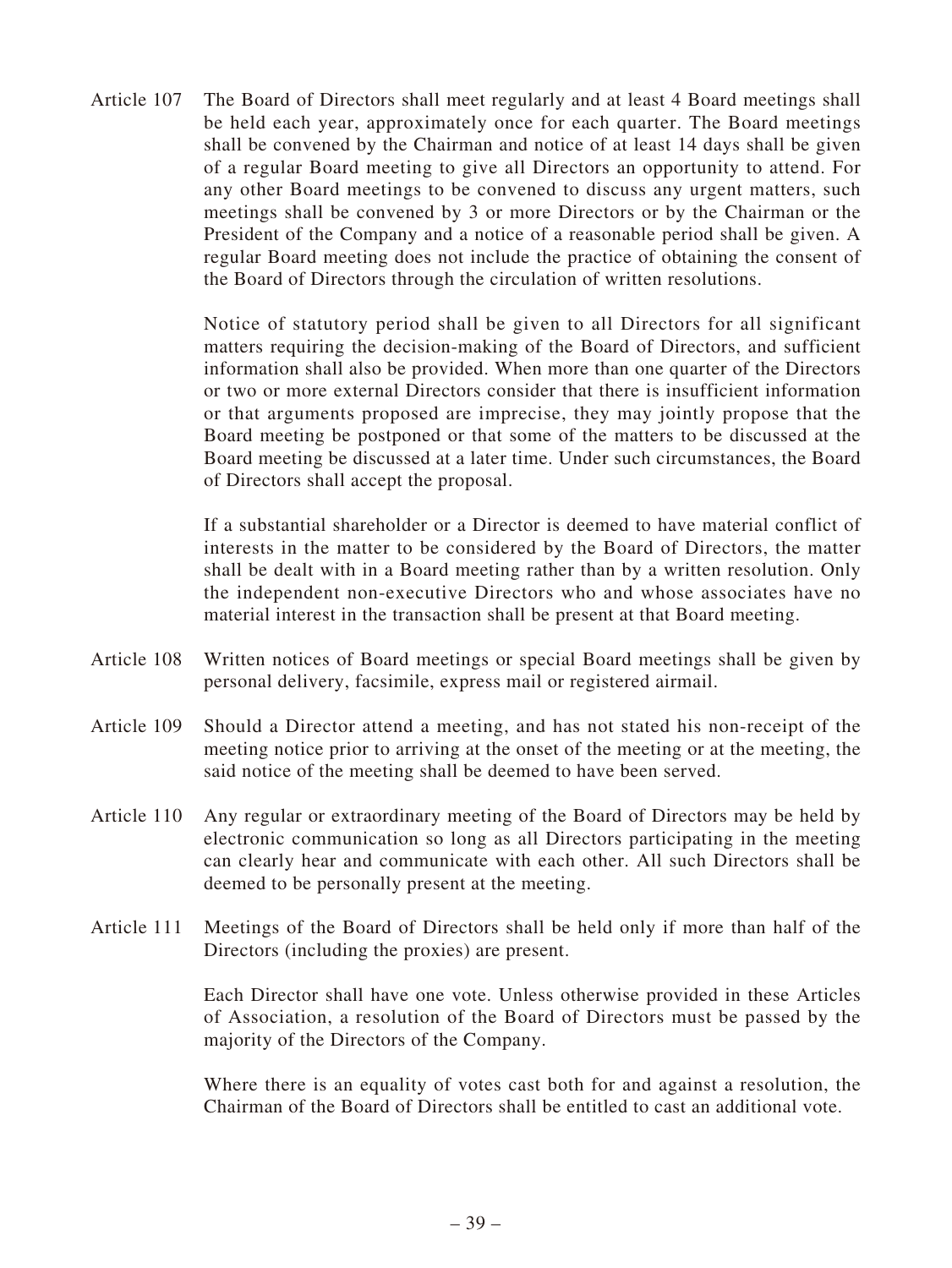Article 112 Directors shall attend Board meetings in person.

Where a Director is unable to attend a Board meeting for any reason, he may by a written power of attorney appoint another Director to attend the meeting on his behalf. The power of attorney shall specify the extent of authorization. A Director appointed as the representative of another Director to attend the meeting shall exercise the rights of a Director within the scope of authority conferred by the appointing Director. Where a Director is unable to attend a Board meeting and has not appointed a proxy to attend the meeting on his behalf, he shall be deemed to have waived his right to vote at the meeting.

Where a Director or any of his associates (as defined in the Rules Governing the Listing of Securities on the Hong Kong Stock Exchange) is interested in a matter to be considered by the Board of Directors, he shall abstain from voting on such matter at the Boarding meeting. In deciding whether there is quorum for the Board meeting, such Directors shall not be counted.

- Article 113 In respect of the matters examined on a special Board meeting, if the Board has delivered in written form the proposal to be voted to all Directors, and the number of the Directors who give their signatures and consent has constituted the quorum required for making a decision pursuant to Article 104, this proposal shall be taken as a written resolution of the Board, without the need to hold the Board meeting. Such written resolution shall be deemed to have the same legal effect as a resolution passed at a Board meeting held in accordance with the procedures set out in the relevant provisions of these Articles of Association.
- Article 114 The Board of Directors shall maintain minutes of resolutions passed at meetings of the Board of Directors. Minutes of meetings shall be signed by all the Directors present at the meeting and the Secretary to the Board of Directors (being the person who recorded the minutes). The Directors shall assume liability for any resolutions of the Board of Directors. In the event that a resolution of the Board of Directors violates laws, administrative regulations or these Articles of Association resulting in the Company suffering serious loss, the directors who voted in favor of such a resolution shall compensate the Company for such loss. Notwithstanding the foregoing provision, in the event that it can be proven that a Director has expressly objected to such resolution in voting, and that such objection was recorded in the minutes of the meeting, such Director shall be duly released from such liability.

The opinions expressed by independent non-executive Directors shall be included in the minutes of the Board of Directors. The resolution(s) regarding connected transaction(s) of the Company shall not be effective without the signature of at least two independent non-executive Directors.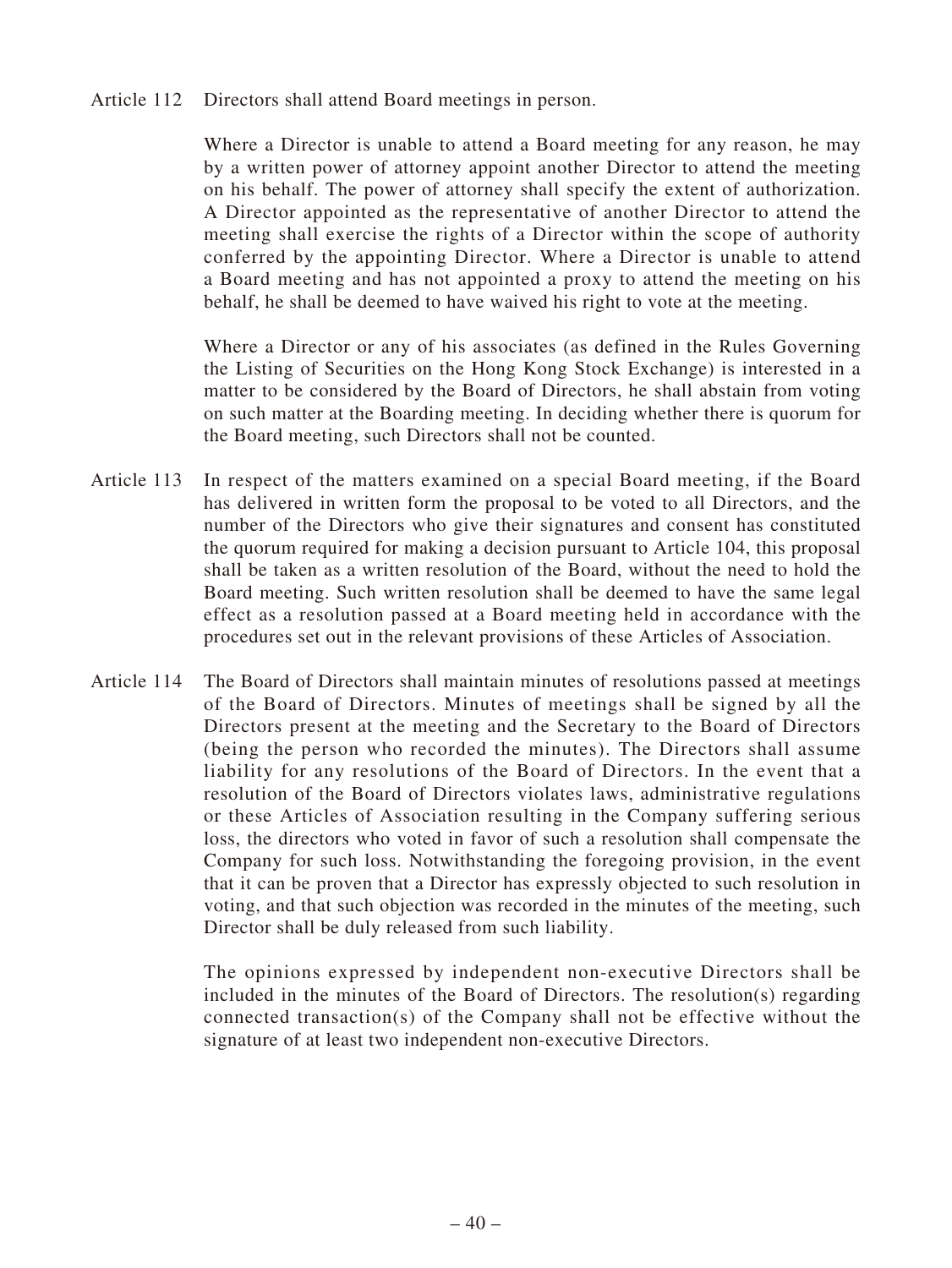# **Chapter 11 Secretary to the Board of Directors**

- Article 115 The Company shall have a Secretary to the Board of Directors, who shall be appointed or removed by the Board of Directors. The Secretary to the Board of Directors shall be a member of the senior management of the Company.
- Article 116 The secretary to the Company's Board of Directors shall be a natural person who has the requisite professional knowledge and experience, and shall be appointed by the Board of Directors. His primary functions shall include:
	- (1) to keep the Company's organizational documents and records intact;
	- (2) to ensure the Company prepares and submits reports and documents as required by relevant authorities according to laws;
	- (3) to maintain the register of shareholders of the Company and ensure the persons entitled to access the Company's records and documents receive the same in time.
- Article 117 A Director or senior management of the Company may be appointed as the Secretary to the Board of Directors. The accountant of the Accounting firm appointed by the Company cannot serve concurrently as the Secretary to the Board of Directors.

In the event that the office of secretary is held concurrently by a Director, and an action is required to be conducted separately by a Director and a Secretary, the person who holds the offices of Director and Secretary shall not perform such action in dual capacity.

#### **Chapter 12 President**

- Article 118 The Company shall have one President, who shall be appointed or removed by the Board of Directors.
- Article 119 The President shall be held accountable to the Board of Directors and exercise the following functions and powers:
	- (1) to operate and manage the Company as well as implement resolutions of the Board;
	- (2) to implementing the Company's annual operation and investment plan;
	- (3) to make plans for the structuring of the Company's internal management departments;
	- (4) to formulate the Company's basic management system;
	- (5) to formulate regulations for the Company;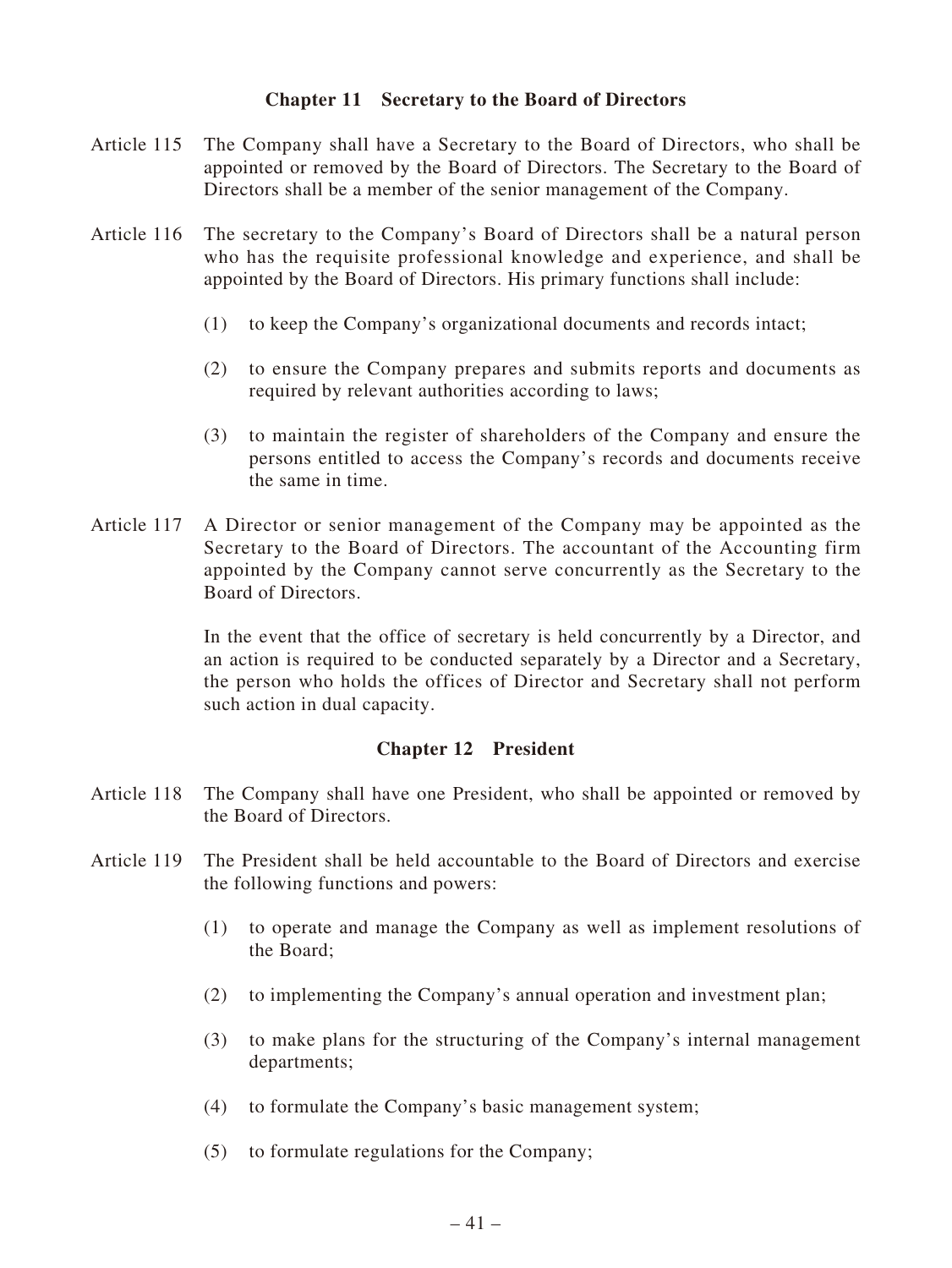- (6) to propose to appoint or remove executive president and other members of the senior management;
- (7) to appoint or remove management staff except those that shall be appointed or removed by the Board;
- (8) to exercise other functions and powers conferred upon by these Articles of Association and the Board.
- Article 120 The President may attend meetings of the Board of Directors. However, the President has no voting rights at the meetings unless he is also a Director.
- Article 121 The President shall exercise his functions and powers in accordance with the laws and regulations and these Articles of Association on a basis of honesty and diligence.

# **Chapter 13 Board of Supervisors**

- Article 122 The Company shall establish a Board of Supervisors. The Board of Supervisors shall supervise the Board of Directors, Directors, President and other members of the senior management of the Company and shall prevent them from abusing powers, infringing interests of the shareholders, the Company and its employees.
- Article 123 The Board of Supervisors shall consists of 3 Supervisors, one of whom shall be appointed as the Chairman of the Board of Supervisors.

The term of office for a Supervisor is 3 years, and the Supervisor may be reappointed at the expiry of the term of office. The appointment and removal of the Chairman of Board of Supervisors shall be by votes of two thirds or more of the Supervisors.

- Article 124 The Board of Supervisors shall consist of 2 shareholder representatives and 1 employee representative of the Company. The shareholder representatives shall be elected and removed by the Shareholders' Meeting and the employee representative shall be elected and removed by employees of the Company in a democratic way.
- Article 125 Directors, President or other members of the senior management of the Company shall not be appointed as Supervisors.
- Article 126 The Board of Supervisors shall hold at least one meeting every six months, which shall be convened by the Chairman of the Board of Supervisors or two supervisors.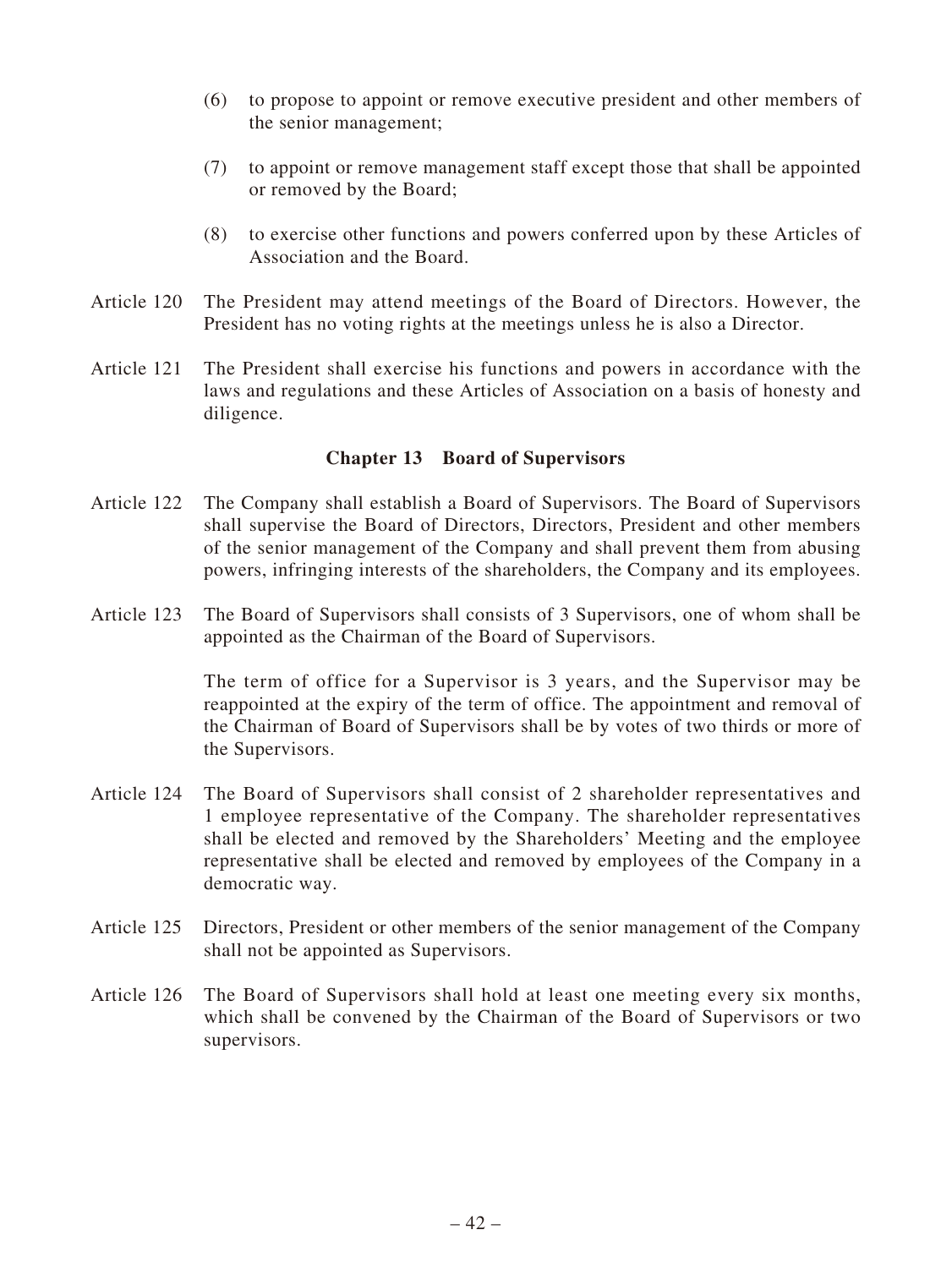- Article 127 The Board of Supervisors shall be held accountable to the Shareholders' Meeting and perform the following functions and exercise its powers in accordance with the laws:
	- (1) to review the Company's financial affairs;
	- (2) to supervise the work of the Directors, President and other members of the senior management who have violated laws, administrative regulations, these Articles of Association or the resolutions of the Shareholders' Meeting;
	- (3) to demand redress from Directors, President or any other members of the senior management should their acts be deemed against the Company's interests;
	- (4) to review such financial information as the financial statements, business reports and any plans for distribution of profits to be submitted by the Board of Directors to the Shareholders' Meeting, and to retain, on the Company's behalf any certified public accountants or chartered auditors to assist in the review of such information should any doubt arises with respect thereof;
	- (5) to propose the convening of extraordinary general meetings;
	- (6) to coordinate with Directors on behalf of the Company or initiate legal proceedings against the Directors;
	- (7) to perform and exercise other functions and powers designated by shareholders at Shareholders' Meetings.

A supervisor may attend board meetings as a non-voting attendee.

- Article 128 Meetings of the Board of Supervisors shall not be held unless over two thirds of the Supervisors are present. The resolutions of the Board of Supervisors shall be passed by the affirmative votes of two thirds or more of all of its members.
- Article 129 All reasonable fees incurred in the retaining of such professionals as lawyers, certified public accountants or chartered auditors by the Board of Supervisors in the exercise of its functions and powers shall be borne by the Company.
- Article 130 Supervisors shall fulfill their obligations of supervision in accordance with the laws and regulations and these Articles of Association.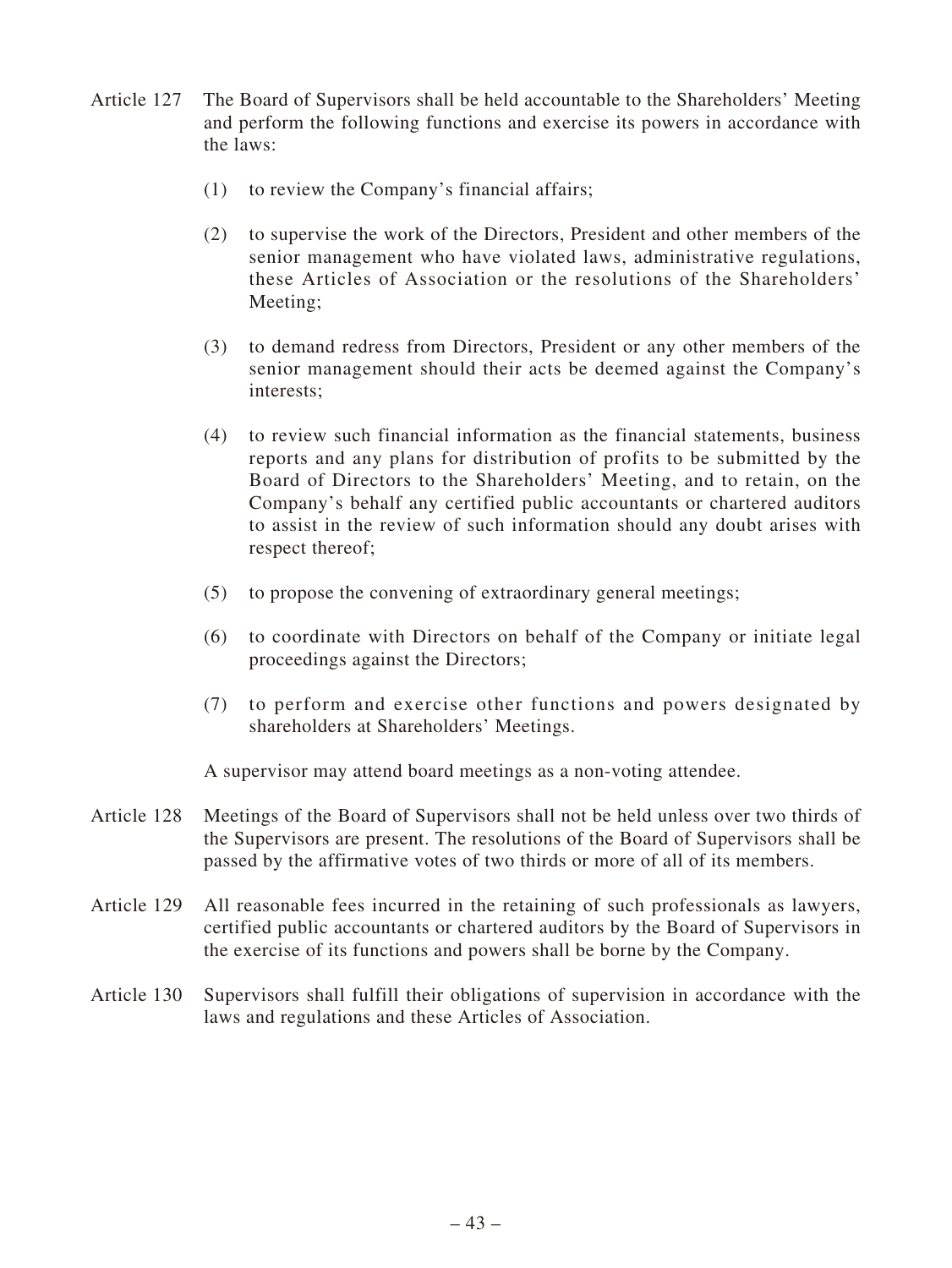# **Chapter 14 Qualifications and Obligations of Directors, Supervisors, President and Other Senior Management**

- Article 131 A person may not serve as Director, Supervisor, President or a member of the senior management of the Company if:
	- (1) he does not possess civil capacity or possess limited civil capacity;
	- (2) he has been convicted for corruption, bribery, infringement of property or misappropriation of property or other offences which disrupted the social or economic order, in which less than a period of 5 years has lapsed since the sentence was served, or he has been deprived of his political rights and less than a period of 5 year has lapsed since the sentence was served;
	- (3) he is a former Director, factory manager or manager of a company or an enterprise which has been dissolved or liquidated due to poor operation and management and is personally liable for the dissolution or liquidation of such company or enterprise, where a period of less than 3 years has lapsed since the date of completion of the dissolution or liquidation of such Company or enterprise;
	- (4) he is a former legal representative of a company or an enterprise the business license of which was revoked as a result of violation of laws and is personally liable for such revocation, where a period of less than 3 years has lapsed since the date of revocation of said business license;
	- (5) he has a relatively substantial amount of debts which have become overdue;
	- (6) he is currently under investigation by judicial authorities for violation of criminal law;
	- (7) he is not permitted to act in the capacity of leader of an enterprise according to laws and administrative regulations;
	- (8) he is not a natural person;
	- (9) he has been determined by competent authorities for violation of applicable securities regulations and such conviction involves a finding that he has acted fraudulently or dishonestly, where a period of less than 5 years has lapsed from the date of such determination;
- Article 132 The validity of any act carried out by a Director, President or other members of the senior management of the Company on the Company's behalf to a bona fide third party shall not be affected by any irregularities in his office, election or any defect in his qualifications.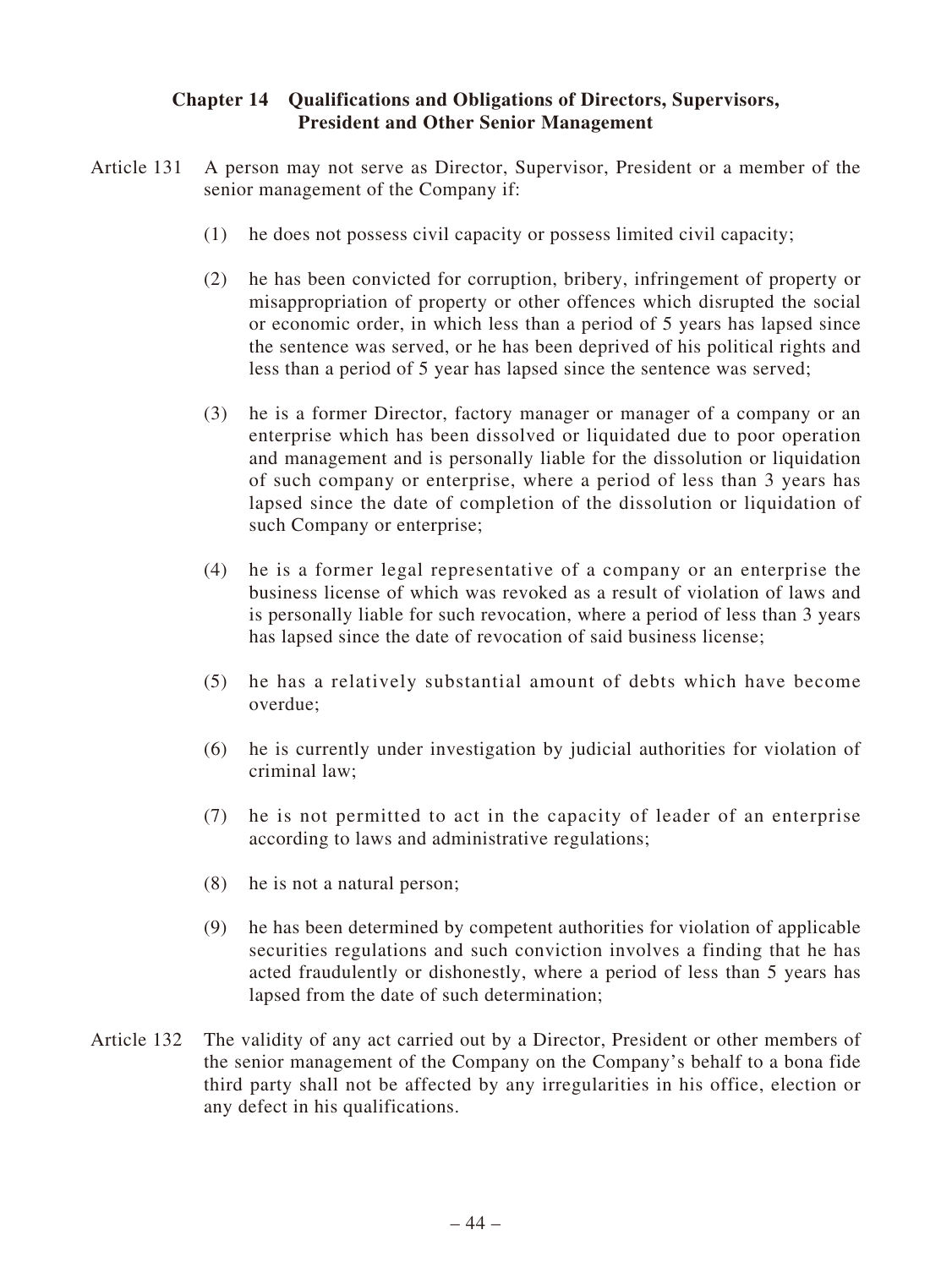- Article 133 In addition to the obligations imposed by laws, administrative regulations or the listing rules of the stock exchange on which the Company's shares are listed, each of the Company's Directors, Supervisors, President and other senior management owe the following duties to each shareholder in the exercise of the functions and powers of the Company:
	- (1) not to cause the Company to exceed the scope of business stipulated in its business license;
	- (2) to act honestly in the best interests of the Company;
	- (3) not to expropriate the Company's property in any manner, including (but not limited to) usurpation of beneficial opportunities to the Company;
	- (4) not to expropriate the individual rights of shareholders, including (but not limited to) voting rights and distribution rights, except pursuant to a restructuring of the Company which has been submitted to the Shareholders' Meeting for approval in accordance with these Articles of Association.
- Article 134 Each Director, Supervisor, President and other senior management of the Company shall, in the exercise of his powers and in the discharge of his duties, exercise the care, diligence and skill(s) that a reasonably prudent person would exercise under comparable circumstances.
- Article 135 Each Director, Supervisor, President and other senior management of the Company shall exercise his power or perform his duties in accordance with the principles of fiduciary duty, and shall avoid conflict of interests. These principles include (but not limited to) the following obligations:
	- (1) to act honestly in the best interest of the Company;
	- (2) to act within the scope of his powers and not to exceed such powers;
	- (3) to exercise discretion in person without being subject to the directions of other individuals, and not to transfer such power to other individuals unless otherwise permitted by laws or administrative regulations or approved by the shareholders based on an informed decision at the Shareholders' Meeting;
	- (4) to treat shareholders of the same class with equality, and to treat different classes with fairness;
	- (5) not to execute any contracts or transactions or make arrangements with the Company unless otherwise provided by these Articles of Association or approved by the shareholders based on an informed decision at the Shareholders' Meeting;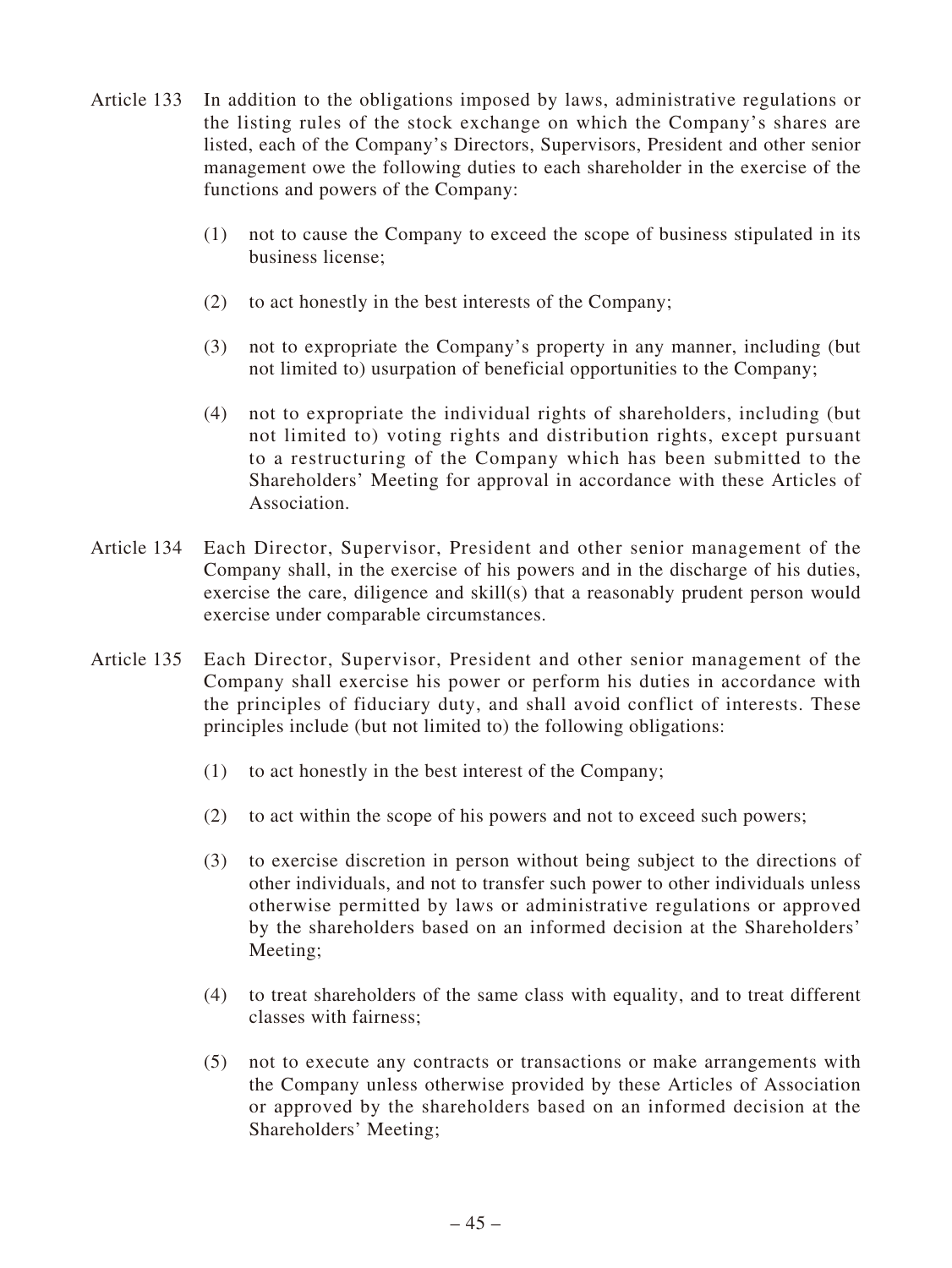- (6) not to pursue his own benefit in any way using the Company's assets unless approved by the shareholders based on an informed decision at the Shareholders' Meeting;
- (7) not to accept any bribery or other illegal income through his powers and position, and not to seize the Company's assets in any manner, including (but not limited to) beneficial opportunities to the Company;
- (8) not to accept any commission with respect to the Company transactions without the approval granted by the shareholders based on an informed decision at the Shareholders' Meeting;
- (9) to comply with these Articles of Association, to perform his duties honestly and faithfully, to protect the Company's interests, and not to pursue personal gains by taking advantage of his powers and position at the Company;
- (10) not to compete with the Company in any manner unless approved by the shareholders based on an informed decision made at the Shareholders' Meeting;
- (11) not to misappropriate the funds of the Company or make loans to others out of the funds of the Company, not to deposit the assets of the Company into accounts under his name or any other name, and not to use assets of the Company as security for debts to shareholders of the Company or other individuals;
- (12) not to divulge any confidential information concerning the Company that has been obtained during his term of office, unless approved by the shareholders based on an informed decision at the Shareholders' Meeting; and not to utilize such information unless for the purpose of benefiting the interests of the Company; notwithstanding the foregoing provisions, they are allowed to disclose such information to a court of law or other competent government authorities under the following circumstances:
	- (i) as prescribed by laws;
	- (ii) as required for the purpose of public interest;
	- (iii) as required for the interest of the Directors, Supervisors, President or other members of the senior management.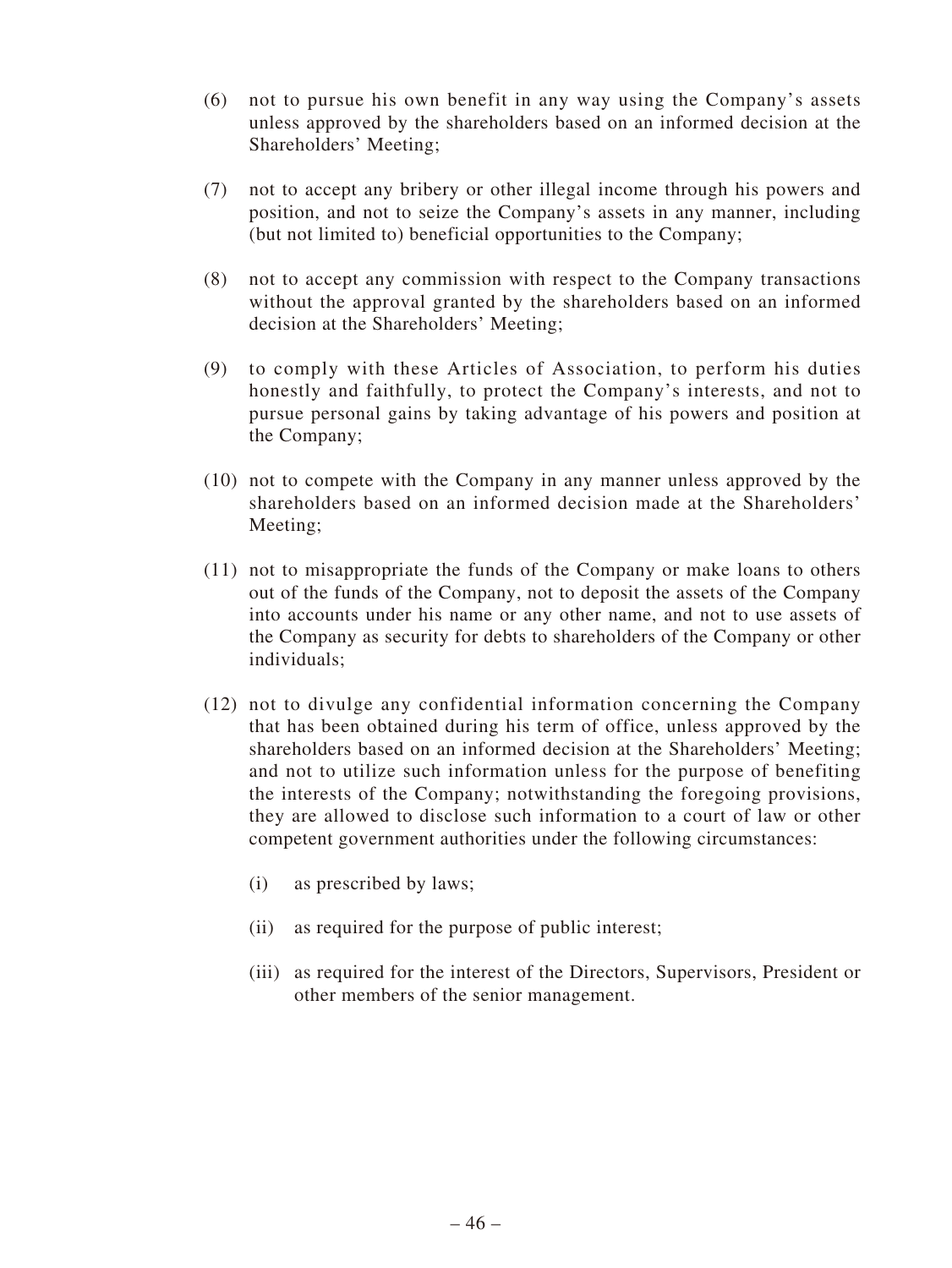- Article 136 A Director, Supervisor, President and other senior management of the Company shall not direct the following persons or organizations (hereinafter referred to as "connected parties") to do what he is prohibited from doing:
	- (1) spouses or minor children of that Director, Supervisor, President or other members of senior management of the Company;
	- (2) the trustees of those Directors, Supervisors, President or other members of senior management of the Company or trustees of those as described in Clause (1) above;
	- (3) the partners of those Directors, Supervisors, President or other members of senior management of the Company or partners of those as described in Clause (1) and Clause (2) above;
	- (4) a company (or companies) under the exclusive control of those Directors, Supervisors, President or other members of senior management of the Company or under joint control of any person as described in Clause (1), Clause (2), Clause (3) of this Article or other Directors, Supervisors, President or other members of senior management of the Company;
	- (5) The Directors, Supervisors, President or other members of senior management of the controlled companies as described in Clause (4) above.
- Article 137 The fiduciary duty of a Director, Supervisor, President and other senior management of the Company may not necessarily cease upon the conclusion of his term, and their obligations to keep the commercial secrets of the Company shall survive beyond the conclusion of his term. The duration of other obligations and duties shall be determined in accordance with the principle of fairness, taking into account the lapse between the time when a Director, Supervisor, General Manager or other members of senior management of the Company leaves the office and the occurrence of the relevant event, and the situation and the circumstances under which his relation with the Company was ceased.
- Article 138 The shareholders may by informed decisions at the general meeting to discharge the liability of any Director, Supervisor, President and any other members of senior management of the Company as a result of violation of any specific duty, except for the circumstances as specified in Article 62 hereof.
- Article 139 A Director, Supervisor, President and other members of senior management of the Company who directly or indirectly has many material interests in any contracts, transactions, or arrangements executed or proposed to be executed with the Company (except for contracts of service between the Directors, Supervisors, General Manager and other members of senior management and the Company), shall, as soon as possible, disclose to the Board of Directors, the nature and extent of his interest, regardless of whether or not such matters require the approval of the Board of Directors under the normal circumstance.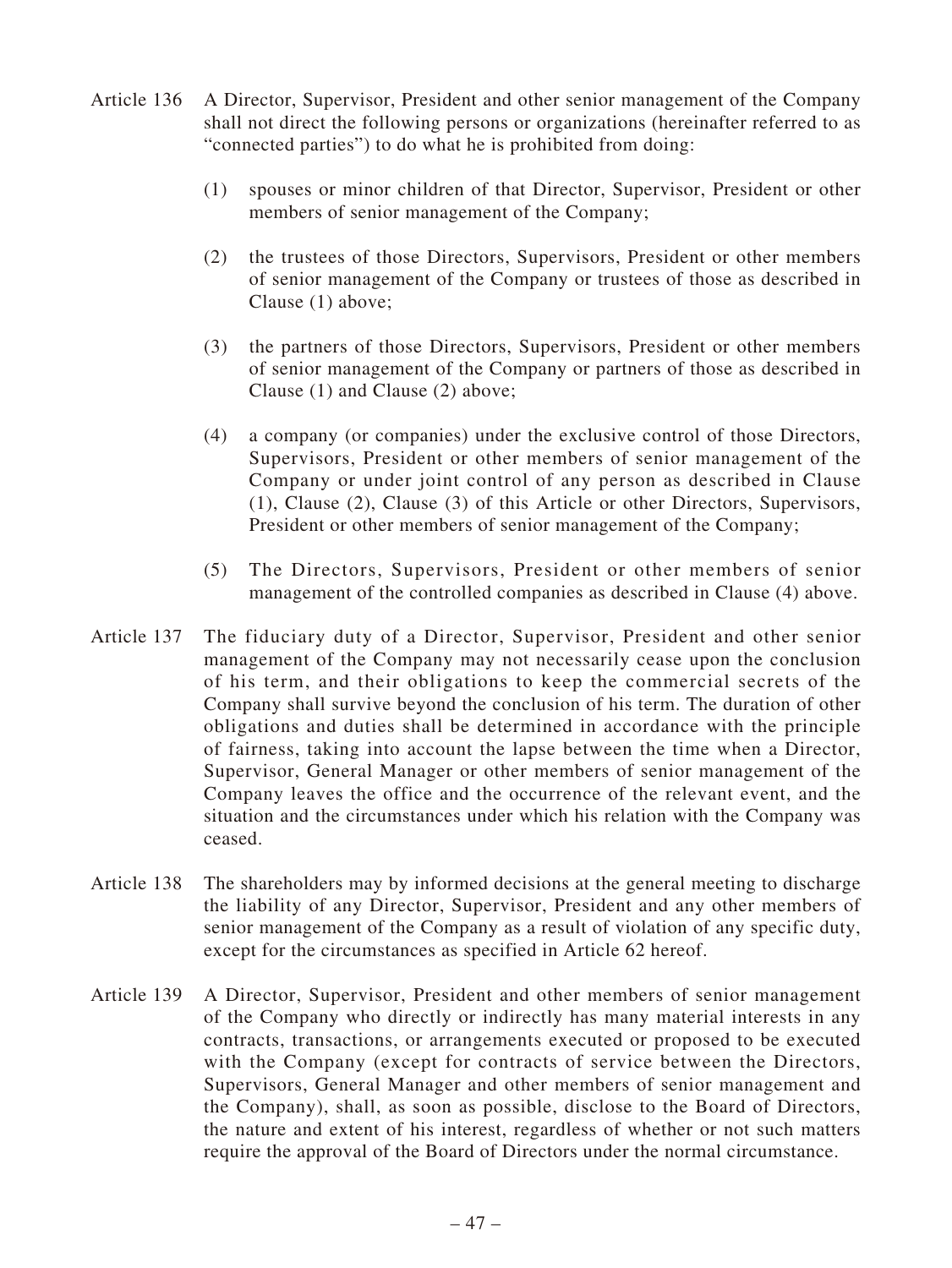Unless the interested Directors, Supervisors, President and other members of senior management of the Company have made such disclosure to the Board of Directors as required by the preceding paragraph of this Article, and the relevant matter has been approved by the Board of Directors at the Board meeting in which such Directors, Supervisors, General Manager or other members of senior management have not been counted into the quorum and voted at the meeting, the Company shall be entitled to rescind such contracts, transactions, or arrangements, except as to any other party which is deemed a bona fide party without knowledge of the violation of duties on the part of such Directors, Supervisors, President and other members of senior management.

Where any connected party of any Directors, Supervisors, President and other members of senior management of the Company possess interest in any contracts, transactions or arrangements, such Directors, Supervisors, President and other members of senior management shall also be deemed to be interested.

- Article 140 In the event that, prior to the Company's initial consideration of such contracts, transactions, or arrangements referred to by the preceding Article, and a Director, Supervisor, President or other senior management of the Company has delivered a written notice to the Board of Directors, stating his interests in such future contracts, transactions, or arrangements, such Directors, Supervisors, President and other members of senior management shall be deemed to have made the disclosure as provided in the preceding Article with respect to the statement(s) contained in the notice.
- Article 141 The Company shall not, in any manner, pay any taxes for its Directors, Supervisors, President and other members of senior management.
- Article 142 The Company shall not directly or indirectly provide a loan or a guarantee in connection with the provision of a loan to a Director, Supervisor, President and other senior management of the Company or of the Company's holding company or any of their respective connected parties.

The preceding paragraph of this Article is not applicable to the following cases:

- (1) the provision of a loan by the Company to, or a guarantee in connection with a loan to, its subsidiaries;
- (2) the provision of a loan by the Company to, or a guarantee in connection with a loan or making any other funds available to any of its Directors, Supervisors, President and other members of senior management to pay any expenses incurred by them for the purpose of the Company or for the purpose of his performance of his duties in accordance with a service contract approved by the shareholders at the Shareholders' Meeting;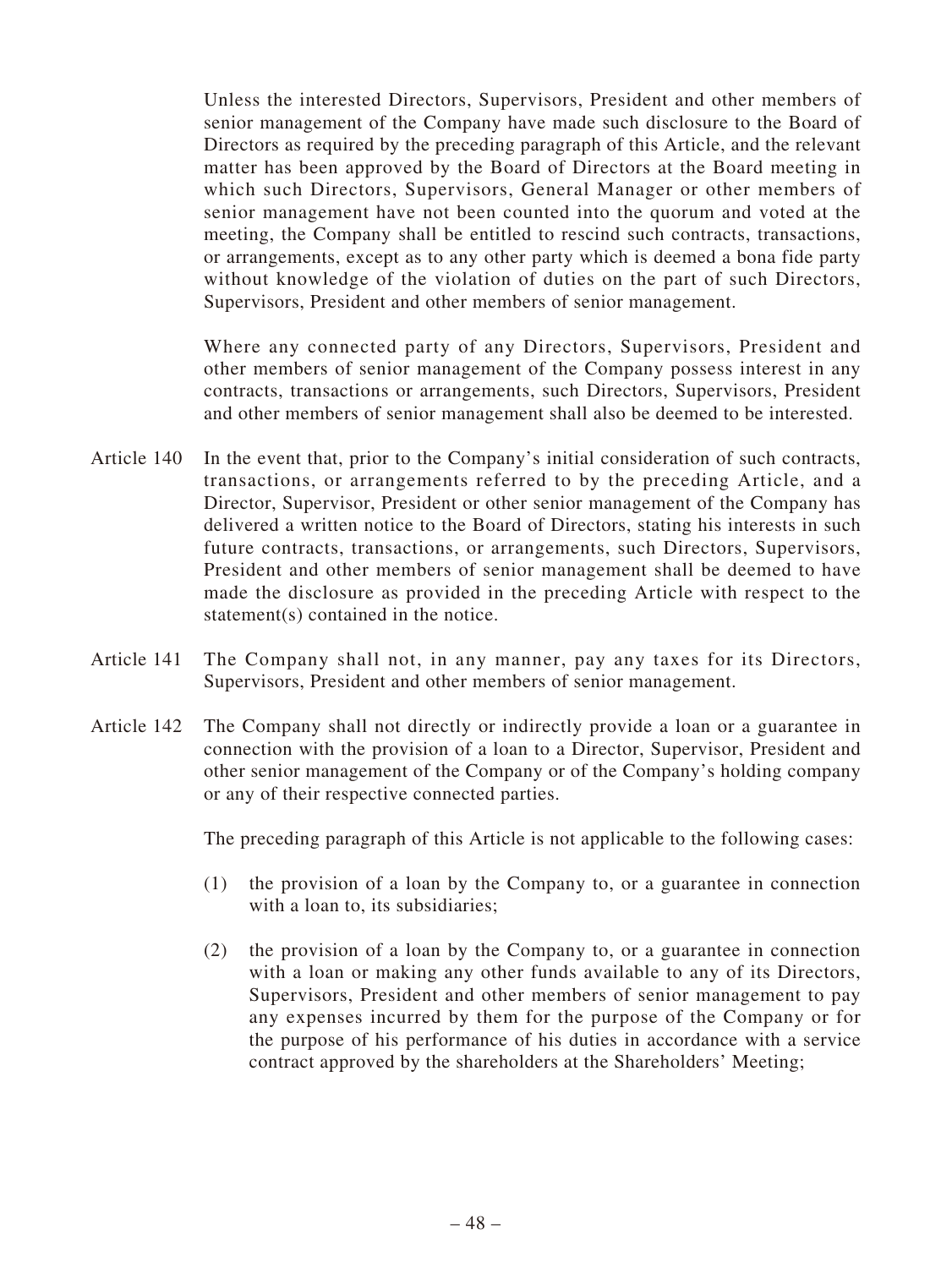- (3) in the event that the ordinary course of the business of the Company includes the loaning of funds or the provision of guarantees, the Company may make a loan to, or provide a guarantee in connection with a loan to, the relevant Directors, Supervisors, President and other members of senior management or their respective connected parties, provided that such loans or guarantees are on normal commercial terms.
- Article 143 Any person who receives any funds from a loan which has been made by the Company in violation of the preceding Article shall, irrespective of the terms of the loan, forthwith repay such funds.
- Article 144 A guarantee for a loan which has been provided by the Company in violation of paragraph 1 of Article 142 shall not be enforceable against the Company, except with respect to the following circumstances:
	- (1) the loan was provided to a connected party of any of the Directors, Supervisors, President and other members of senior management of the Company or of the Company's holding company and the provider of the loan of such funds has no knowledge of the relevant circumstances at the time of making the loan;
	- (2) the collateral provided by the Company has already been lawfully disposed of by the lender to a bona fide purchaser.
- Article 145 For the purpose of the foregoing provisions of this Chapter, a "guarantee" shall include an undertaking or any property provided by the guarantor to secure the obligator's performance of his obligations.
- Article 146 In addition to the rights and remedies provided by laws and administrative regulations when a Director, Supervisor, President or other members of senior management of the Company breaches his duties to the Company, the Company shall be entitled:
	- (1) to require such Director, Supervisor, President or other members of senior management to compensate for any loss sustained by the Company as a result of such breach of duty;
	- (2) to rescind any contract or transaction entered into between the Company and such Director, Supervisor, President or other members of senior management or between the Company and a third party, where such party knows or should have known that such Director, Supervisor, President or other members of senior management representing the Company was in breach of his duty to the Company;
	- (3) to require such Director, Supervisor, President or other members of senior management to surrender the profits made as result of such breach of his duty;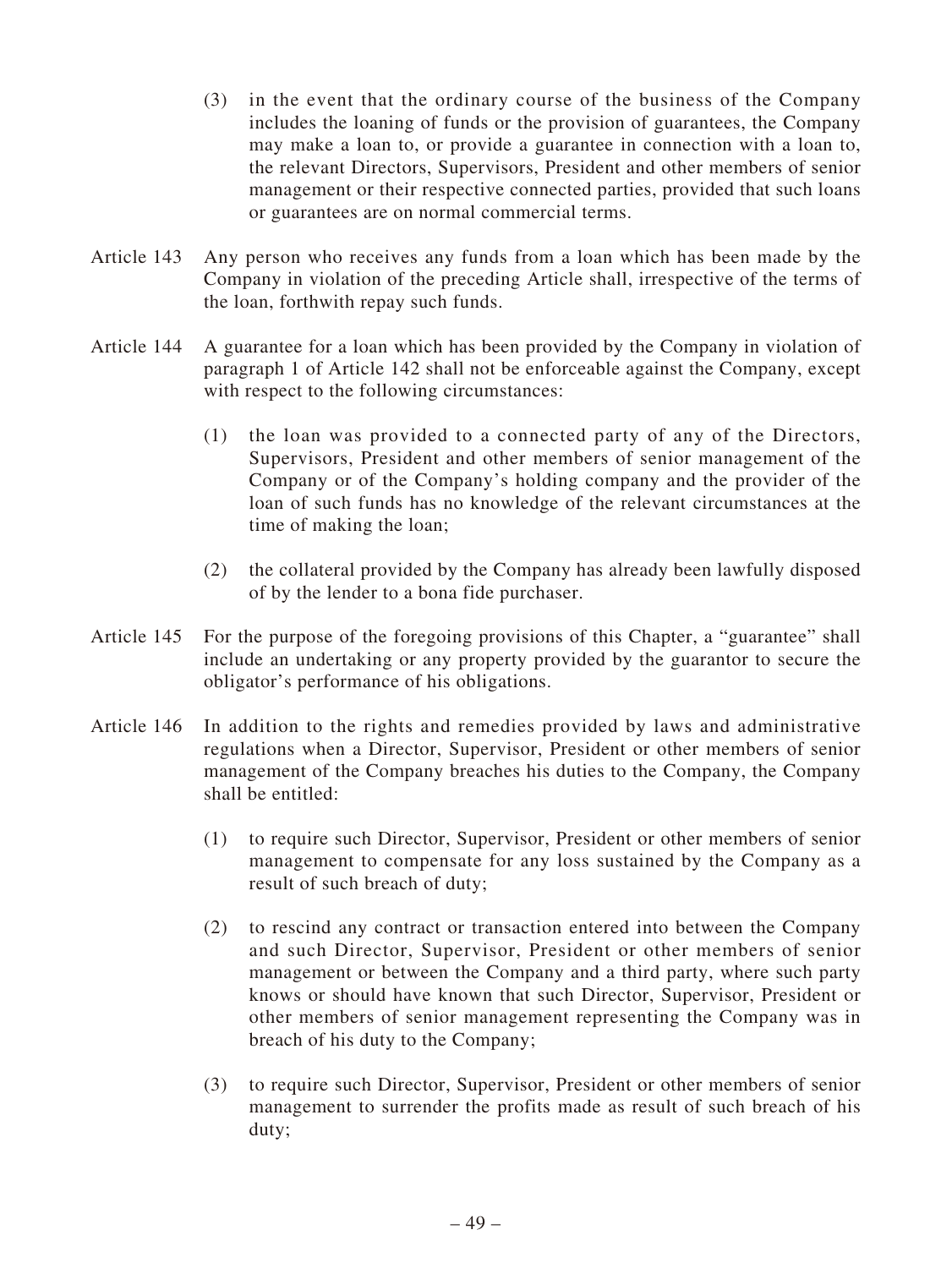- (4) to recover any amount which otherwise should have been received by the Company but were received by such Director, Supervisor, President or other members of senior management instead, including (but not limited to) any commission;
- (5) to demand the payment of interest earned or which may have been earned by such Director, Supervisor, President or other members of senior management on any sum which should have been received by the Company.
- Article 147 The Company shall enter into a written contract with each Director, Supervisor and member of senior management containing at least the following:
	- (1) an undertaking made by such Director, Supervisor and member of senior management to the Company that he will comply with the Company Law, the Special Provisions, these Articles of Association and the Codes on Takeovers and Mergers and Share Repurchases published by the Securities and Futures Commission of Hong Kong as amended from time to time, and an agreement that the Company shall enjoy the remedies provided in these Articles of Association and that neither the contract or his office is capable of assignment;
	- (2) an undertaking made by such Director, Supervisor and member of senior management to the Company that he will comply with and perform his obligations to shareholders under these Articles of Association; and
	- (3) an arbitration clause provided in Article 192.
- Article 148 With the prior approval of the Shareholders' Meeting, the Company shall enter into a written contract with a Director or Supervisor with respect to his remuneration. The aforementioned remuneration may include:
	- (1) remuneration with respect to his service as a Director, Supervisor or members of senior management of the Company;
	- (2) remuneration with respect to his service as a Director, Supervisor or members of senior management of any subsidiary/subsidiaries of the Company;
	- (3) remuneration with respect to the provision of other services in connection with the management of the Company and any of its subsidiaries;
	- (4) any payment as compensation for, or in connection with loss of office or retirement from office of such Director or Supervisor.

No proceedings may be brought by a Director or Supervisor against the Company for any benefit which otherwise would have been received by him by virtue of any aforementioned matters except pursuant to any contract described above.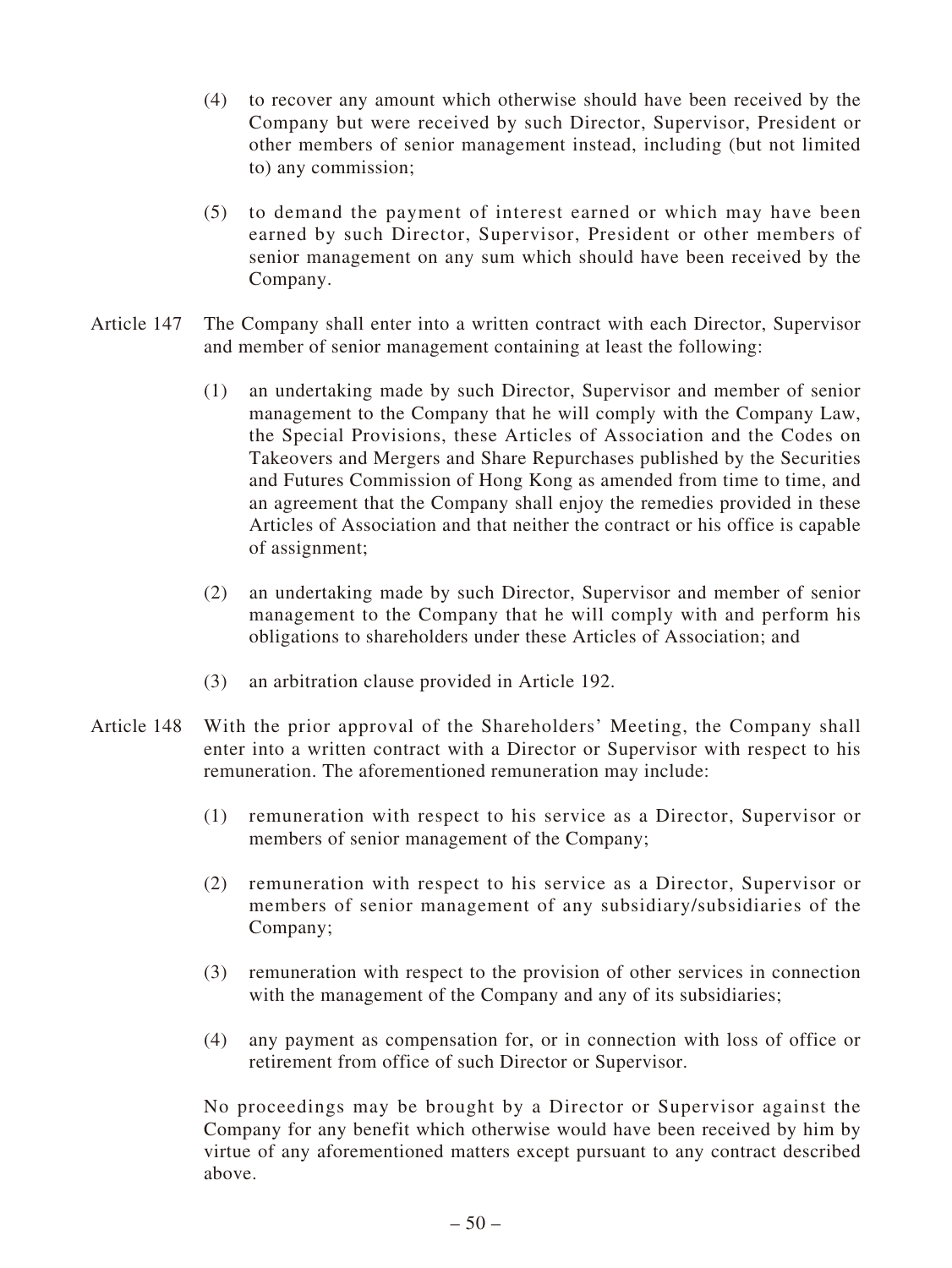Article 149 Any contracts between the Company and its Directors or Supervisors with respect to their remuneration shall provide that the Directors and Supervisors shall, subject to the prior approval of Shareholders' Meeting, be entitled to receive compensation or other payment with respect to his loss of office or retirement in the event that the Company is to be acquired by others.

> For the purpose of the preceding paragraph, the acquisition of the Company shall include any of the following:

- (1) a general offer made by any person to all the shareholders;
- (2) an offer made by any person in anticipation of becoming a "controlling shareholder". The meaning of a "controlling shareholder" is defined as the same as that in Article 63 hereof.

In the event that the relevant Director or Supervisor does not comply with this Article, any sum so received by him shall belong to those persons who have sold their shares as a result of such offer. The expenses incurred in distributing such sum pro rata among such persons shall be borne by the relevant Director or Supervisor and shall not be deducted from such sum.

# **Chapter 15 Financial Accounting System and Profit Distribution**

- Article 150 The Company shall establish its financial and accounting systems and internal auditing system in accordance with the laws, administrative regulations and accounting principles of the China formulated by the Ministry of Finance.
- Article 151 A financial report shall be prepared at the end of each financial year and shall be examined and verified according to laws.
- Article 152 The Board of Directors of the Company shall present to the shareholders, at each annual general meeting, such financial reports as required by applicable laws, administrative regulations, directives promulgated by competent local government, central governmental authorities.
- Article 153 The Company's financial reports shall be made available for shareholders' inspection at the Company 20 days prior to the date of annual general meeting of shareholders. Each shareholder of the Company is entitled to obtain a copy of the financial reports referred to in this Chapter.
- Article 154 The Company shall send by prepaid mail to each holder of overseaslisted shares, at the address of such shareholder as shown in the register of shareholders, a copy of the annual report containing the balance sheet (including each document to be contained in the appendices of the balance sheet as required by relevant laws and regulations), the income statement or the statement of recognized income and expenses or the summarized financial report, at least 21 days prior to the date of every annual general meeting.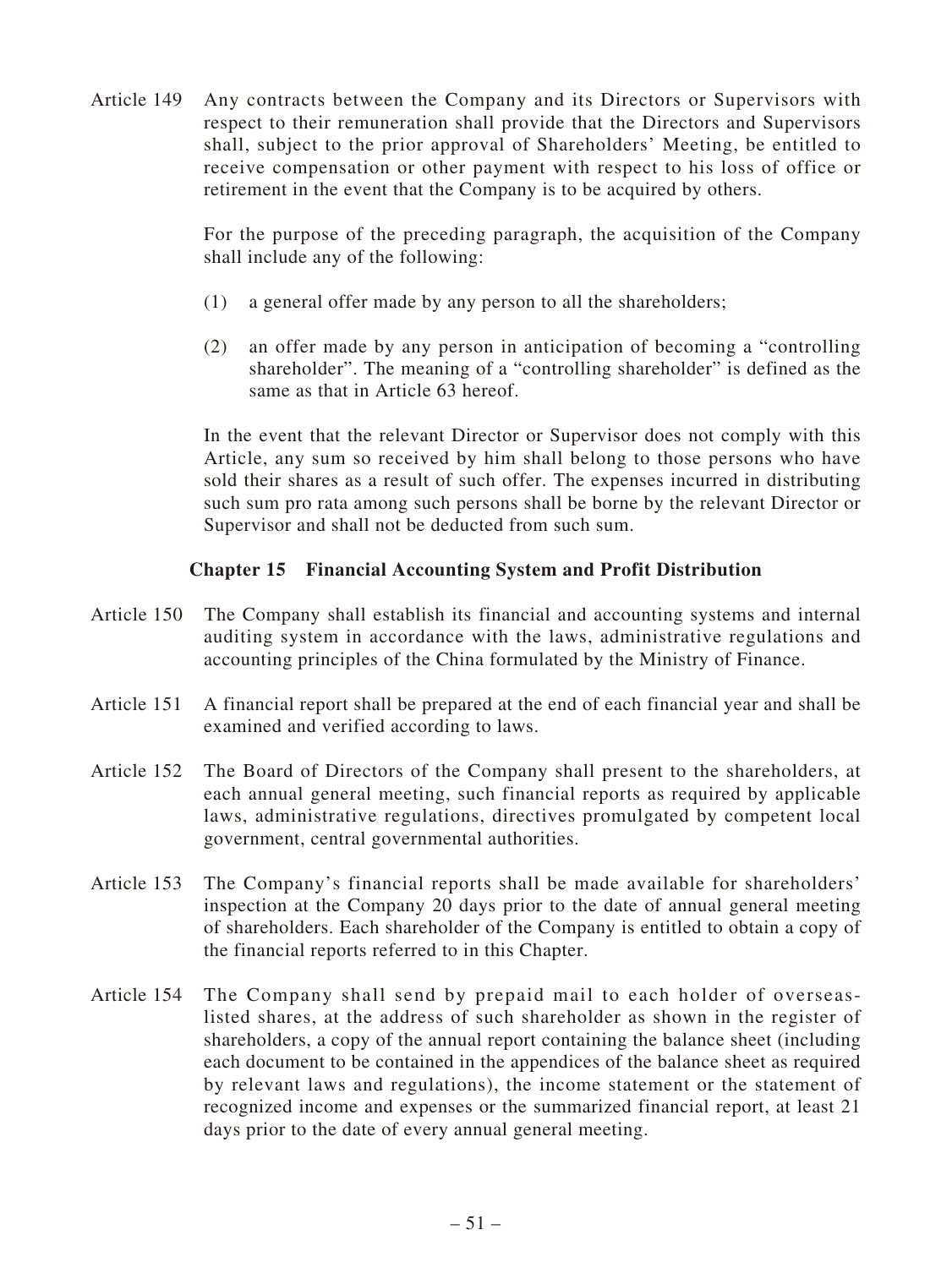- Article 155 The financial statements of the Company shall, in addition to being prepared in accordance with the PRC accounting standards and regulations, be prepared in accordance with either international accounting standards or that of the place where the Company's shares are listed. If there is any material difference between the financial statements prepared respectively in accordance with the two accounting standards, explanations shall be given in the notes to the financial statements. When the Company distributes its after-tax profit for that financial year, the lower of the after-tax profit as shown in the financial statements prepared respectively in accordance with the two accounting standards shall be adopted.
- Article 156 The interim results or financial information published or disclosed by the Company shall be prepared in accordance with the PRC accounting standards and regulations as well as the international accounting standards or such accounting standards in the place of listing overseas.
- Article 157 The Company shall publish its annual results announcement within 3 months of the end of each accounting year and publish its interim results announcement within 2 months of the end of the first six-month period of each accounting year in accordance with the Rules Governing the Listing of Securities on the Hong Kong Stock Exchange.

The Company shall publish its annual report within 4 months of the end of each accounting year and publish its interim report within 3 months of the end of the first six-month period of each accounting year in accordance with the Rules Governing the Listing of Securities on the Hong Kong Stock Exchange.

- Article 158 The Company shall not establish account books other than those required by law.
- Article 159 The Company's after-tax profit shall be allocated in the following order:
	- (1) the making up of any loss;
	- (2) allocation to the statutory common reserve fund;
	- (3) allocation to discretionary common reserve fund in accordance with the resolution passed at the Shareholders' Meeting;
	- (4) payment of ordinary share dividends. No profit shall be distributed as dividends or in any other form as bonus before making up losses and setting aside of the Company's statutory reserve fund.

Any amount paid up in advance of calls on any shares may carry interest but shall not entitle the shareholder of such shares to participate in respect thereof in a dividend subsequently declared.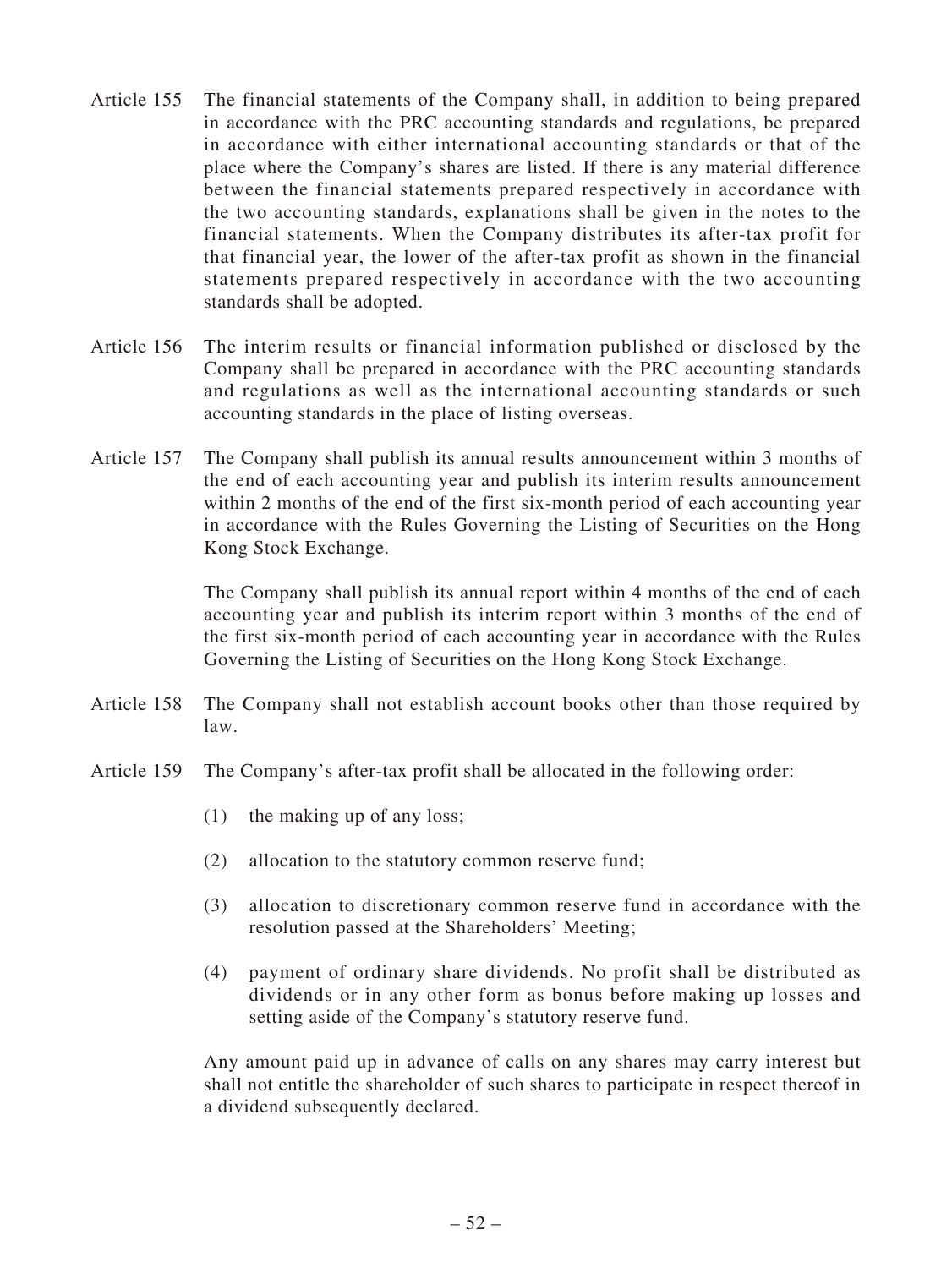The power to cease sending dividend warrants by post will not be exercised until such dividend warrants have been so left uncashed on two consecutive occasions. However, such power may also be exercised after the first occasion on which such a dividend warrant is returned undelivered.

Subject to the laws and regulations of China and the rules of the Hong Kong Stock Exchange, the Company may exercise its power to forfeit unclaimed dividends, but only upon the expiry of the period for which the dividends can be claimed. With regard to the exercise of power to issue warrants in bearer form, no new warrants shall be issued to replace one that has been lost, unless the Company is satisfied beyond reasonable doubt that the original has been destroyed.

With regard to the right to dispose of the shares held by untraceable holders of overseas-listed shares, the Company's right to dispose is subject to the following conditions: (1) during a period of 12 years, dividends in respect of the shares in question have been distributed at least three times and no such dividend has been claimed; and (2) upon expiry of the 12-year period, the Company has given notice of its intention to dispose of such shares by way of an announcement published in newspapers and informs the Hong Kong Stock Exchange of its intention.

Article 160 The capital reserve fund shall include the followings:

- (1) any premium which exceeds the proceeds from issuance of shares at face value;
- (2) any other income credited to the capital reserve fund as required by the finance department of the State Council.
- Article 161 Reserves of the Company may be applied towards the following objectives:
	- (1) making up of losses, except that capital reserves may not be used.
	- (2) conversion into capital. In the case of conversion of statutory reserves into capital through capitalization, the balance of such balance shall not be reduced to below 25% of the registered capital of the Company prior to the conversion.
	- (3) expansion of the Company's production and operation.
- Article 162 The dividend distribution plans of the Company shall be voted at the Shareholders' Meeting. After the Board of Directors takes into account the Company's financial position and subject to the relevant laws and regulations, shareholders may authorize by ordinary resolution the Board of Directors to distribute and pay dividends.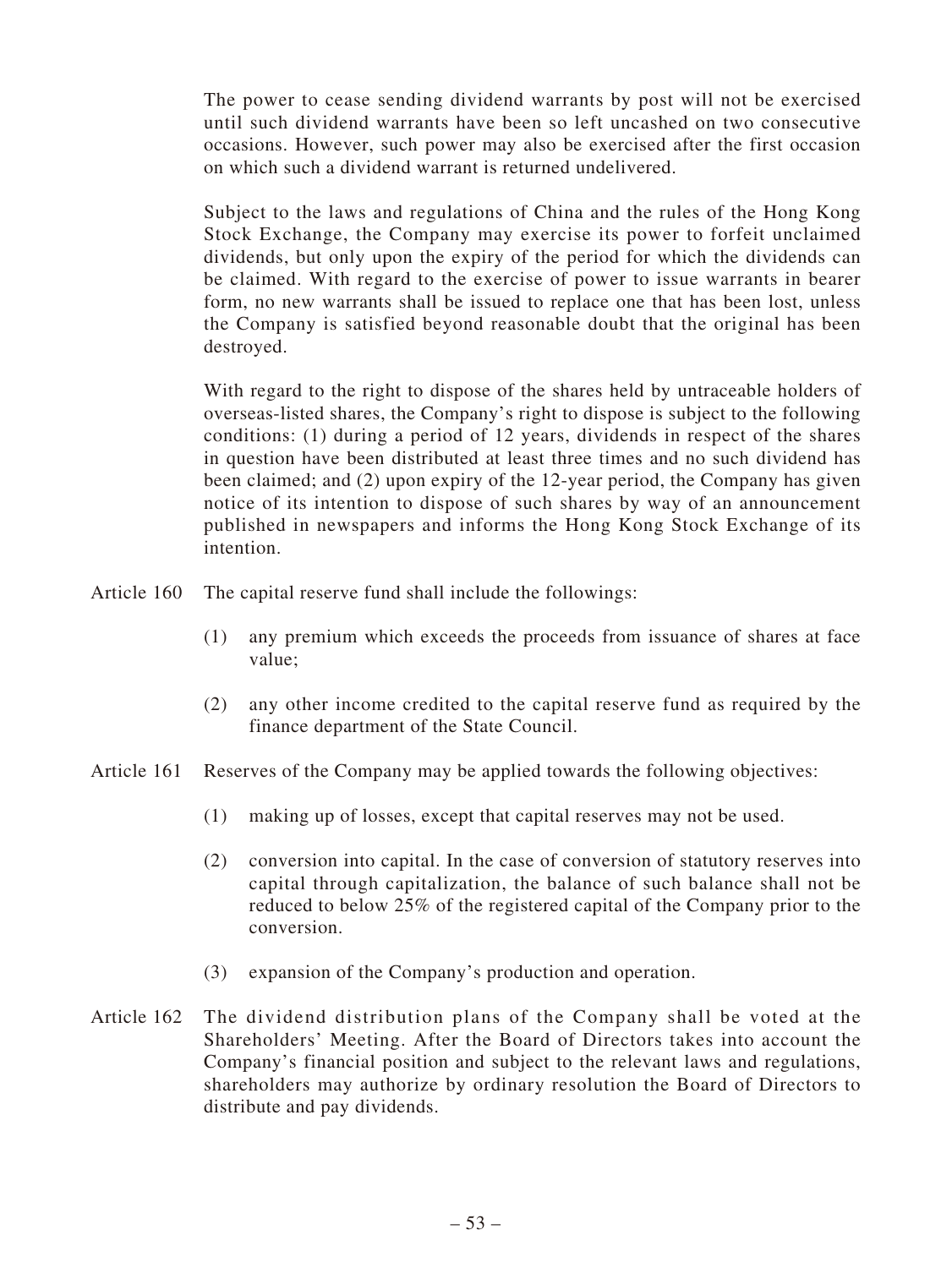- Article 163 The Company may distribute dividends in either of the following forms or a combination of both:
	- $(1)$  cash:
	- (2) shares.

The power to forfeit any unclaimed dividends shall be exercised only upon the expiry of the period for which the dividends can be claimed.

Article 164 Dividends in respect of ordinary shares shall be denominated and paid in Renminbi.

> Dividends in respect of domestic shares shall be paid in Renminbi. Dividends in respect of overseas-listed shares and other distributions shall be denominated and declared in Renminbi, and shall be paid in the currency of the place where the shares are listed, and where there is more than one of such places, in the currency of the place of primary listing as determined by the Board of Directors.

- Article 165 Dividends paid in foreign currency shall be converted at the average closing exchange rate quoted by the People's Bank of China for the week preceding the declaration of dividends and other distributions.
- Article 166 The Company shall appoint a receiving agent for the shareholders of the overseas-listed foreign shares.

Such receiving agent shall receive dividends of the overseas-listed foreign shares on behalf of such relevant shareholders, as well as all other amounts payable to such shareholders. The receiving agent appointed by the Company shall meet relevant requirements of the laws of the places and the relevant regulations of the stock exchange in which the Company's shares are listed. The receiving agent appointed for shareholders of overseas-listed foreign shares listed in the Hong Kong Stock Exchange shall be a company registered as a trust company under the Trustee Ordinance of Hong Kong.

#### **Chapter 16 Appointment of Accounting Firm**

Article 167 The Company shall retain an independent accounting firm that fulfills the requirements provided by the relevant regulations of China to audit the Company's annual financial report and review the Company's other financial reports.

> The retaining of the first accounting firm of the Company may occur at the inauguration meeting prior to the first annual general meeting of shareholders. The term of such accounting firm shall terminate upon the conclusion of the first annual general meeting of shareholders.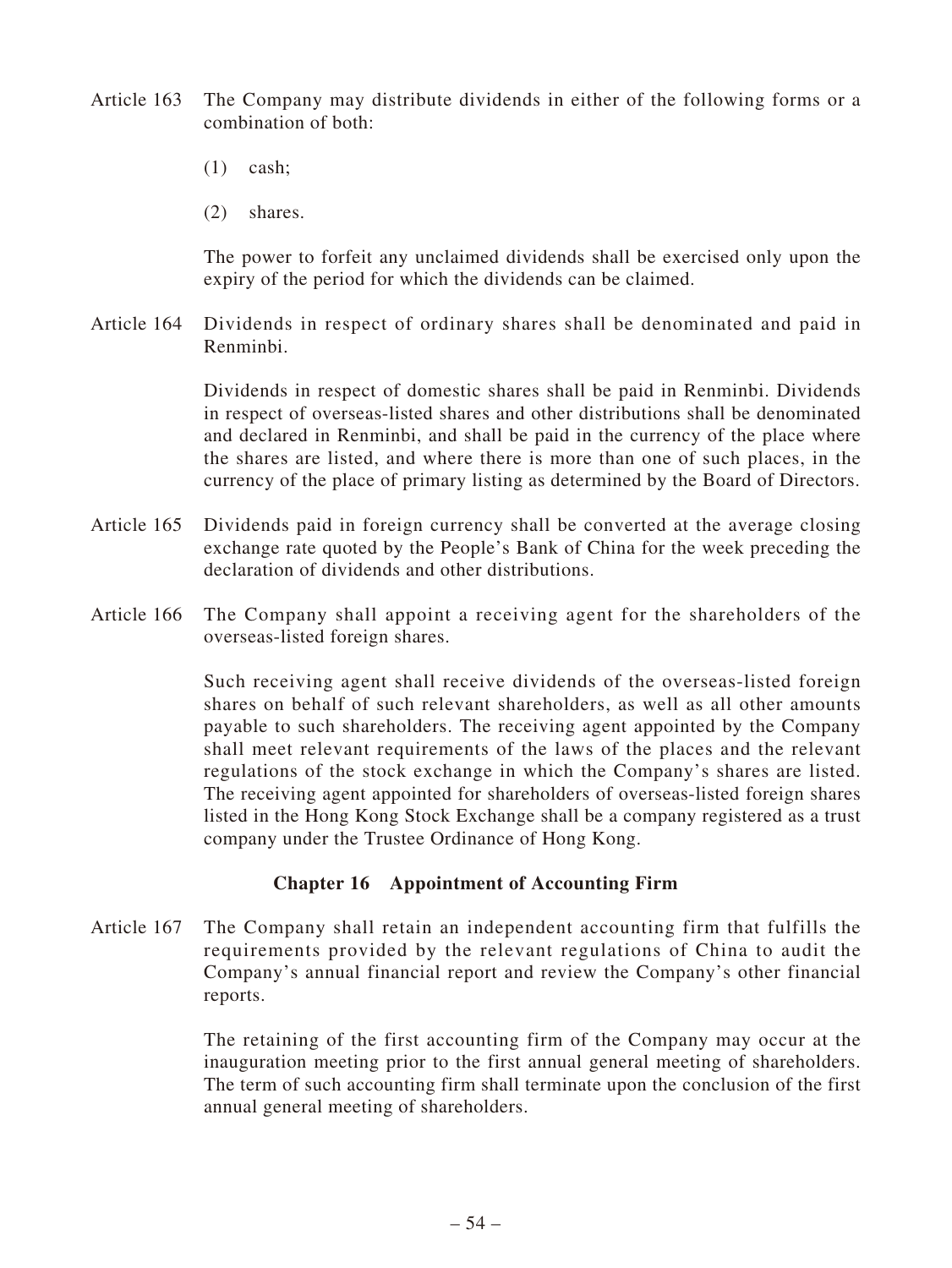Should the inauguration meeting not exercise the powers under the preceding paragraph, the Board of Directors shall exercise those powers.

- Article 168 The term of an accounting firm retained by the Company shall commence upon the conclusion of one annual general meeting of shareholders and shall sustain until the conclusion of the next annual general meeting of shareholders.
- Article 169 The accounting firm engaged by the Company shall have the following rights:
	- (1) to inspect books, records and vouchers of the Company at any time, and to require the Directors, President and other members of senior management of the Company to provide relevant information and explanations;
	- (2) to require the Company to take all reasonable steps to obtain from its subsidiaries any information and explanations necessary for the discharge of its duties;
	- (3) to attend any Shareholders' Meeting and to receive all notices of, and other communications relating to, any Shareholders' Meeting which any shareholder is entitled to receive, and to speak at any Shareholders' Meeting in relation to matters concerning its role as the Company's retained accounting firm.
- Article 170 In the event of a vacancy in the Company's accounting firm, subject to compliance with the relevant requirements of the Listing Rules on the Main Board of the Hong Kong Stock Exchange, the Board of Directors may retain an accounting firm to fill such vacancy prior to the convening of the general meeting of shareholders. Such accounting firm may continue to act during the vacancy period if the Company has another incumbent accounting firm.
- Article 171 Irrespective of the provisions in the contract concluded between the Company and the accounting firm, the Shareholders' Meeting may remove the accounting firm by an ordinary resolution before the term of the accounting firm expires. Notwithstanding such provisions, the accounting firm's entitlement to claim for damages arising out of its removal shall not be affected thereby.
- Article 172 The remuneration of an accounting firm or the manner in which such firm is to be compensated shall be decided by the Shareholders' Meeting by ordinary resolution. Subject to compliance with the relevant requirements of the Listing Rules on the Main Board of the Hong Kong Stock Exchange, the remuneration of an accounting firm retained by the Board of Directors shall be decided by the Board of Directors.
- Article 173 The Shareholders' Meeting shall decide to retain, remove or discontinue the retention of an accounting firm by ordinary resolution and shall file such decision with the competent securities regulatory authorities under the State Council.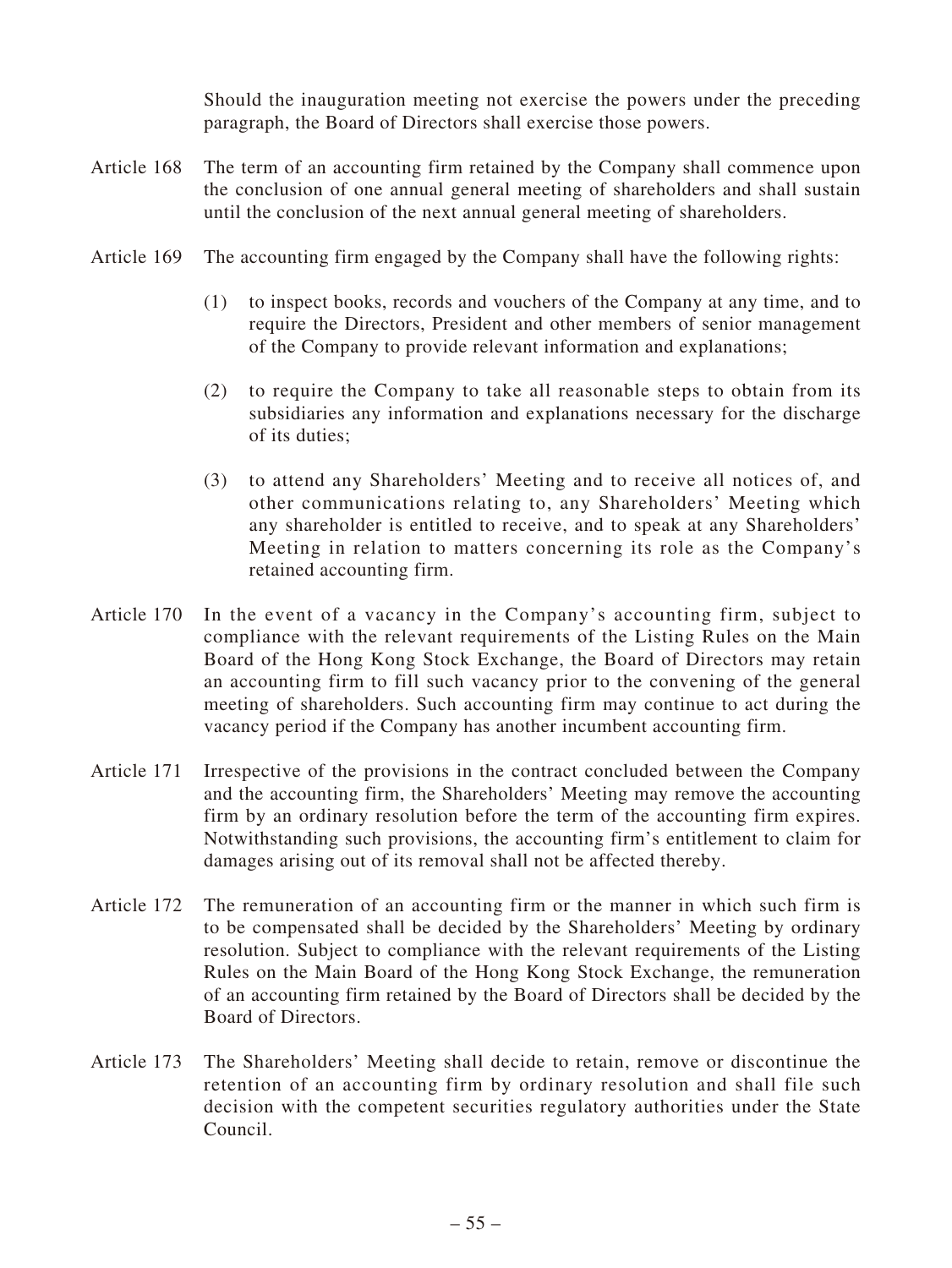- Article 174 In the event that a resolution at Shareholders' Meeting is passed to retain an accounting firm other than the incumbent accounting firm to fill any casual vacancy in the office of the accountant, or to reappoint an accounting firm which was retained by the Board of Directors to fill any casual vacancy, or to remove an accounting firm prior to the expiration of its term, the following provisions shall apply:
	- (1) The retaining or removal motion shall be sent (before a notice of Shareholders' Meeting is given) to the accounting firm that is proposed to be retained or to leave or the accounting firm which has left in the relevant financial year (including any accounting firm leaving due to removal, resignation and retirement).
	- (2) In the event that the accounting firm that is proposed to leave makes written representations and requests that the Company give notice to shareholders of such representations, the Company shall (unless the representations have been received too late) take the following measures: (i) in any aforementioned notice for making a resolution, the Company shall state the representations made by such accounting firm which is to leave; (ii) to attach a copy of the representations to the notice and deliver it to every shareholder entitled to receive the notice in the manner as provided in these Articles of Association.
	- (3) In the event that the Company fails to send the accounting firm's representations in the manner set out in Clause (2) above, such accounting firm may (in addition to its right to be heard) make further appeal.
	- (4) A leaving accounting firm has the right to attend the following meetings: (i) Shareholders' Meeting at which its term would otherwise have expired; (ii) Shareholders' Meeting at which the said accounting firm is proposed to fill the vacancy caused by its removal; (iii) Shareholders' Meeting which is convened as a result of the resignation of the said accounting firm.

The leaving accounting firm is entitled to receive all notices of, and other communications relating to any meeting referred to in Clause (4), and to speak at any such meeting which it attends on any matters with respect to its capacity as the former accounting firm of the Company.

Article 175 Notice shall be given to the accounting firm in advance should the Company decide to remove such accounting firm or not to reappoint it. Such accounting firm shall be entitled to make representations at the Shareholders' Meeting. Where the accounting firm resigns from its position, it shall clarify to the shareholders at the Shareholders' Meeting on any irregularities on the part of the Company.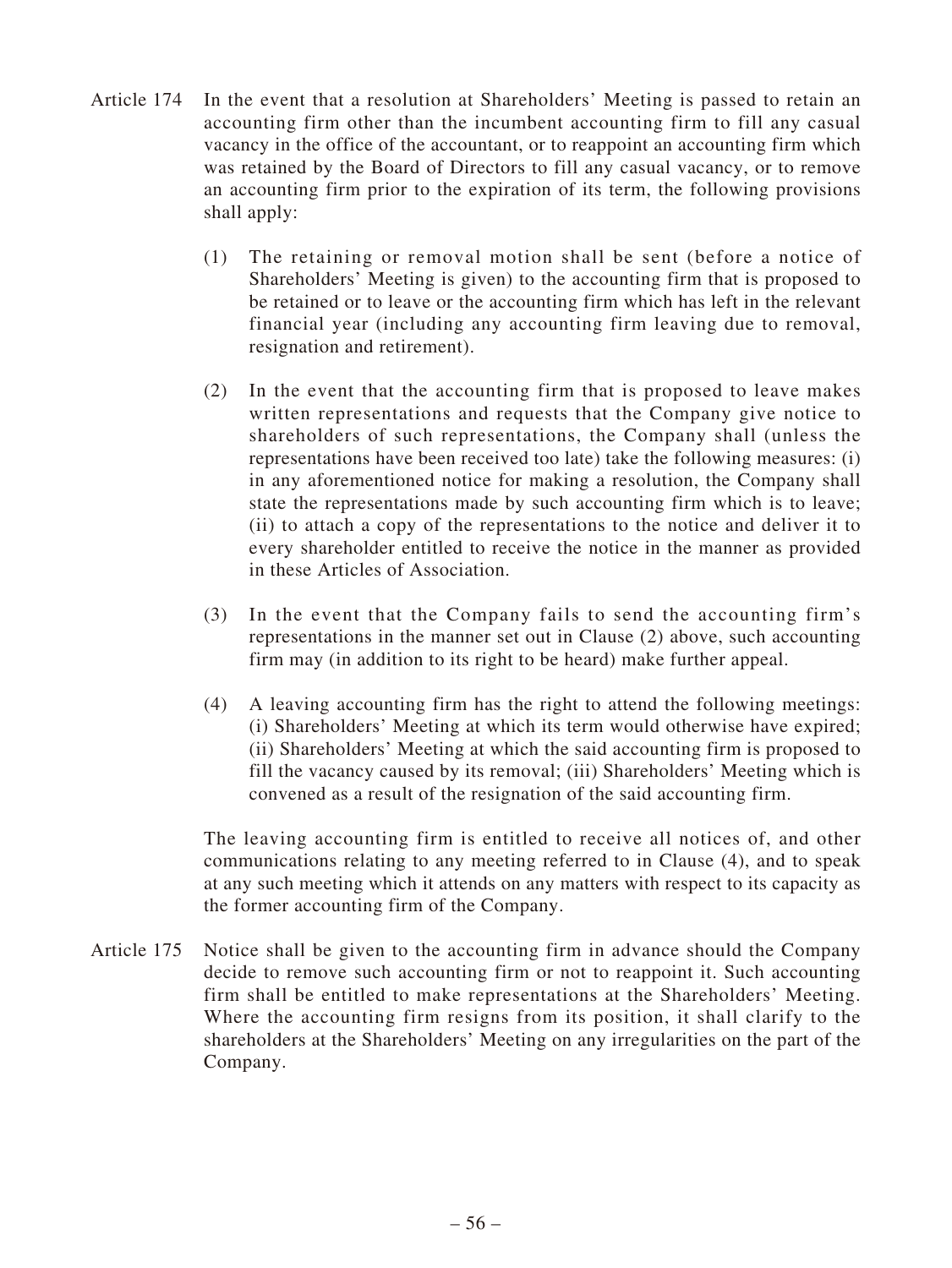- Article 176 An accounting firm may resign from its office by depositing a resignation notice at the Company's residence, which shall become effective on the date of such deposit or on such later date as stated therein. Such notice shall contain the following statements:
	- (1) a statement to the effect that there are absolutely no circumstances with respect to its resignation which it believes should be brought to the notice of the shareholders or creditors of the Company; or
	- (2) a statement of any such circumstances.

Where a notice is deposited under the preceding paragraph, the Company shall, within 14 days, send a copy of the notice to the relevant competent authorities. If the notice contains any statement(s) referred to in Clause  $(2)$  of the preceding paragraph, a copy of such statement(s) shall be made available for inspection by shareholders at the Company's address. A copy of such statement(s) shall also be sent by prepaid mail to all shareholders entitled to receive the financial report of the Company at their respective addresses as shown in the register of shareholders.

Where the accounting firm's notice of resignation contains the statement(s) referred to in Clause (2) above, the accounting firm may require the Board of Directors to call an extraordinary shareholders' meeting for the purpose of explaining the circumstances connected with its resignation.

# **Chapter 17 Merger and Division of the Company**

Article 177 In the event of a merger or division of the Company, the Company's Board of Directors shall submit a motion, which shall be approved in accordance with the procedures stipulated in these Articles of Association and go through relevant examination and approval formalities pursuant to laws. Shareholders who object to the merger or division proposal shall be entitled to request that the Company or the consenting shareholders acquire such dissenting shareholders' shares at a fair price.

> The content of the resolution on the merger or division of the Company shall be contained in a special document which shall be made available for inspection by shareholders of the Company. The document as stated above shall be sent by mail to holders of overseas-listed shares. The Company may publish such content in the form of announcements (including announcements published through the website of the Company) subject to the fulfillment of requirements of the laws, administrative regulations and the listing rules of the place where the shares of the Company are listed.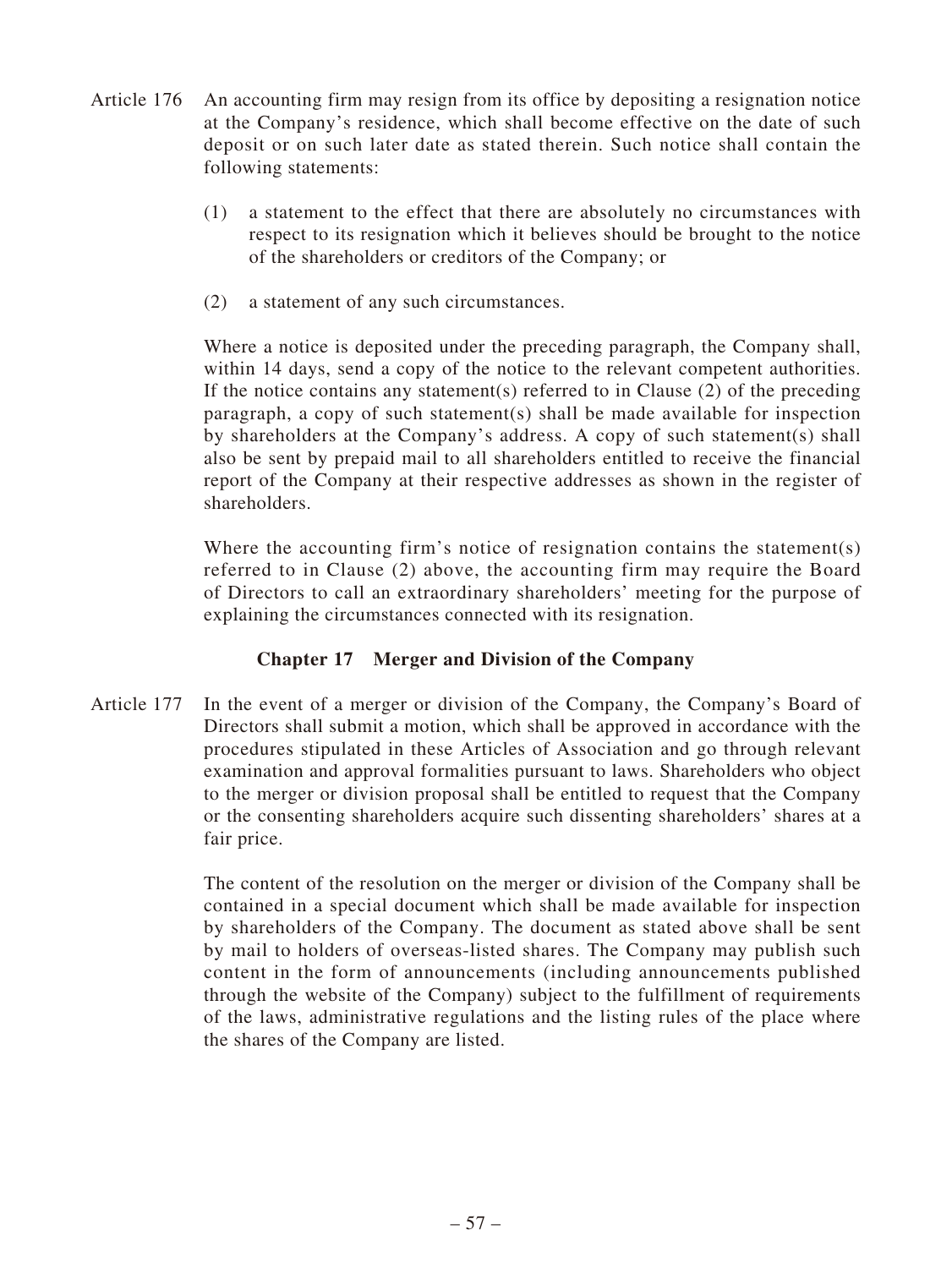Article 178 The merger of the Company may take the form of either merger by absorption or merger by establishment of a new company.

> In the event of a merger of the Company, the parties to the merger shall execute a merger agreement and prepare a balance sheet and an inventory of assets. The Company shall notify its creditors within 10 days and publish an announcement in a newspaper for at least three times within 30 days after the date of the Company's merger resolution. The creditors may require the Company to repay debts or provide corresponding guarantees within 30 days after receipt of the notice or within 45 days after the first announcement if the creditors haven't received the notice.

> After the merger of the Company, any rights in relation to creditor's rights and debts of each party to the merger shall be assumed by the surviving company after the merger or the newly established company.

Article 179 Where there is a division of the Company, its assets shall be divided accordingly.

> In the event of a division, the parties to the division shall execute a division agreement and prepare a balance sheet and an inventory of assets. The Company shall notify its creditors within 10 days and publish an announcement in newspapers within 30 days for at least three times after the date of the Company's division resolution. The creditors shall have the right, within 30 days of receipt of the notice or within 45 days of the date of the first public announcement if the notice has not been received, to require the Company to pay its debts or provide guarantee to the amount of its debts.

> The debts of the Company incurred prior to the division shall be jointly assumed by the companies formed after the division, except for debts specified in written agreements in respect of settlement of debts entered into between the Company and its creditors prior to the division.

Article 180 Changes in registration particulars of the Company resulting from the merger or division must be registered with the company registration authority in accordance with law. Cancellation of the Company shall be registered in accordance with the law when the Company is dissolved. Incorporation of the Company shall be registered when a new company is incorporated in accordance with law.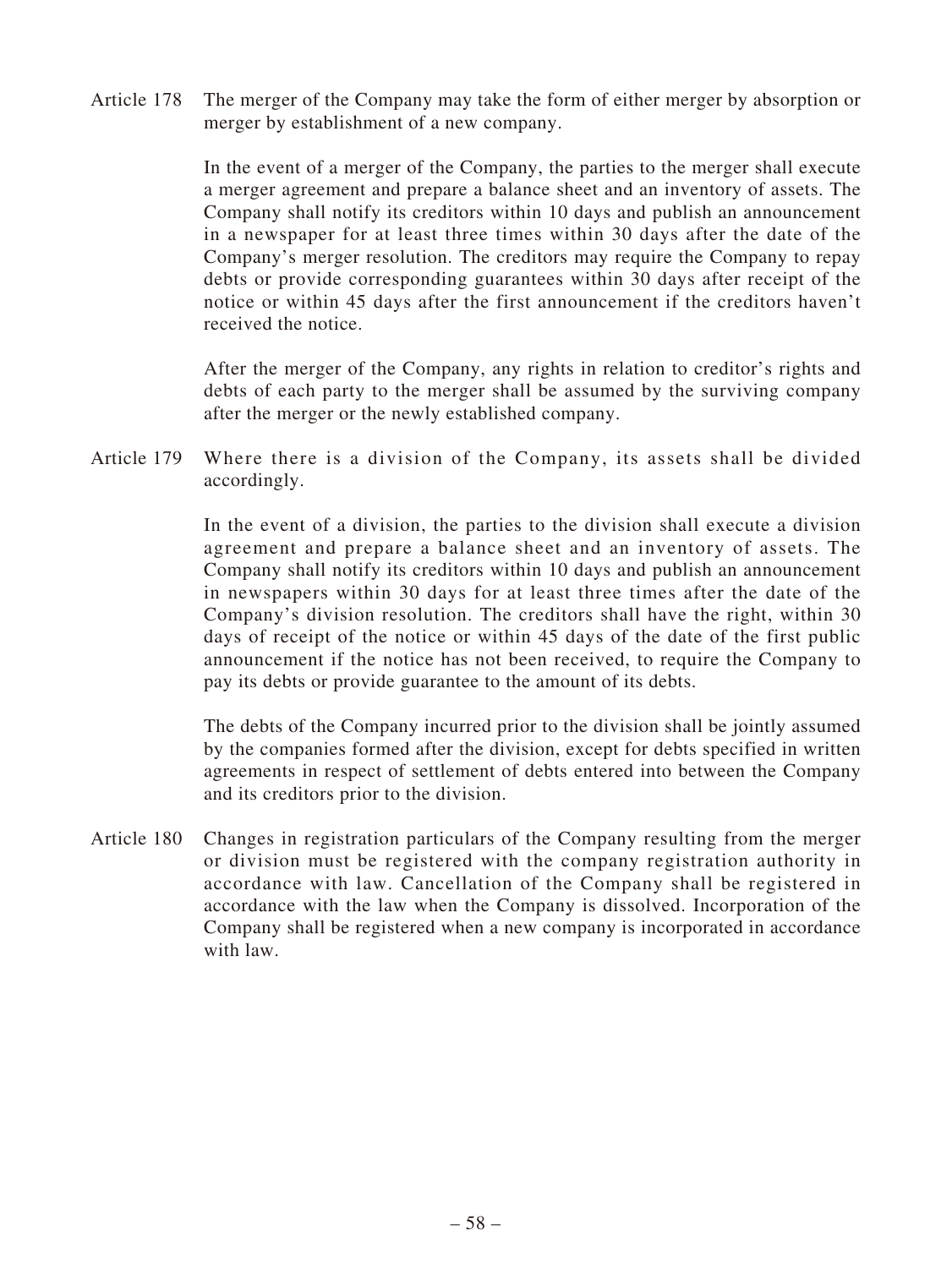# **Chapter 18 Dissolution and Liquidation of the Company**

- Article 181 The Company shall be dissolved and liquidated according to laws upon any of the following circumstances:
	- (1) the business license of the Company has expired;
	- (2) A resolution for dissolution is passed by the Shareholders' Meeting;
	- (3) A merger or division of the Company for which a dissolution becomes necessary;
	- (4) The Company is announced bankrupt according to the laws due to overdue debts;
	- (5) The Company is ordered to be close down for violation of laws and administrative regulations in accordance with the laws.
- Article 182 In the event of dissolution pursuant to Clauses (1) an (2) of the preceding article, the Company shall set up a liquidation committee within 15 days, and the members of the liquidation committee shall be decided by an ordinary resolution at the Shareholders' Meeting. If the liquidation committee is not duly set up, the creditors may request the People's Court to designate related persons to form a liquidation committee to carry out liquidation.

If the Company is dissolved pursuant to Clause (4) of the preceding article, a liquidation committee comprising shareholders, the relevant departments and relevant professionals shall be arranged by the People's Court in accordance with relevant laws to carry out the liquidation.

If the Company is dissolved pursuant to Clause (5) of the preceding article, a liquidation committee comprising shareholders, the relevant departments and relevant professionals shall be arranged by the relevant supervisory authority to carry out the liquidation.

Article 183 Where the board of directors has decided to liquidate the Company for any reason other than the Company's declaration of its own insolvency, the Board of Directors shall state in the notice convening the Shareholders' Meeting that it has made full inquiry into the affairs of the Company and is of the opinion that the Company shall be able to settle its debts in full within 12 months from the commencement of the liquidation.

> The Board of Directors shall stop exercising its powers and functions upon passing of the resolution for a liquidation of the Company by the shareholders at the Shareholders' Meeting.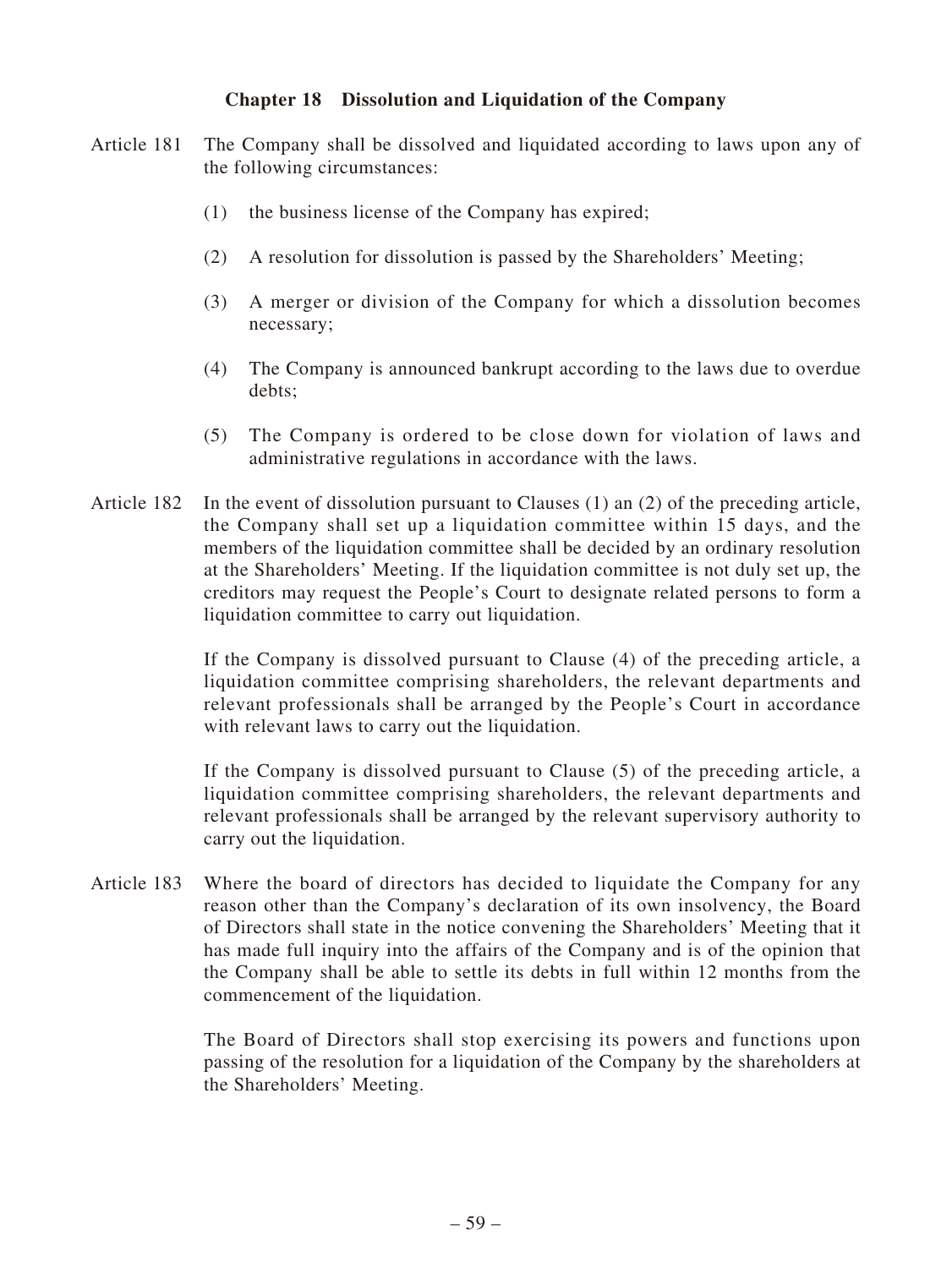The liquidation committee shall act in accordance with the instructions from the Shareholders' Meeting to report at least once every year to the meeting on the committee's income and expenses, the business and the progress of the liquidation of the Company; and to present a final report to the Shareholders' Meeting upon completion of the liquidation.

- Article 184 The liquidation committee shall, within 10 days of its establishment, notify the creditors, and, within 60 days of its establishment, publish an announcement for at least three times on newspapers.
- Article 185 Creditors shall, within 30 days of receipt of the notice, or for creditors who have not personally received such notice, shall within 45 days of the date of the announcement, contact the liquidation committee to claim their rights.
- Article 186 During liquidation, the liquidation committee shall exercise the following functions and powers:
	- (1) to organize the Company's assets and prepare a balance sheet and an inventory of assets respectively;
	- (2) to notify or to publish an announcement to the creditors;
	- (3) to dispose of any continuing businesses of the Company in connection with the liquidation;
	- (4) to pay outstanding taxes;
	- (5) to settle claims and debts;
	- (6) to organize the remaining assets subsequent to the settlement of the Company's debts;
	- (7) to represent the Company in any civil proceedings.
- Article 187 Following the organization of the Company's assets and the preparation of a balance sheet and an inventory of assets by the liquidation committee, the liquidation committee shall formulate a liquidation proposal and present it to the Shareholders' Meeting or the relevant competent authorities.

The Company's assets shall be distributed in accordance with the order stipulated by laws and regulations. If there is no applicable law, such distribution shall be carried out in accordance with a fair and reasonable procedure determined by the liquidation committee.

Any surplus assets of the Company remaining after its debts have been repaid in accordance with the provisions of the preceding paragraph shall be distributed to its shareholders according to the class of shares and the proportion of shares held.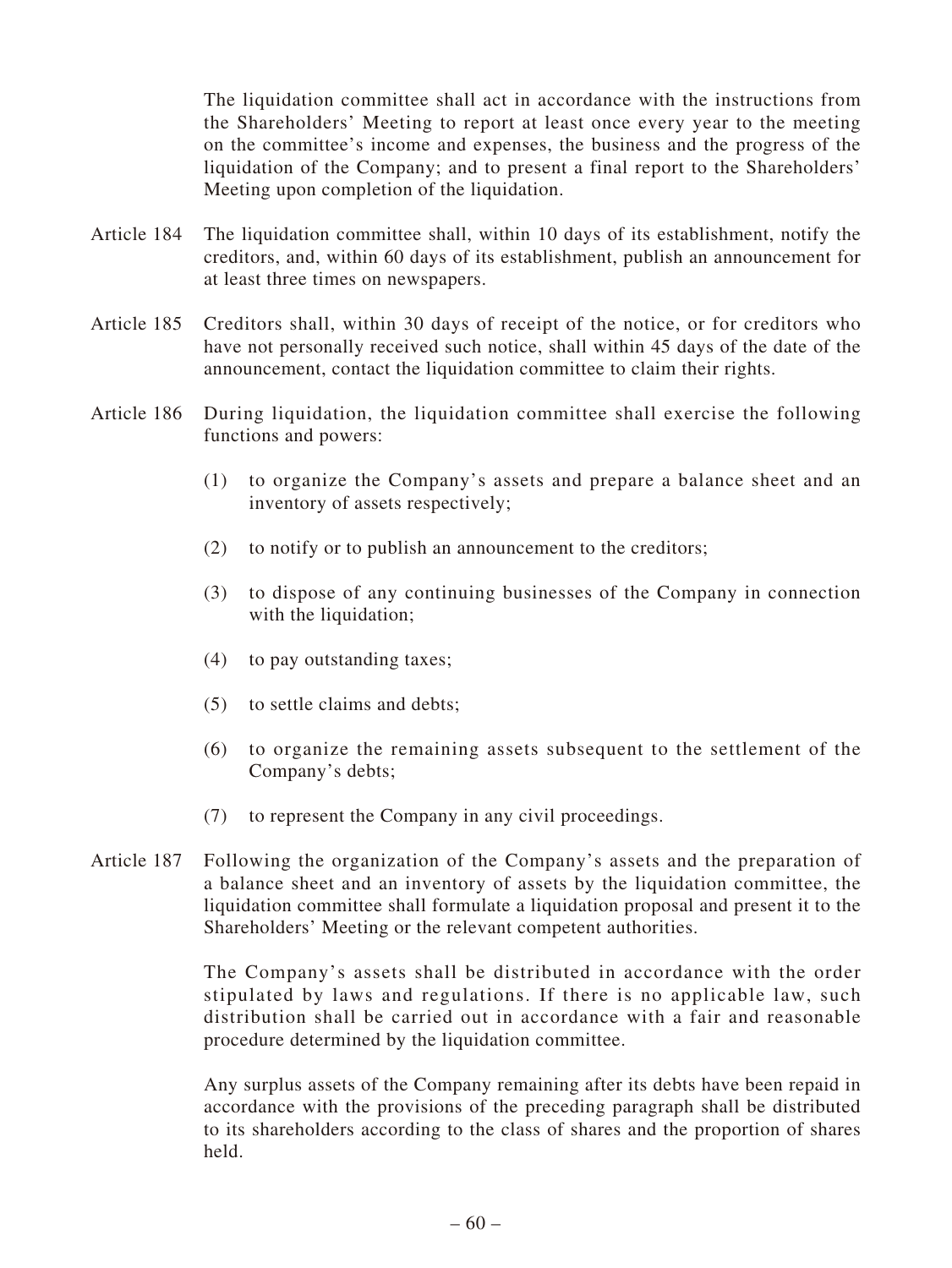During the liquidation period, the Company shall not commence any new business activities.

Article 188 The liquidation committee shall immediately apply to the People's Court for a declaration of bankruptcy if it becomes aware, having liquidated the Company's assets and prepared a balance sheet and an inventory of assets, that the Company's assets are insufficient to repay its debts in full in an event of dissolution.

> Upon the Company being declared bankrupt by a ruling of the People's Court, the liquidation committee shall transfer to the People's Court all matters arising out of the liquidation.

Article 189 Following the completion of liquidation, the liquidation committee shall prepare a liquidation report, a statement of income and expenses and financial accounts for the liquidation, which shall be verified by a China registered accountant and submitted to the Shareholders' Meeting or the relevant competent authorities for confirmation.

> The liquidation committee shall, within 30 days of such confirmation, submit the aforementioned documents to the company registration authority for an application for a cancellation of registration of the Company, and publish an announcement in respect of the termination of the Company.

#### **Chapter 19 Procedures for Amending these Articles of Association**

- Article 190 The Company may amend these Articles of Association in accordance with the requirements of laws, administrative regulations and these Articles of Association.
- Article 191 If the amendments to these Articles of Association involve the content of the Mandatory Provisions, the amendments shall come into effect upon approval by the companies administration department authorized by the State Council and the securities regulatory authorities under the State Council. If the amendments involve matters of company registration, it shall go through registration procedures for changes in accordance with the laws.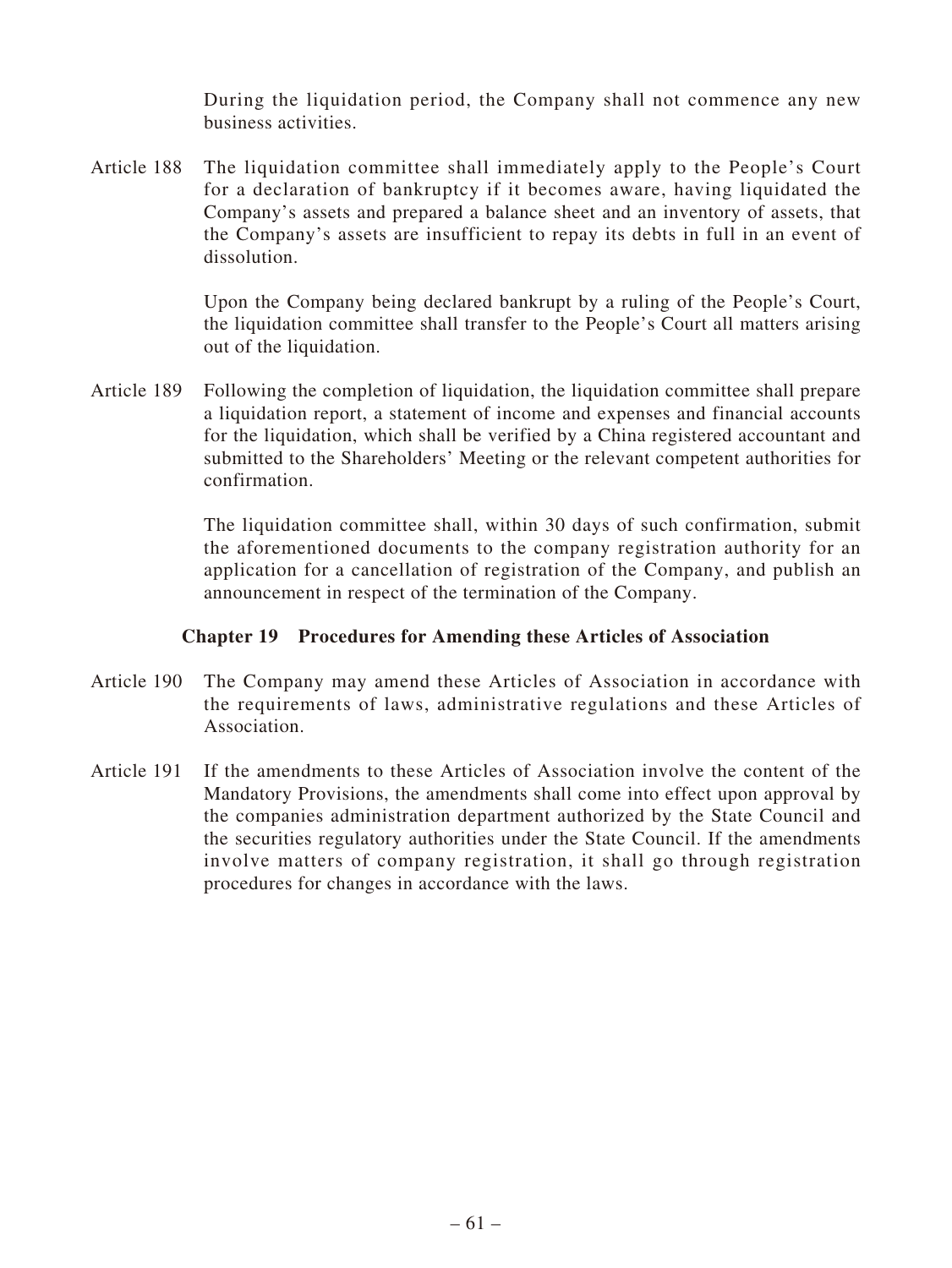#### **Chapter 20 Resolution of Disputes**

- Article 192 The Company shall abide by the following principles for dispute resolution:
	- (1) Any disputes or claims (i) between the Company and the Directors or members of senior management; and (ii) between holders of overseaslisted shares and the Company, between holders of overseas-listed shares and the Directors, Supervisors, President or other members of senior management, and between holders of overseas-listed shares and holders of domestic shares, with respect to any rights or obligations by virtue of these Articles of Association, the Company Law, the Special Provisions and any rights or obligations conferred upon or imposed by any other relevant laws and administrative regulations concerning the affairs of the Company, shall be submitted to arbitration by the parties concerned. When the aforementioned dispute or claim of rights is submitted to arbitration, the entire claim or dispute shall be submitted to arbitration, and all persons whose causes of action were based on the same ground, giving rise to the dispute or claim or whose participation shall be necessary for the resolution of such dispute or claim, shall, where such person is the Company, the Company's shareholders, Directors, Supervisors, President, or other members of senior management of the Company, comply with the arbitration. Disputes with respect to the definition of shareholders and disputes concerning the register of shareholders need not be resolved by arbitration.
	- (2) A claimant may select an arbitration to be administered either by the China International Economic and Trade Arbitration Commission in accordance with its Rules, or the Hong Kong International Arbitration Center in accordance with its Securities Arbitration Rules. Once a claimant submits a dispute or claim of rights to arbitration, the other party must submit to the arbitration institution selected by the claimant. If a claimant selects the Hong Kong International Arbitration Center as the arbitration institution, either party to the dispute or claim may apply for the arbitration venue to be in Shenzhen, in accordance with the Securities Arbitration Rules of the Hong Kong International Arbitration Center.
	- (3) Unless laws and regulations specify otherwise, laws and regulations of China are applicable to arbitration of settling the dispute or claim for rights as described in Clause (1) above.
	- (4) The award of the arbitration shall be final and conclusive and binding on all the parties.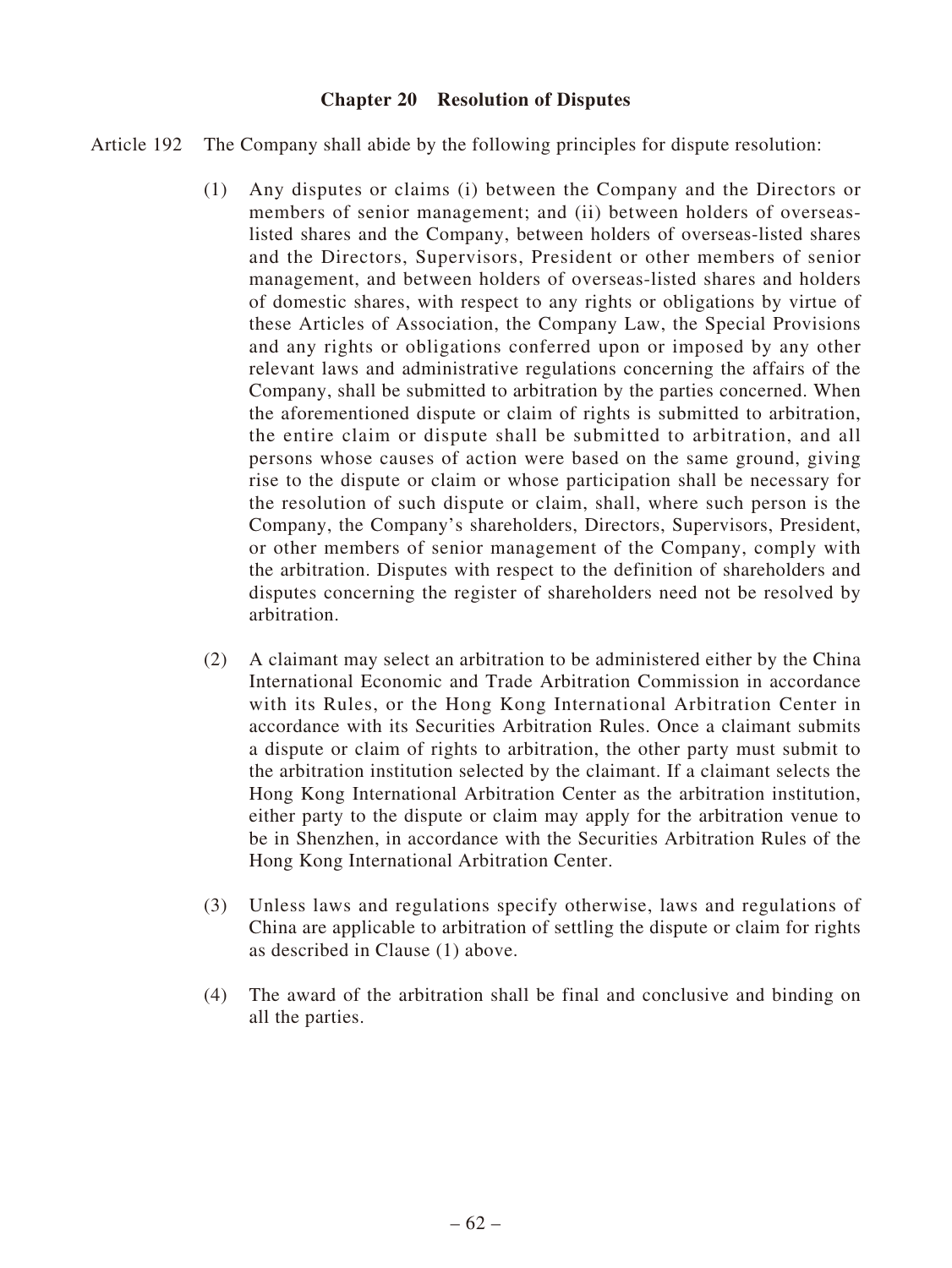#### **Chapter 21 Supplementary Provisions**

Article 193 Unless otherwise provided in these Articles of Association, all notices, information or written statements delivered to shareholders of overseas-listed foreign shares of the Company shall be sent to each shareholder at the registered address of each shareholder of overseas-listed foreign shares (including addresses outside Hong Kong) by courier or by mail, and notices to shareholders of overseas-listed foreign shares shall be sent in Hong Kong as much as possible so as to enable them to have adequate notice and have sufficient time to exercise their rights and to act according to the instruction contained in the notice.

> The newspapers for issuing announcements mentioned in these Articles of Association shall be those specified or required by the relevant laws, administrative regulations of China.

- Article 194 "Senior Management" referred to these Articles of Association shall mean the President, executive president, Financial Controller and Secretary to the Board of Directors of the Company.
- Article 195 For the purpose of these Articles of Association, references to the "accounting firm" shall bear the same meaning as the "auditor".
- Article 196 References to "over", "within" and "no more than" in these Articles of Association include the relevant figures themselves, and References to "exceed", "less than" and "except" do not include the relevant figures themselves.
- Article 197 These Articles of Association are prepared in both Chinese and English versions. In the case of any discrepancies between these versions, the Chinese version last approved by and registered with company registration authority shall prevail.
- Article 198 The right of interpretation of these Articles of Association shall be vested in the Board of Directors of the Company. Any matters unspecified in these Articles of Association shall be submitted by the Board of Directors of the Company to shareholders at the Shareholders' Meeting for approval.

(The space below is the signing page of these Articles of Association, with no content)